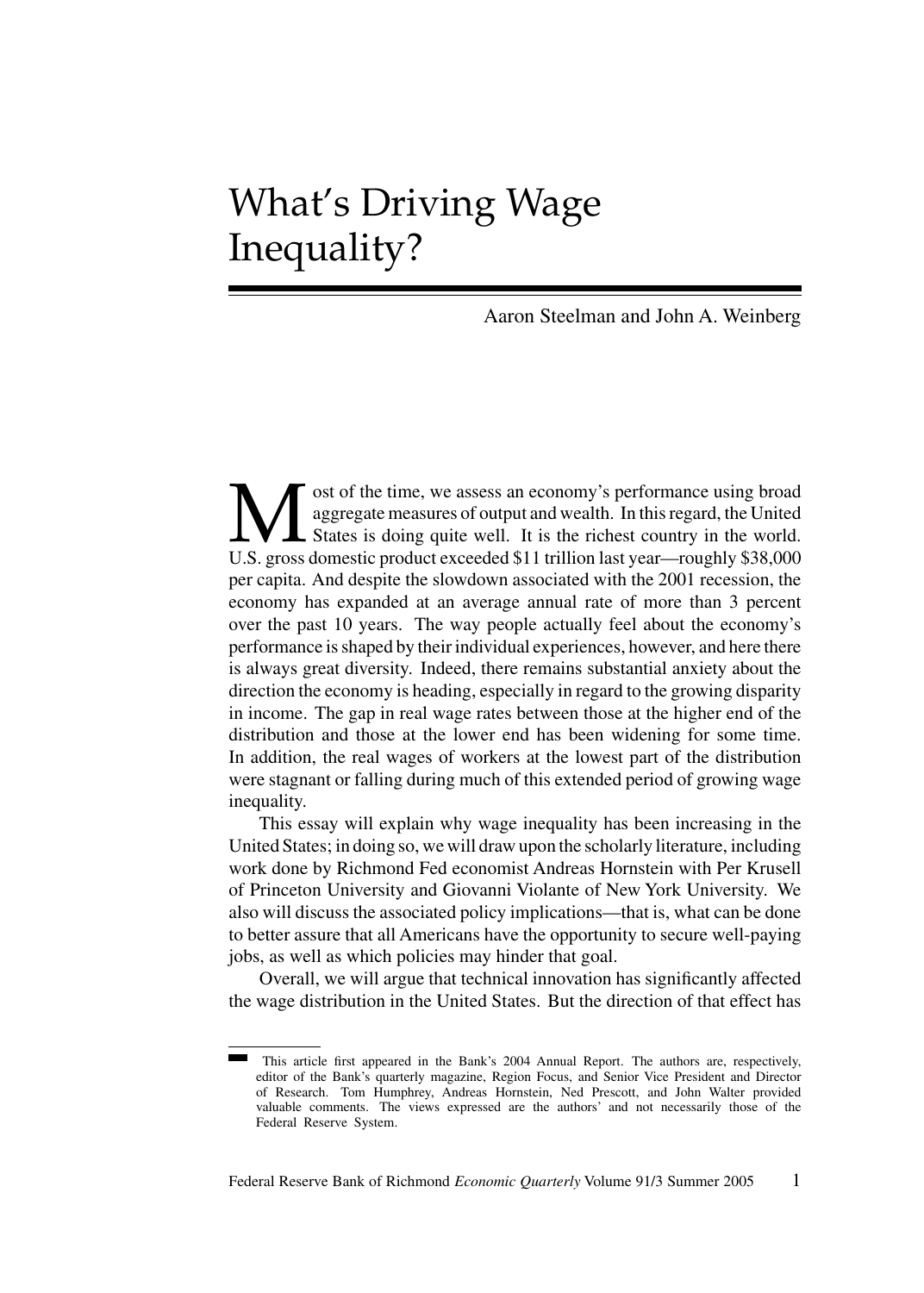not been uniform. In the early part of the twentieth century, various technical innovations had the effect of compressing the wage structure. Since the 1970s, however, technical innovation—particularly the introduction and widespread use of information technology—has produced wage dispersion.

Another force to which many have attributed recent labor market developments is globalization. We conclude that international trade and immigration, while significant trends, are not by themselves the primary force behind growing wage inequality. To some extent, globalization is itself a result of advances in information technology, which allow the production of goods and services to take place over a broader geographic area.

As for public policy, research suggests that increased emphasis on education is a sound response to recent trends in wage inequality, particularly education early in life and programs focusing on general, broadly applicable skills. Early skill acquisition yields rewards over a relatively long period of time because individuals can recoup their investment in human capital throughout their working lives. In addition, such training tends to build on itself: acquiring skills early in life makes it easier to acquire additional skills later in life. In contrast, policies that would aim to slow the growth in wage inequality by imposing barriers to globalization, such as trade restrictions, would likely do little to achieve their intended goal, while lowering aggregate income and overall social welfare.

Before discussing why wage inequality has been growing and the steps policymakers may wish to consider in response, it is necessary to look at the facts. In the next section, we present data on wage inequality from the early twentieth century to the present.

## **1. THE FACTS**

Most economists agree that wage inequality has been increasing in the United States recently.<sup>1</sup> But this has not always been so. Wage inequality was large during the first part of the twentieth century, decreased during the middle part of the century, and accelerated again toward the end of the century.

During the early part of the twentieth century, several factors contributed to a decline in the demand for less-skilled workers. For instance, the widespread introduction of electricity and new hoisting equipment in the 1910s greatly reduced the need for common laborers who moved goods to and within factories.<sup>2</sup> The lower demand for these workers' services put downward pressure on their wages. At the same time, the rise of large businesses increased the demand for the relatively small subset of workers with higher education to fill

 $1$  For an exception, see Lerman (1997).

 $2$  Goldin and Katz (1999, 9).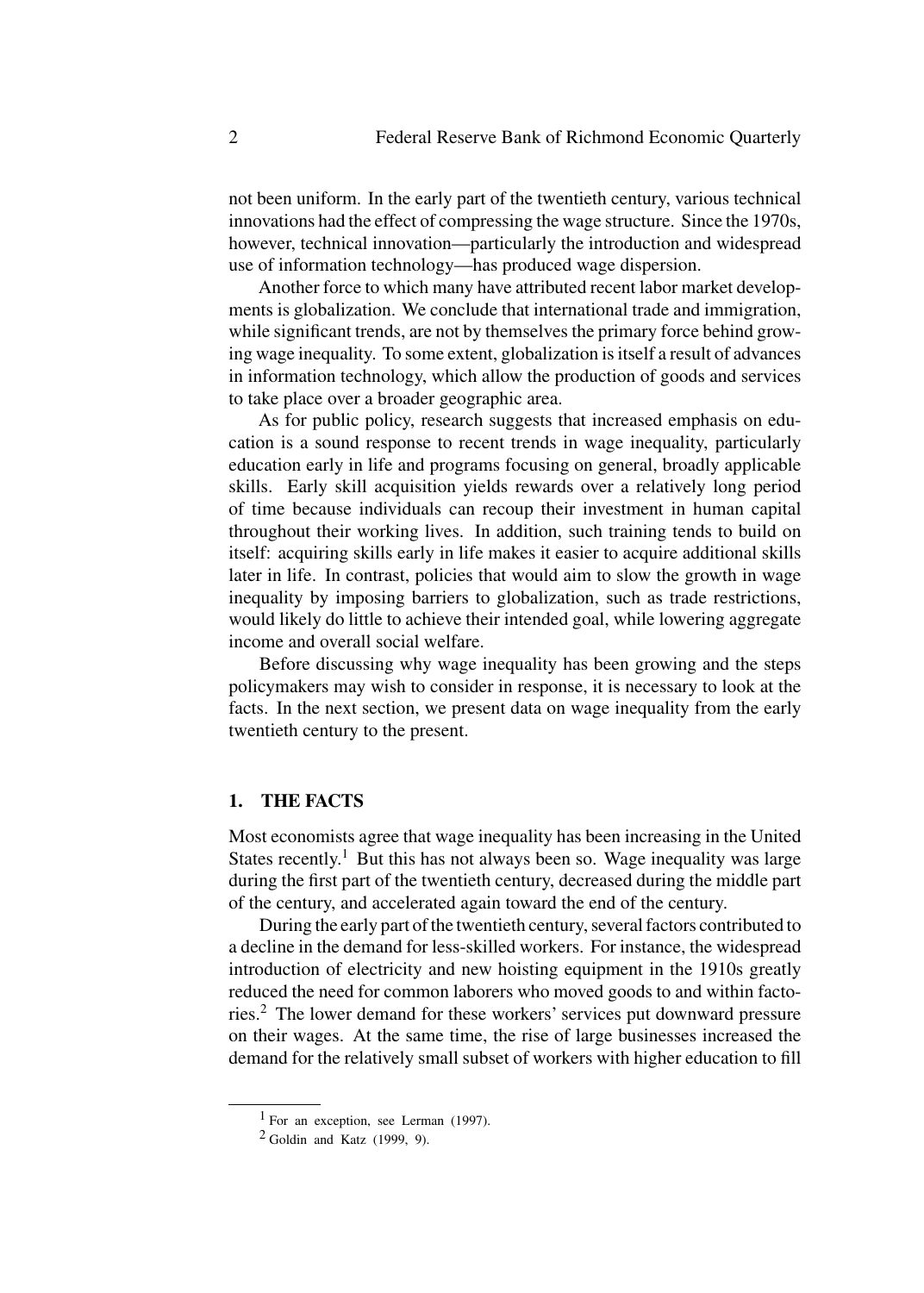managerial roles, thus driving up their wages. As a result, wage inequality grew during the first quarter of the twentieth century.

By the 1940s, wage structures began to change significantly, however, so much in fact that Claudia Goldin and Robert Margo have called this period "The Great Compression," describing the general decline in wage inequality. $3$ On the supply side, the once small number of college graduates began to face increased competition, as thousands of American military personnel came back from World War II and took advantage of the GI Bill. This influx of newly minted graduates most likely helped depress the relative earnings of college-educated workers. In addition, the quality of education at the high school level became less variable during this period, meaning that the skill differentials between high school graduates in different parts of the country probably decreased, thus reducing the disparity in wage rates among this group of workers.

On the demand side, more low-skilled labor was needed in the nation's industrial centers to produce goods for the war effort, therefore driving up the relative wages of these workers. In addition, government intervention through the National War Labor Board almost certainly contributed to the compression of the wage structure.<sup>4</sup>

It is interesting to note that there is also evidence of wage compression in the United Kingdom during the Industrial Revolution of the eighteenth and nineteenth centuries. Goods that were once produced by artisans in relatively small numbers over relatively long periods of time were produced in factories following industrialization.<sup>5</sup> This meant that more-skilled workers were replaced by less-skilled workers, who because of the introduction of interchangeable parts and other production techniques could perform their tasks efficiently with little training. The demand for low-skilled workers, then, increased during this period, demonstrating that not all technological innovations are necessarily "skill-biased." Some, in fact, have been "skill-replacing."

That brings us to the last half of the twentieth century. In particular, we will focus on the period from 1970 onward. As stated earlier, this has been a period of growing wage inequality. Consider the following observations.<sup>6</sup>

 $3$  Goldin and Margo (1992).

<sup>4</sup> The National War Labor Board was created in 1942 in an effort to stabilize wages during World War II. According to two authors who worked at the agency, "no changes in wage rates could be made except upon approval of the National War Labor Board; and ... the Board could approve wage increases only on four narrowly circumscribed grounds, and wage decreases on only two grounds." See Henig and Unterberger (1945, 319–20).

<sup>5</sup> For more on the introduction of new technology in England during the Industrial Revolution, see Mokyr (1994).

<sup>6</sup> These observations are taken from Hornstein, Krusell, and Violante (2004), which surveys empirical work up to 1995. Recently, Eckstein and Nagypál (2004) and Autor, Katz, and Kearney (2004) have updated some of these observations. Instances in which the more recent observations differ from the older observations are noted in the text.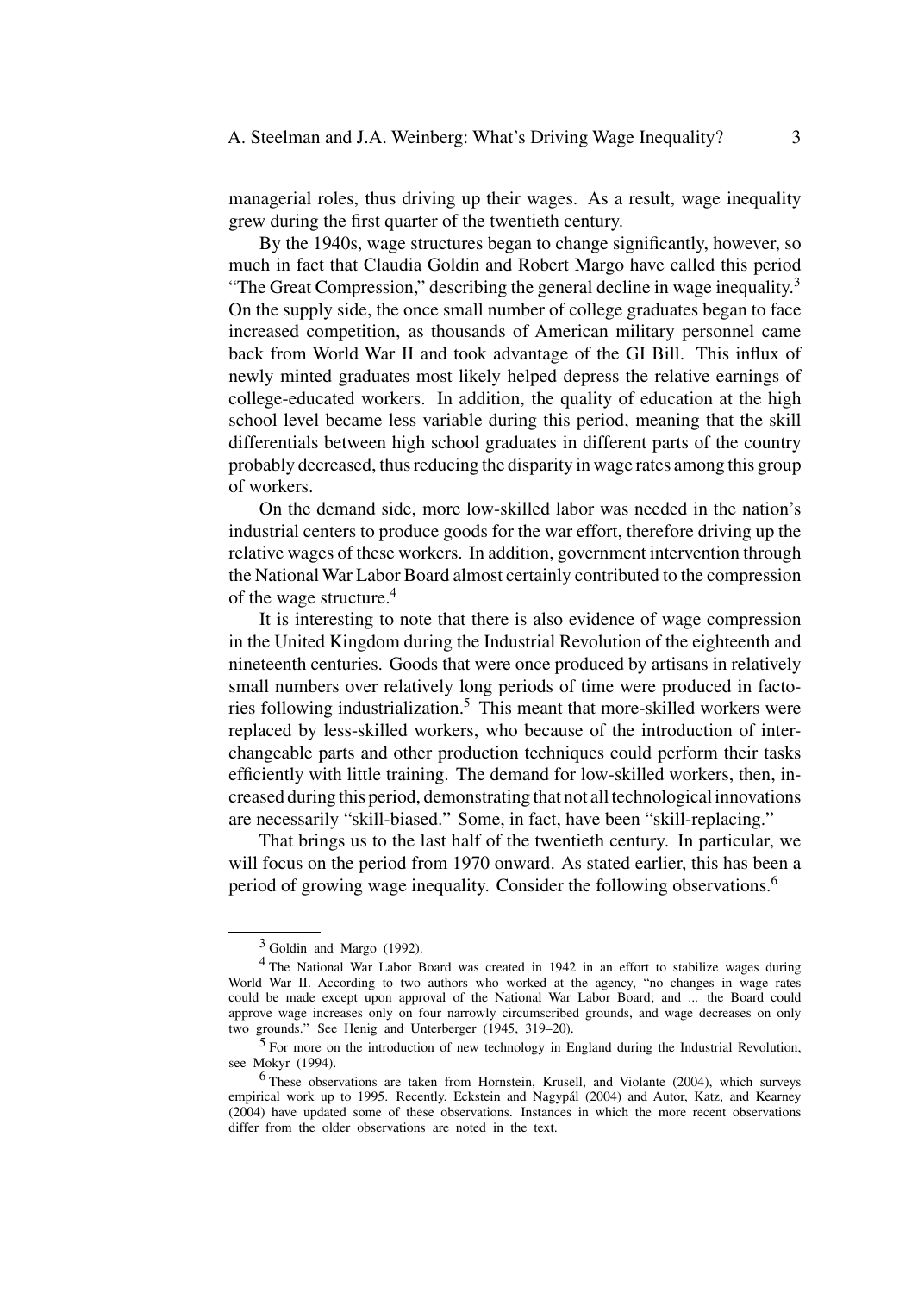- The 90-10 weekly wage ratio, which compares the wages of workers at the 90th and 10th percentiles of the wage distribution, rose from 1.20 to 1.55 for males and from 1.05 to 1.40 for females from 1965 to 1995. Similar growth in inequality was found elsewhere in the wage distribution, though dispersion in the lower wage groups (for instance, the 50-10 ratio) seems to have stabilized recently.
- Average and median real wages have changed little since the mid-1970s. But real wages in the bottom 10 percent of the wage distribution fell sharply during much of this period before experiencing modest growth recently. Meanwhile, the real wages of those at the top of the distribution, especially the top 1 percent, have risen sharply.
- The returns gained from education fell in the 1970s, but have increased since. The college wage premium—defined as the ratio between the average weekly wage of a college graduate and a worker with a high school diploma or less—was 1.35 in 1975, 1.5 in 1985, and 1.7 in 1995.
- The returns from experience also grew in the 1970s and the 1980s but flattened in the 1990s. For instance, the ratio of weekly wages between workers with 25 years of experience and workers with five years of experience increased from 1.3 in 1970 to 1.5 in 1995.
- The returns from white-collar occupations relative to blue-collar occupations increased by about 20 percent from 1970 to 1995.
- Inequality across race and gender has declined since 1970. The blackwhite differential and the male-female differential have both dropped. Also, labor force participation of women increased dramatically during this period.

The last three points all involve "between-group" comparisons—that is, comparisons of workers classified by observable characteristics, such as education, experience, occupation, race, and gender. But it is also true that wage inequality "within groups"—that is, among workers with similar education or experience, for instance—has risen. This trend seems to have started about a decade prior to the trend of increasing returns from college education.<sup>7</sup> Looking abroad, recent trends in wage inequality in the United Kingdom tend to resemble those in the United States. Things in continental Europe are quite different, though. There has been almost no increase in wage inequality there. Indeed, wage inequality has even declined in Belgium, Germany, and Norway.

<sup>7</sup> Juhn, Murphy, and Pierce (1993, 412).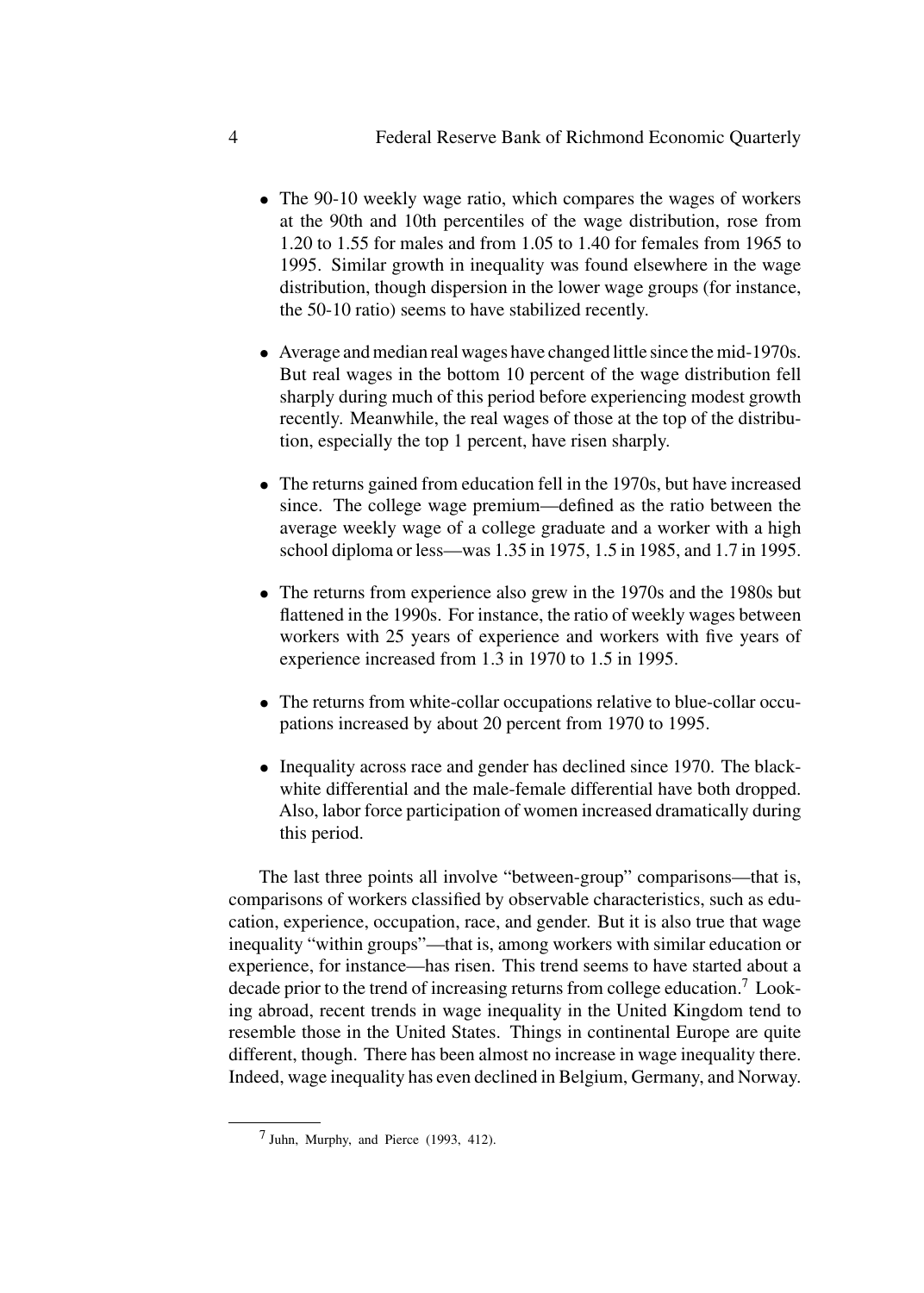### **2. THE ARGUMENT**

What is driving the increasing disparity in wages in the United States? The evidence strongly suggests that there has been skill-biased technical change that has benefited the more-skilled workers over the past 30 years. By skillbiased change, we mean advancements in technology that have boosted the productivity of skilled labor relative to that of unskilled labor.

To determine why this is the case, it is important to understand that the relative wages of workers at different skill levels are determined by the relative supply of and demand for those types of workers; that supply is determined by the relative number of more-skilled and less-skilled workers; and that demand for those workers'labor is determined by the current state of technology, which in turn largely determines the productivity of different types of labor.

At first, this explanation may appear to fit awkwardly with the facts. After all, the relative supply of more-skilled workers, measured as a fraction of the workers with a college education, has risen sharply during this period. Wouldn't this increased supply tend to depress wages, as seemed to happen at mid-century? Standard theory would suggest yes: with a given demand, more supply of a good would tend to drive down its relative price. And for a while this seems to have been the case with skilled labor. During the 1970s, the number of college graduates rose sharply and effectively flooded the market, driving down the returns gained from education. But by the 1980s, moreskilled workers were able to command a wage premium.

What accounts for the change? In large measure, the development of new technology. In particular, information technology, which began to make its way into the workplace in the 1970s but did not become widespread until the 1980s, the same time as the returns from skill began to increase. What is it about information or computer technology that increases the demand for skilled workers? According to David Autor, Frank Levy, and Richard Murnane, two mechanisms—substitution and complementarity—are at work:

Computer technology substitutes for workers in performing routine tasks that can be readily described with programmed rules, while complementing workers in executing nonroutine tasks demanding flexibility, creativity, generalized problem-solving capabilities, and complex communications. As the price of computer capital fell precipitously in recent decades, these two mechanisms—substitution and complementarity—have raised relative demand for workers who hold a comparative advantage in nonroutine tasks, typically college-educated workers.<sup>8</sup>

Autor, Levy, and Murnane conclude that information technology can explain between 60 and 90 percent of the estimated increase in relative demand

<sup>8</sup> Autor, Levy, and Murnane (2003, 1322).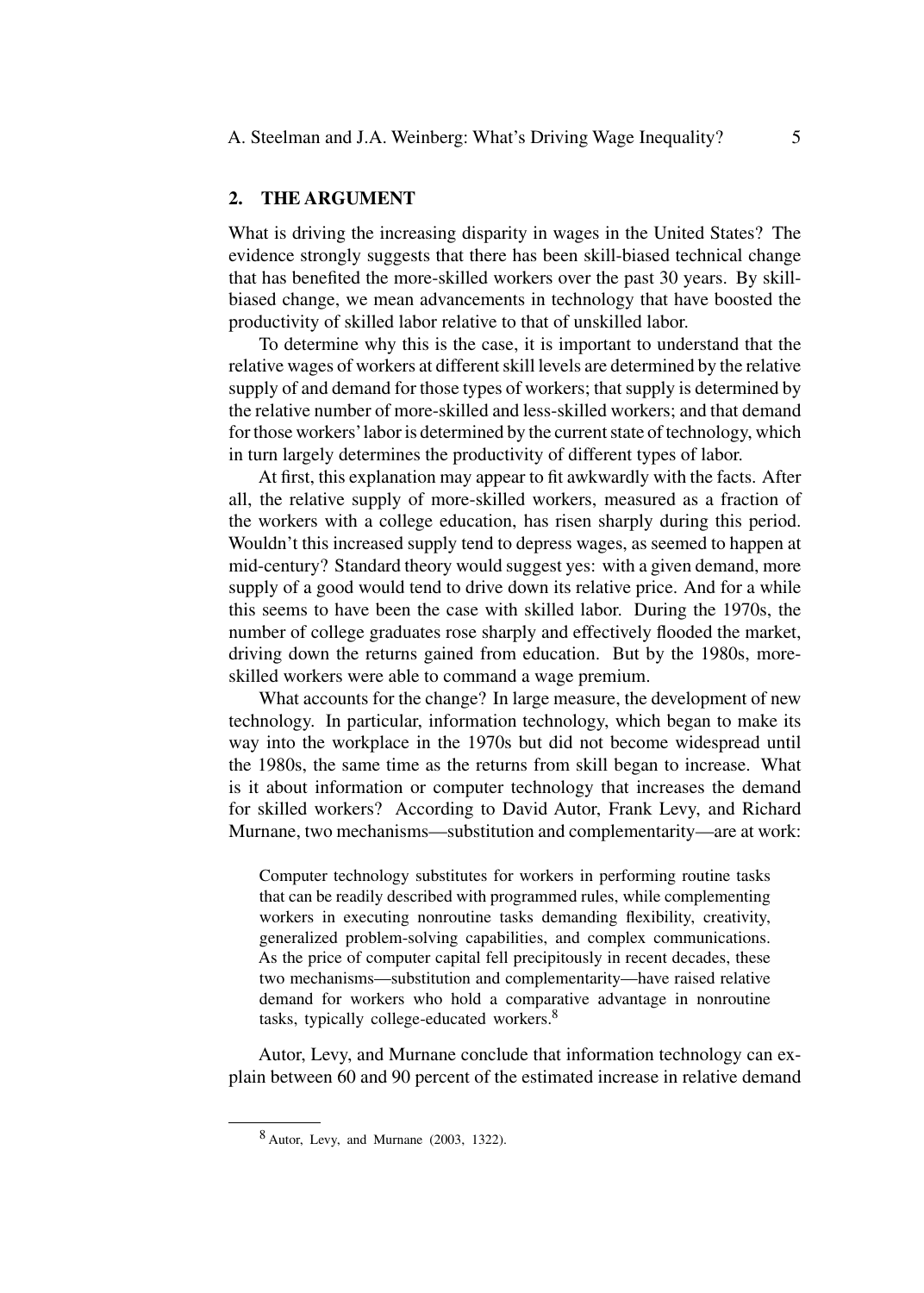for college-educated workers from 1970 to 1998. So while the relative supply of more-skilled workers certainly increased during this period—which, all else being equal, would have tended to depress the relative wages of such workers—the demand for such labor increased even more because of technical change.

Consider a few examples that may help to illustrate their point. Advances in manufacturing, such as the introduction of computer-controlled machinery, have often meant fewer workers on the factory floor with those remaining needing a higher level of skill to operate the increasingly sophisticated equipment. A similar process is at work in the division of labor between architects and draftsmen. Before the advent of computer-aided design—or "CAD"—a draftsman would create and revise plans under the guidance of an architect. With CAD, however, the architect can easily generate and manipulate plans on the computer, resulting in the employment of fewer draftsmen, while boosting the productivity of the overall design process.

Some economists have suggested that the increasing supply of skilled workers may have actually induced the development and implementation of new technologies that require higher levels of skills. In short, as Daron Acemoglu has argued, "When developing skill-biased techniques is more profitable, new technology will tend to be skill-biased."<sup>9</sup> Conversely, when developing skill-replacing techniques is more profitable, new technology will tend to be skill-replacing. This, arguably, is what happened in England during the Industrial Revolution. The migration of large numbers of less-skilled workers to the English cities from rural areas and Ireland made the implementation of skill-replacing technologies profitable. "So, it may be precisely the differential changes in the relative supply of skilled and unskilled workers that explain both the presence of skill-replacing technical change in the nineteenth century and skill-biased technical change during the twentieth century."<sup>10</sup>

Thus, overall, the best explanation for the increase in wage inequality appears to be skill-biased technical change. But there are some potential challenges to this theory.

#### **3. THE CHALLENGERS**

Not all economists are persuaded that increasing returns from skill were the principal driver of wage inequality during the 1970s. Some have offered competing explanations, many of which are centered around institutional change.<sup>11</sup> One explanation, for example, is the erosion of the real value of the minimum wage and the decline in unionization in the United States. Other theories focus

<sup>9</sup> Acemoglu (2002, 9).

 $10$  Ibid., p. 12. Also, see Acemoglu (1998).

<sup>11</sup> See, for instance, Card and DiNardo (2002).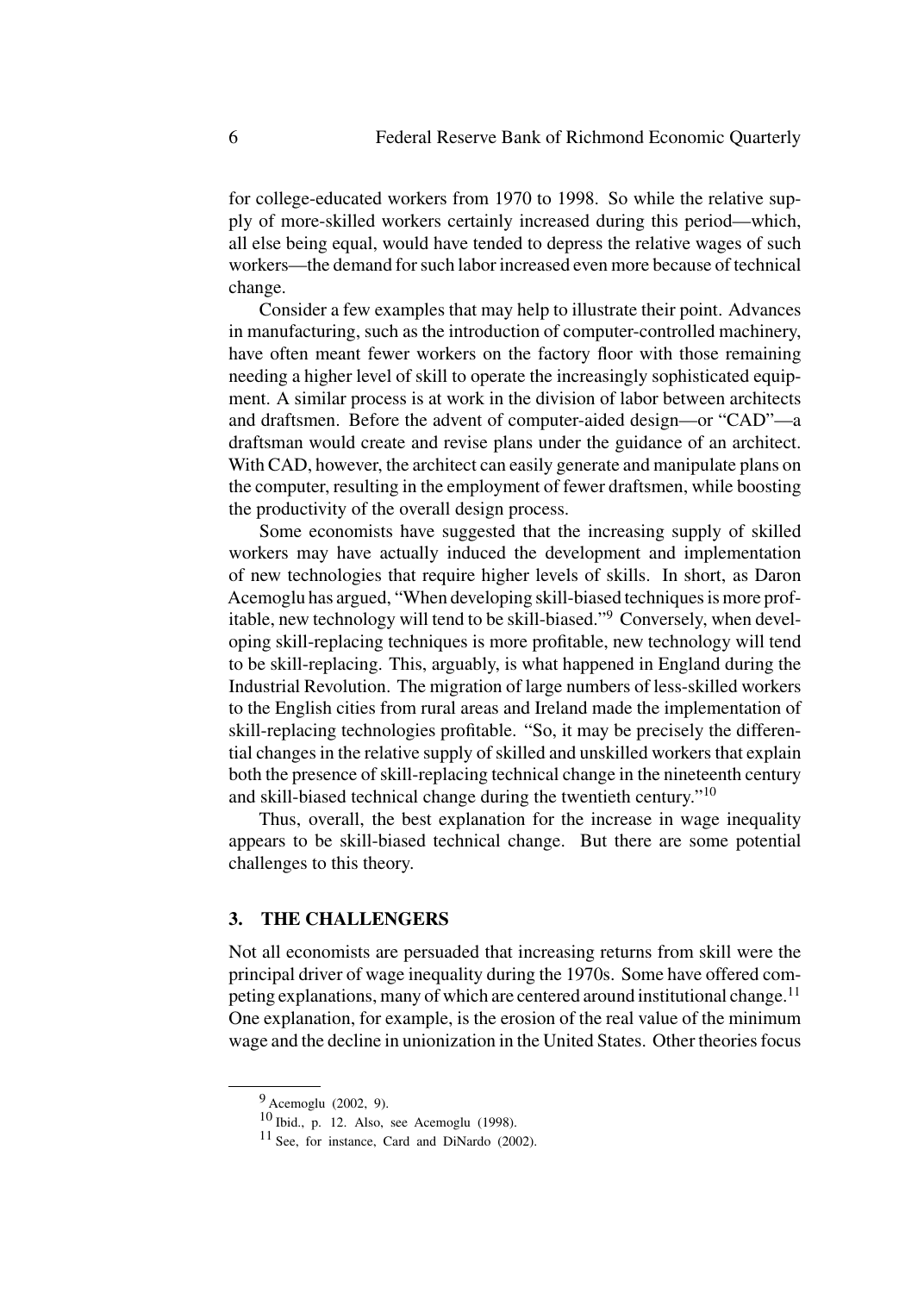on globalization—specifically, increased trade with less-developed countries (LDCs) and immigration of less-skilled workers to the United States. Finally, some point to evidence from other countries. If skill-biased technical change is causing growing wage inequality in the United States, they ask, why isn't wage inequality also growing rapidly in Western Europe since all developed countries have access to basically the same technology? We will address those issues in turn.

The nominal value of the minimum wage remained constant throughout much of the 1980s, meaning that as prices rose its real value dropped. Because the minimum wage may be expected to raise the wages of low-paid workers, the decline in its real value could be responsible for increased wage inequality.<sup>12</sup> There are three problems with this hypothesis, though. First, the number of U.S. workers—especially male workers—affected by the minimum wage is quite small, less than 10 percent of all workers between the ages of 18 and 65. Second, the erosion in the real value of the minimum wage occurred in the 1980s, while the general trend of rising wage inequality began in the 1970s. One would expect the two to coincide more closely if the decline in the real value of the minimum wage were indeed a significant factor. Third, a large share of the increase in wage inequality is due to rapid gains by workers at the top of the wage distribution. For these people, the minimum wage is not a binding constraint.

Timing is also a problem in theories that focus on declining unionization.<sup>13</sup> The 1950s, as we have discussed, was a time of wage compression, not growing wage inequality. Yet it was during this decade that unionization began its steady decline. To be sure, the decline of unionization in the private sector picked up pace during the 1970s and 1980s. But at the same time, the public sector workforce became increasingly unionized, compensating for some of the loss in the private sector. In addition, wage inequality has increased quite rapidly in some sectors of the economy that were never highly unionized, such as the legal and medical professions.

There is, however, some evidence that technical change may have been partially responsible for the decline in unionization since the  $1950s$ .<sup>14</sup> Such a decline could have caused the real wages of low-skilled workers to fall (a point that we will return to in the next section), but its effect on increasing wage inequality would have been only indirect, with technical change starting the whole process.

Popular opinion often attributes increased trade with LDCs as the principal cause of increasing wage inequality in the United States—an explanation that

<sup>12</sup> Lee (1999) argues that this has, in fact, occurred.

<sup>13</sup> For a recent paper that argues that there is a significant relationship between unionization and wage inequality, see Card, Lemieux, and Riddell (2003).

<sup>14</sup> See Acemoglu, Aghion, and Violante (2001).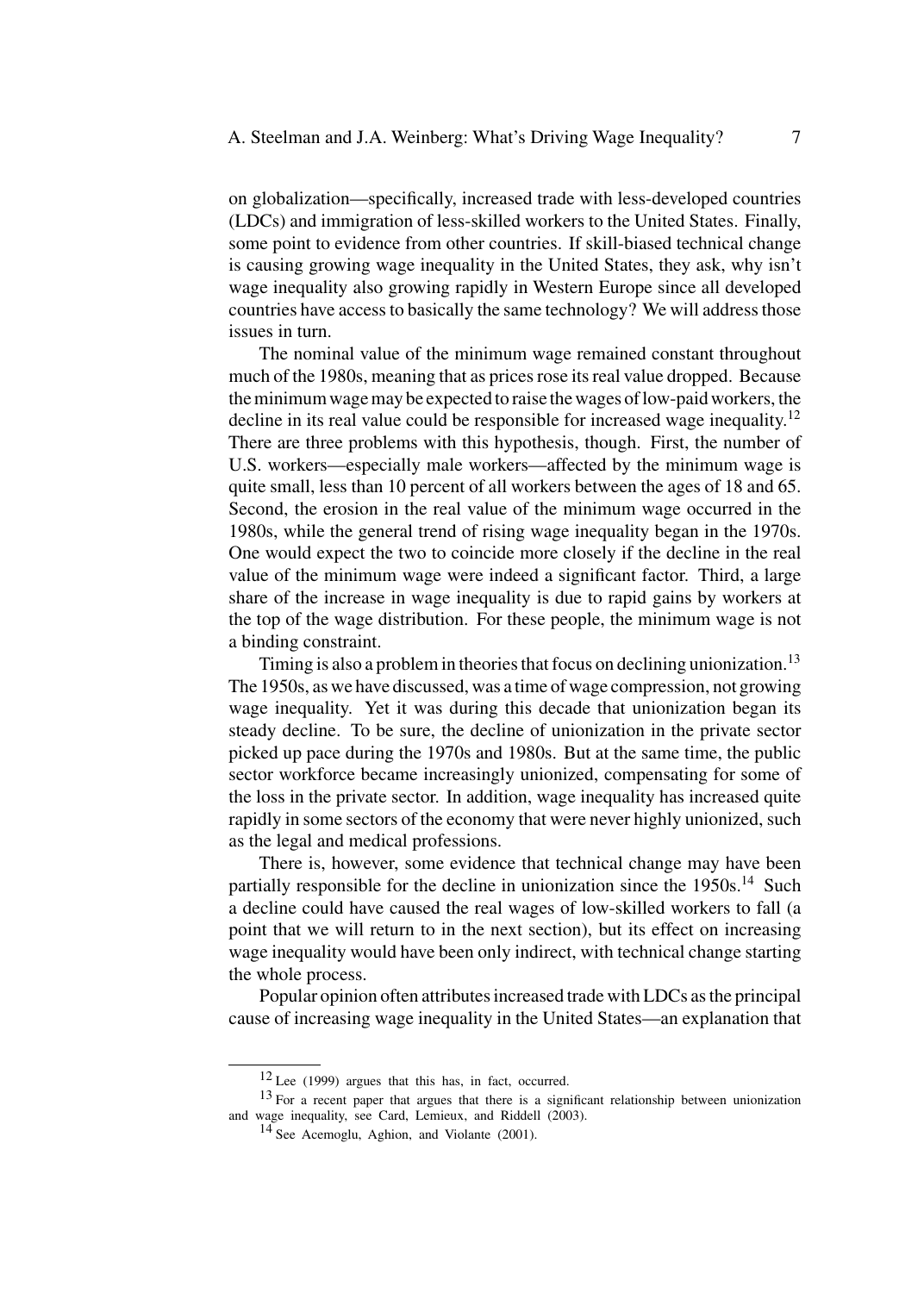some economists have argued is consistent with the data. Indeed, standard trade theory, based on the principle of comparative advantage, would seem to predict just that. Since LDCs have relatively large numbers of unskilled workers, an increase in trade would act like an increase in the relative supply of unskilled workers in the United States, thus potentially increasing wage inequality. And trade between the United States and the developing world has indeed increased substantially during the past 30 years, the period during which wage inequality has been increasing.

The relative price of skill-intensive goods has not increased over the period of rising inequality, however, as one would have expected if trade were a significant factor in wage dispersion. Perhaps more telling, the total volume of trade with LDCs is arguably too small to have had a significant effect on U.S. wages. The effects of trade flows on "relative skill supplies have not been substantial enough to account for more than a small proportion of the overall widening of the wage structure over the past 15 years and have played only a modest role in the expansion of the college-high school wage differential in the United States," conclude George Borjas, Richard Freeman, and Lawrence Katz $15$ 

As for immigration, the total number of newcomers to the United States during the period under review also is probably too small to have had a large effect on the wage structure. For instance, during the 1970s, immigration added 2 million new workers to the U.S. labor force. But because of the baby boom and the increased participation of women in the workplace, roughly 20 million new native workers also entered the labor force during that period. In addition, even during the 1980s, a period of relatively high immigration, the immigrant share of the total labor supply increased by only 1 percentage point, from 7 to 8 percent. "These magnitudes can be taken to mean that immigration is unlikely to have large effects on the overall distribution of wages," concludes Robert Topel.<sup>16</sup>

Finally, some have argued that if technical change is a significant cause of wage inequality, then it ought to have affected the wage structure in Western Europe in the same way that it has in the United States since those countries have access to much the same technology and arguably employ it in similar ways to American firms. But, as we know, wage inequality has not increased as rapidly in Western Europe as it has in the United States. Does this cause significant problems for the skill-biased technical change explanation of wage inequality? Some have suggested so. We think otherwise, however. The observations from Western Europe can be explained by factors that do not contradict the skill-biased technical change argument.

<sup>15</sup> Borjas, Freeman, and Katz (1997, 67).

<sup>16</sup> Topel (1997, 62).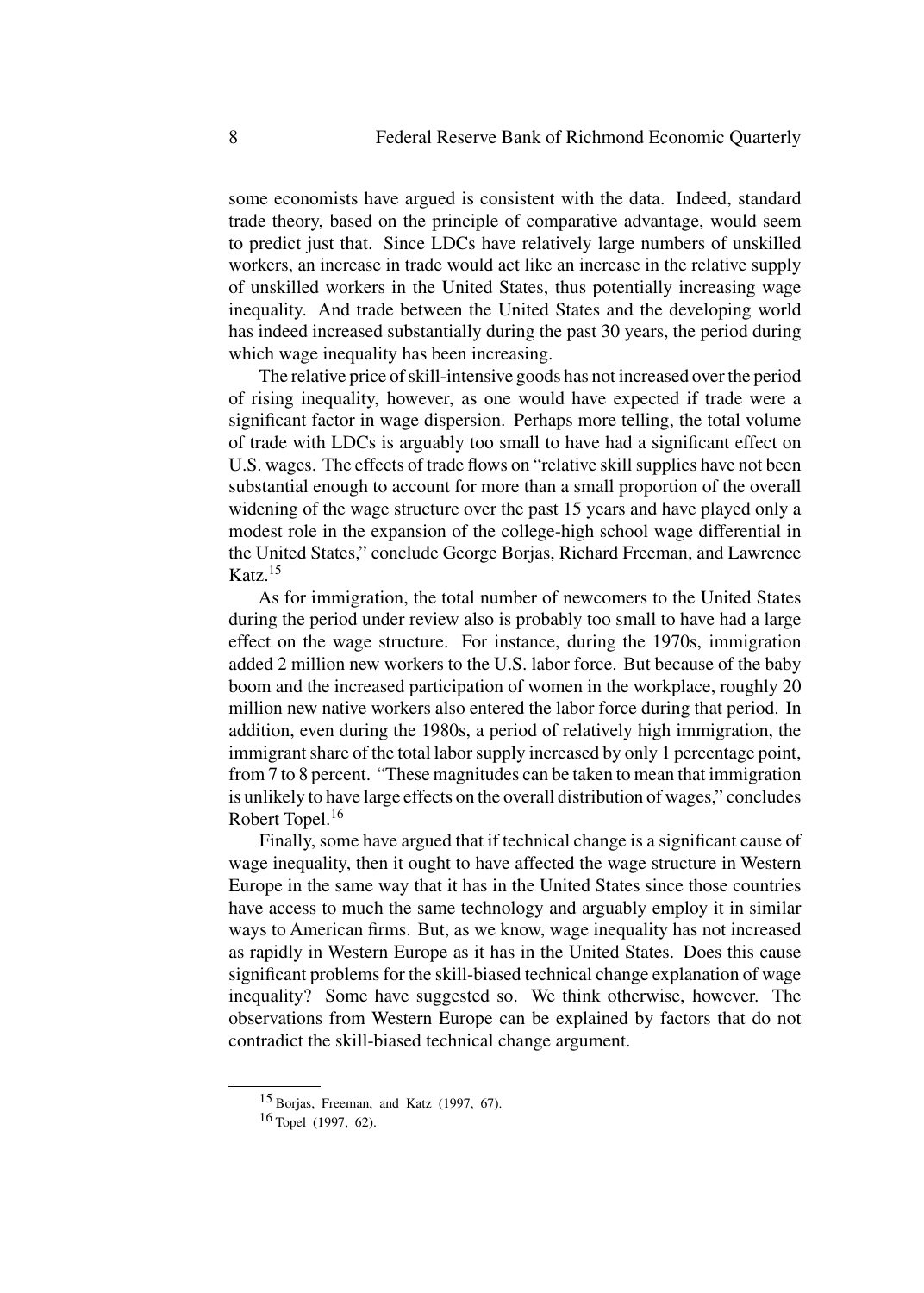As many commentators have noted, Western Europe has significantly less flexible labor market policies than the United States, including more comprehensive employment protection, longer and more generous unemployment benefits, and greater restrictions on wage bargaining. Those policies likely have had the effect of compressing wages. Thus, while similar technical change may have been introduced at roughly the same time in the United States and Europe, different labor market policies have resulted in different effects on the respective wage structures.<sup>17</sup>

In addition, Europe's labor market policies combined with rapid technological change arguably have led to greater unemployment. In the 1960s, the United States and Europe had roughly the same unemployment rates. Since then, Europe's labor market policies have not changed substantially—those policies have been restrictive for many decades—but its unemployment rate has risen sharply. Why?

Strict employment-protection laws make it difficult for companies to terminate workers in Europe. But over time some workers will leave voluntarily, perhaps encouraged by generous social-welfare benefits. Those workers'skills become dated quickly as technology changes, just as they do for unemployed workers in the United States. But the principal difference is that the strict European employment-protection laws that made those same workers difficult to terminate in the first place also have the effect of keeping them out of the workforce longer than they would have been otherwise. Employers, knowing that all new hires are possibly lifelong employees, will look very carefully for a good match. Those workers whose skills are not up-to-date will have difficulty finding new employment. And the longer they are out of work, the more difficulty they will have, because multiple generations of technology will have been introduced and replaced during their absence from the workforce. Also, the generous welfare benefits those workers receive reduce their incentives to acquire new skills on their own.

In the United States, where it is easier to terminate workers, employers do not have to be as careful when hiring new employees. The cost of taking a chance on a worker whose skills may be somewhat dated is potentially much smaller than in Europe. As a result, the U.S. unemployment rate has not risen steadily over the past 30 years, as it has in most European states.<sup>18</sup>

#### **4. THE PROBLEMS**

We have argued that the most compelling single explanation for the rise of wage inequality in the United States since the 1970s has been skill-biased technical change. In addition, we have argued that other proposed explanations—such

<sup>17</sup> See Krugman (1994).

<sup>18</sup> For a complementary explanation, see Ljungqvist and Sargent (1998).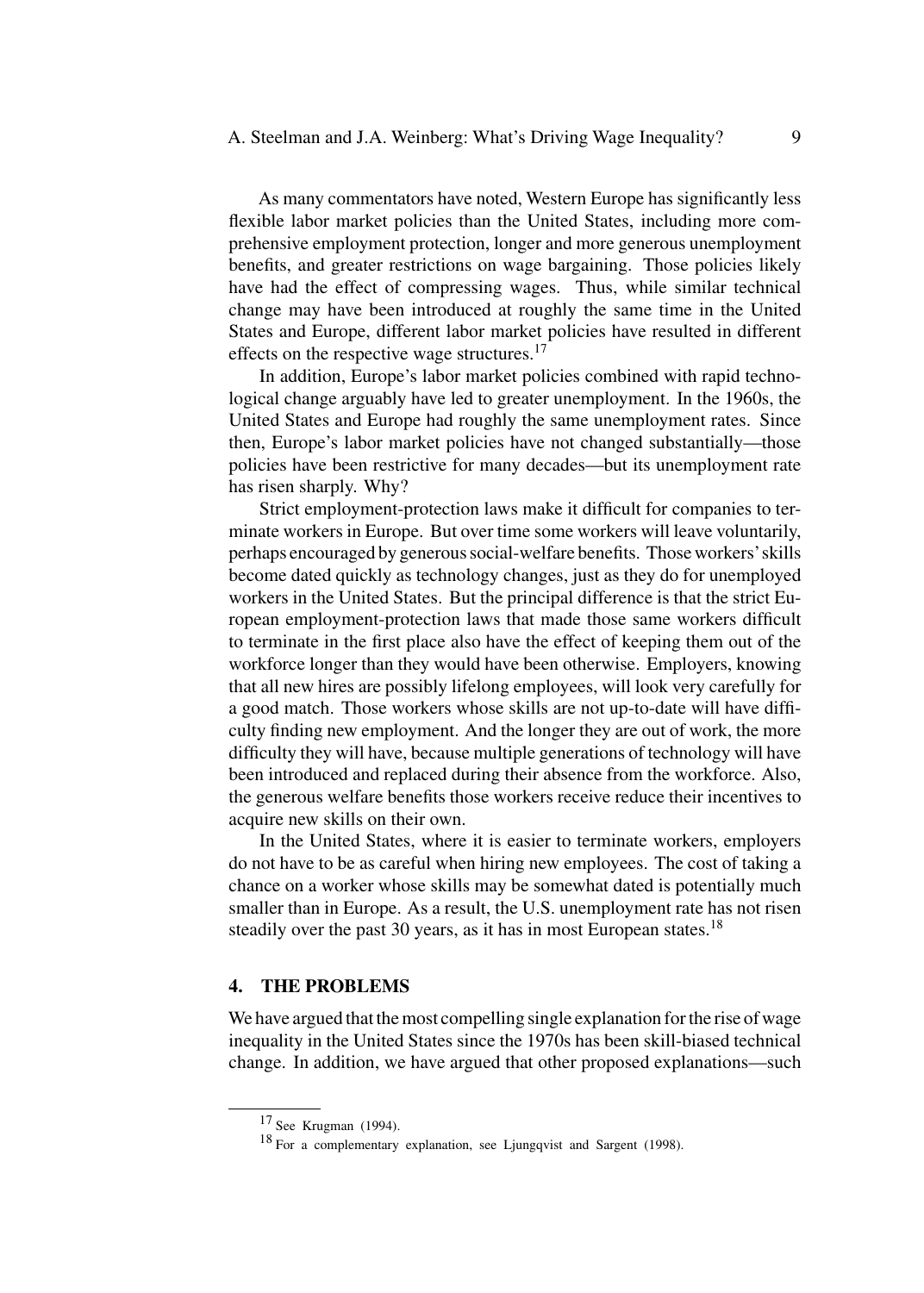as institutional change and globalization—do not appear very persuasive. Yet there remain two unresolved issues.

First, as we previously noted, the growth of wage inequality within groups, sometimes referred to as "residual inequality," is quite large and may not be adequately explained by skill-biased technical change alone. Second, and also mentioned earlier, real wages for those at the lowest end of the distribution declined during much of the last 30 years. Yet, as Acemoglu has argued, it is unclear how "sustained technological change can be associated with *an extended period* of falling wages of low-skill workers."<sup>19</sup> How can these developments be explained?

Perhaps the most compelling explanation for the increase in residual inequality is that there are unmeasured differences in the skills among workers within groups. Consider, for example, two economists that have nearly identical profiles: both are 50-year-old, white males; hold graduate degrees from similar institutions; and have worked as university professors for 20 years. To an outside observer, it is impossible to distinguish between the two workers. But to their colleagues and students, there may be very substantial differences. One economist simply may have more natural talent than the other, producing innovative research across a number of fields. Or he may be a more gifted teacher who inspires students in the classroom. In either case, he is a more valuable worker than his counterpart and consequently may receive a higher wage. We should not be surprised by such a wage differential, but according to our measures of worker characteristics, both economists fall into the same group—thus leading to an increase in residual inequality. Skill-biased technical change increases the premium paid to skilled workers, even if skills are not well-measured by such characteristics as education or experience.

Also, rising residual wage inequality may be possible even without unmeasured skill differences. One possible explanation of this phenomenon involves the role of vintage capital. Close examination of the data suggests that the pace of technological advancement has been accelerating since the mid-1970s. Yet different firms have adopted new technologies at different times and at different levels; that is, firms employ technologies of different vintages. This has important implications for the wage structure. In a model that includes labor market frictions—meaning that the labor market is not fully competitive because, for instance, it is costly to switch jobs—workers with the same skills can be expected to earn different wages. More specifically, their wages will increase as the productivity of the technology with which they are working increases. As a result, it is plausible that technological acceleration may increase wage dispersion within groups, since with more rapid technical change you have more vintages of technology in operation simultaneously.

<sup>19</sup> Acemoglu (2002, 13).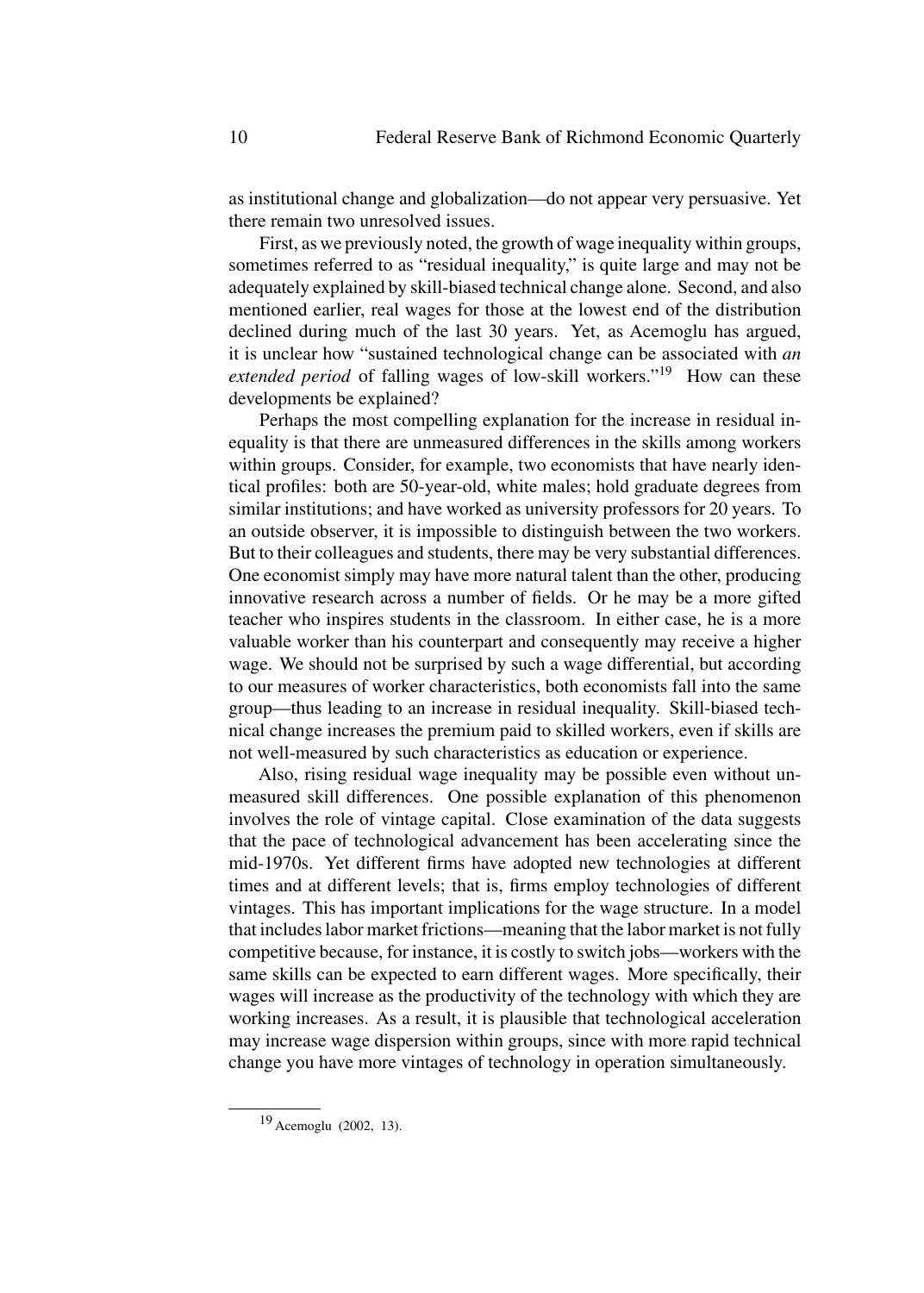But what about the drop in real wages of less-skilled workers? In a world of relatively slow technical change, many skills are easily transferable. Workers can move from one company to another with little trouble adapting to the machinery at their new firm. In a world of rapid and accelerating technological change, however, such moves are more difficult since fewer skills are transferable. Upon separation—that is, when workers leave a firm those workers can expect to suffer wage losses. This scenario is especially true of workers who have been using the oldest technology, because they find that the skills they have acquired through experience are even *more* outdated than those of workers in similar industries who have been exposed to more modern technology. Thus, accelerating technological change may help us explain both the rise in residual inequality and the decline in real wages at the bottom of the distribution.<sup>20</sup>

It is important to note, though, that such conclusions are only tentative. Whereas there seems to be overwhelming evidence and an emerging consensus about the role of skill-biased technical change on the wage structure, there remains a good deal of uncertainty about the cause(s) of residual inequality and the declining real wages of less-skilled workers.

# **5. IMPLICATIONS FOR PUBLIC POLICY**

What lessons should policymakers draw from our discussion of the causes of wage inequality in the United States? We might start with a general principle that is often associated with the medical profession but is applicable to public policy as well: first, do no harm. There is understandably a great deal of anxiety among the public about the changing nature of theAmerican economy. Those forces which create economic growth for us all, also cause disruptions for some.<sup>21</sup> As Joseph Schumpeter famously noted, capitalism is characterized by "the perennial gale of creative destruction."<sup>22</sup> And to many people, that gale—at least for the moment—is associated with globalization.

Yet, as we have argued, increased trade with LDCs and immigration from abroad likely have had little effect on wage inequality, while almost certainly adding to the strength and vitality of the American economy.<sup>23</sup> Efforts to slow the growth of foreign goods or labor coming to our shores would be costly to Americans as a whole, as well as to those people who seem to be hurt by globalization at the present. As Jeffrey Sachs and Howard Shatz have written,

<sup>20</sup> This section draws on Violante (2002).

 $21$  Fears about the effect of technical change on the job market—in particular, the belief that technical innovation is a net destroyer of jobs—is not new. David Ricardo and other classical economists addressed the issue. See Humphrey (2004).

<sup>22</sup> Schumpeter (1942).

<sup>23</sup> See Burtless, Lawrence, Litan, and Shapiro (1998) for a discussion of the benefits of open trade. See Simon (1999) for a discussion of the benefits of liberal immigration policies.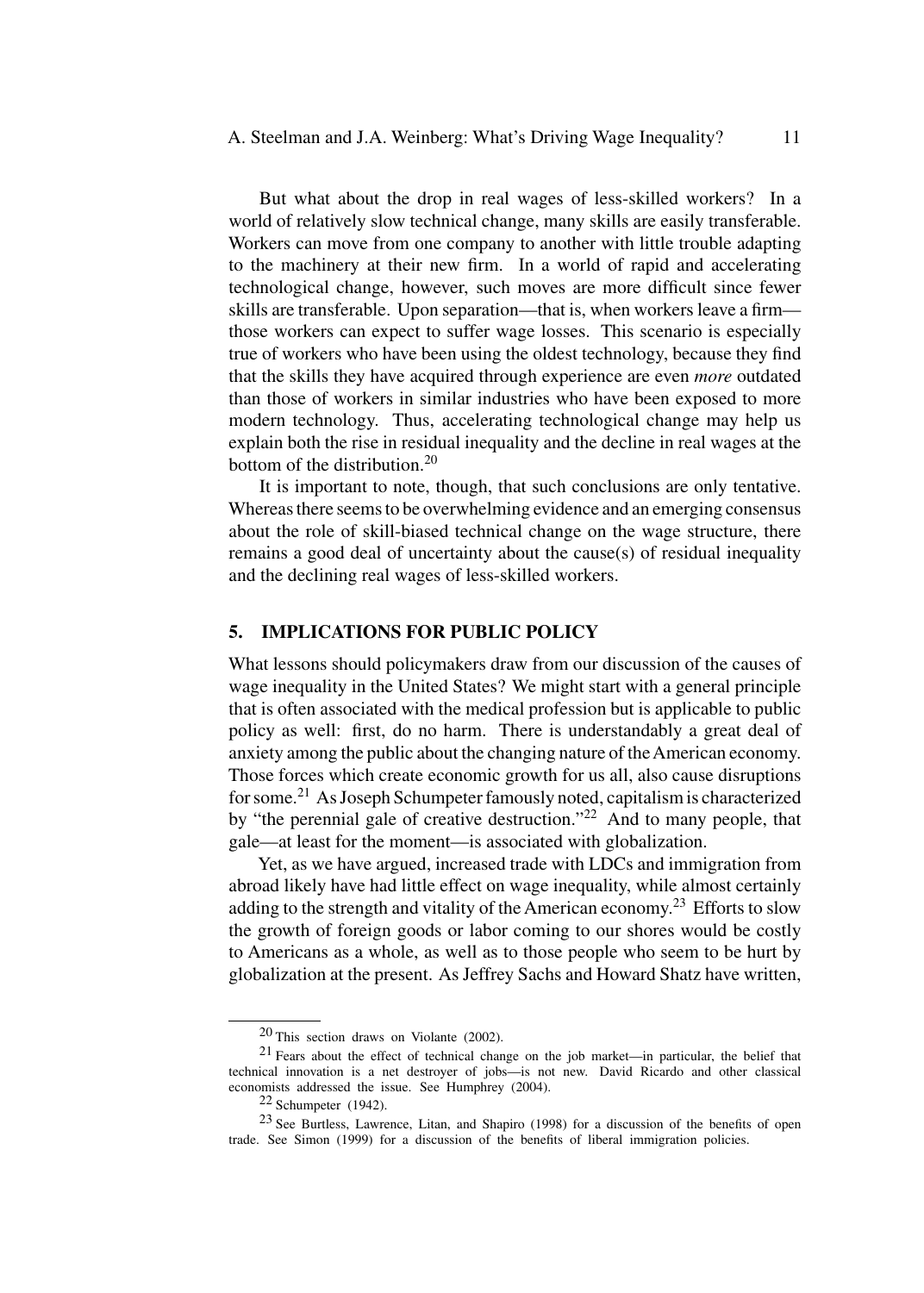"U.S. labor market experience *...* teaches that the labor force will respond to the premium on education by increasing the investment in education, thereby narrowing the gap in inequality in the future. $124$  Insofar as barriers aimed to slow globalization dampen the incentive to build skills, those barriers will tend to perpetuate wage inequality.

In addition, we should be wary of proposals to extend the duration of or expand the generosity of unemployment insurance benefits to those workers who have lost their jobs due to technical change. Such proposals would tend to increase the time that displaced workers remain unemployed. Instead, we ought to encourage those workers to reenter the labor force as quickly as possible. The problem, of course, is that the jobs that such workers will be able to secure will likely pay significantly less than their former positions. "Workers not only lose income when they are unemployed, but many often suffer a drop in their earnings after finding new jobs. Older workers—who tend to be less flexible adapting to new production techniques or who lack the educational background to transfer to well-paid service economy jobs—bear the greatest losses," write Lori Kletzer and Robert Litan.<sup>25</sup>

An alternative way to assist displaced workers may be a simple transfer program that subsidizes their wages upon reemployment.<sup>26</sup> This policy would boost recipients' incomes, while allowing them to allocate their financial resources toward the mix of training opportunities and general consumption they deem most beneficial. Such a program would certainly have problems of its own, and policymakers would need to implement it in a way that would minimize distortions to labor market conditions as much as possible. As we noted earlier, in the case of Europe, government involvement in the labor market often can have undesirable effects.

Perhaps an even more promising option would be to increase public investment in skill acquisition. As we have argued, the principal factor driving wage inequality is skill-biased technical change. Thus, the most direct and arguably most effective way to reduce such inequality would be to reduce the disparity in skills between workers.

What type of skills should we attempt to provide through public investment? The evidence seems increasingly clear that there is a relatively high level of return on investments in education early in life. As Pedro Carneiro and James Heckman write, "Skill and ability beget future skill and ability."<sup>27</sup>

<sup>24</sup> Sachs and Shatz (1996, 239).

<sup>25</sup> Kletzer and Litan (2001, 2).

<sup>26</sup> Kletzer and Litan outline such a proposal that would work as follows: Once displaced workers found new jobs, they would receive a subsidy to increase their current lower wage to a level more closely approximating their former higher wage. The wage subsidy would be available for only a limited period of time following reemployment and there would be an annual cap on payments. Ibid., p. 4.

<sup>27</sup> Carneiro and Heckman (2003).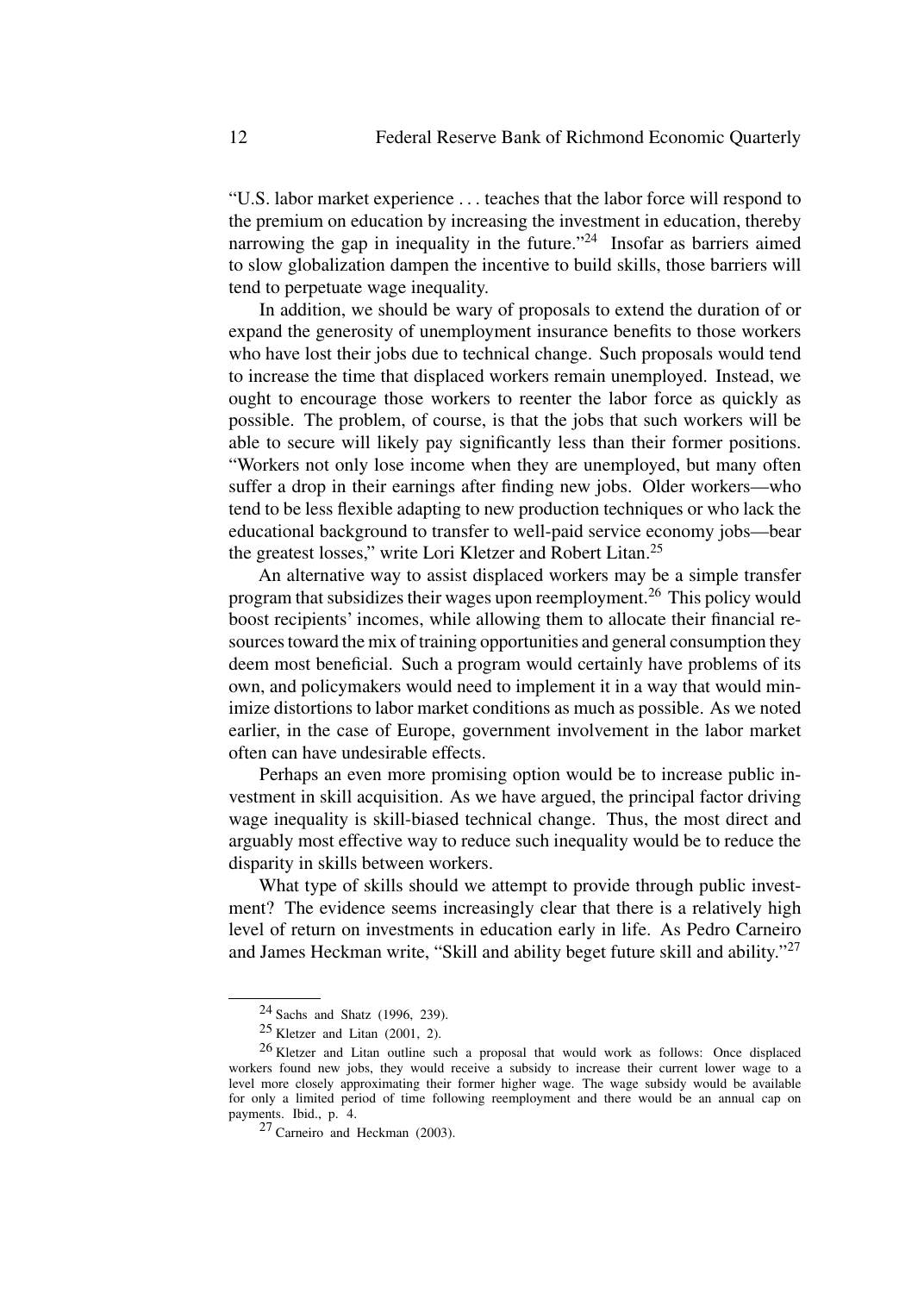Also, we might expect those investments to yield larger benefits if they are directed toward broadly generalizable skills. The ability to think critically, for instance, is crucial to analyzing and adapting to a number of situations. In contrast, the return on educational investments later in life, especially remedial or compensatory investments, tend to be smaller. This is true for at least two reasons. First, without a basic level of knowledge on which to build, it will be difficult for individuals to effectively acquire new skills. Second, by definition, older workers have less time to recoup the investment in education than younger workers.

While this may make perfect sense analytically, it still may be difficult to accept. Such reasoning implies that the people hurting the most now those who have been displaced from their jobs—may also have the most trouble building their skills. What should we do to help those people? A good argument could be made that the government should act as a clearinghouse of information about job training programs, though we should be cautious about expanding such training programs given their limited success.<sup>28</sup> Similarly, we should be skeptical about providing greater financial assistance to displaced workers seeking education at community colleges and four-year institutions. There is already a wide array of educational subsidies in place, which have substantially reduced potential credit constraints for low- and middle-income people.<sup>29</sup>

Still, increased investment in skill acquisition is a policy option worth significant consideration. If done properly, it may be an effective tool in reducing wage inequality and could yield additional benefits to the economy, such as increasing workers' productivity.

#### **6. CONCLUSION**

Wage inequality in the United States is large and has been growing during the past 30 years. The main cause, it appears, is skill-biased technical change. Those workers with high skill levels have experienced more rapid wage growth than less-skilled workers, some of whom have seen an actual decline in their real wages.

This development is cause for concern to many people who fear that a large share of the workforce no longer has a reasonable chance of achieving its goals, monetary and otherwise. Such concern is understandable. Indeed, the evidence suggests that, at present, less-skilled workers face formidable challenges in the labor market. As a society, we ought to consider investing more funds in skill development—especially early skill development—to ensure that as many people as possible have the basic tools necessary to succeed.

<sup>28</sup> See Kletzer (1998, 131–33).

<sup>29</sup> See Carneiro and Heckman (2002).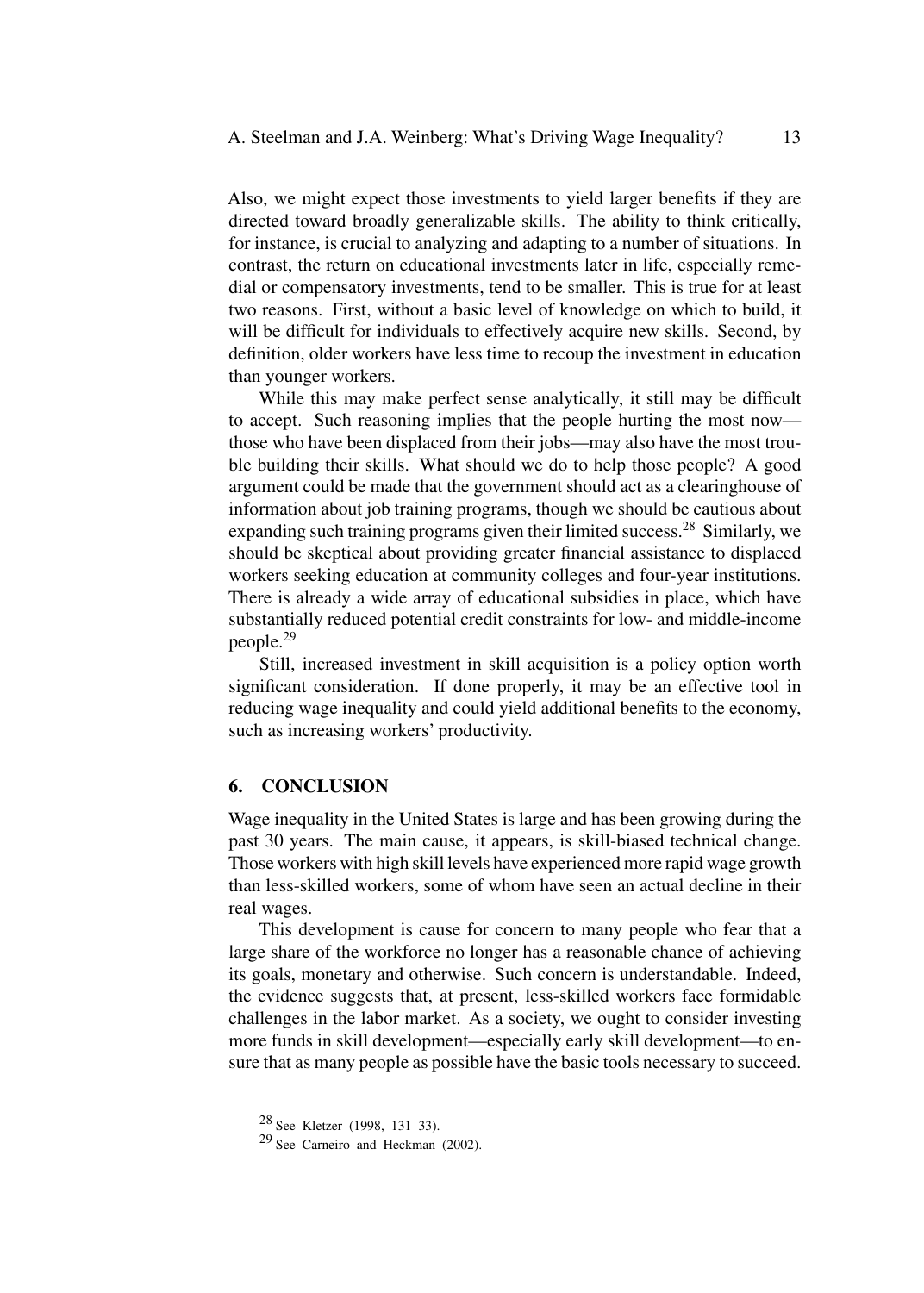But we also need to remember that technical change is not necessarily skill-biased. There have been significant episodes where technical innovation appears to have been skill-replacing. From today's vantage point, it seems unlikely that we will return to such a world, but developments may lead us in that direction. Market economies, though highly efficient, often move in surprising and unpredictable directions.

Perhaps most important, we ought to focus not just on the distributional effects of technical change—important as they may be—but also on aggregate well-being. Technical change has fueled much of the economic growth of the past two centuries and raised living standards to levels once unimaginable.

J. Bradford DeLong has calculated that Real GDP per worker grew from roughly \$13,700 in 1890 to about \$65,000 in 2000. That's nearly a fivefold increase. And as DeLong has noted, that significantly understates our improvement in living standards. In 1890, people "could not buy modern entertainment or communications or transportation technologies." There were "no modern appliances, no modern buildings, no antibiotics, no air travel. An income of \$13,700 today that must be spent exclusively on commodities already in use in the late nineteenth century is, for all of us, worth a lot less than \$13,700."<sup>30</sup>

It's useful to consider the alternative to embracing technology. By 1400, China had invented many of the technologies that triggered the Industrial Revolution of the eighteenth century, such as moveable-type printing, the water-powered spinning machine, and the blast furnace. Tight state controls impeded the spread of those technologies, however, preventing them from being used to their full potential and inhibiting further innovation.<sup>31</sup> We are not suggesting that others are seriously proposing blocking the development and distribution of new technologies in the United States as China did centuries ago. But we do think it is important to understand how powerful a force technology can be for human well-being—and how counterproductive it can be to curtail its growth.

Despite the pain that technological change can cause workers in certain segments of the labor force, we should remember that, on net, technical change is good for the economy and good for people. We should not discourage or lament it.

<sup>30</sup> DeLong (2000, 14–15).

 $31$  See Landes (1998), especially pp. 51–59.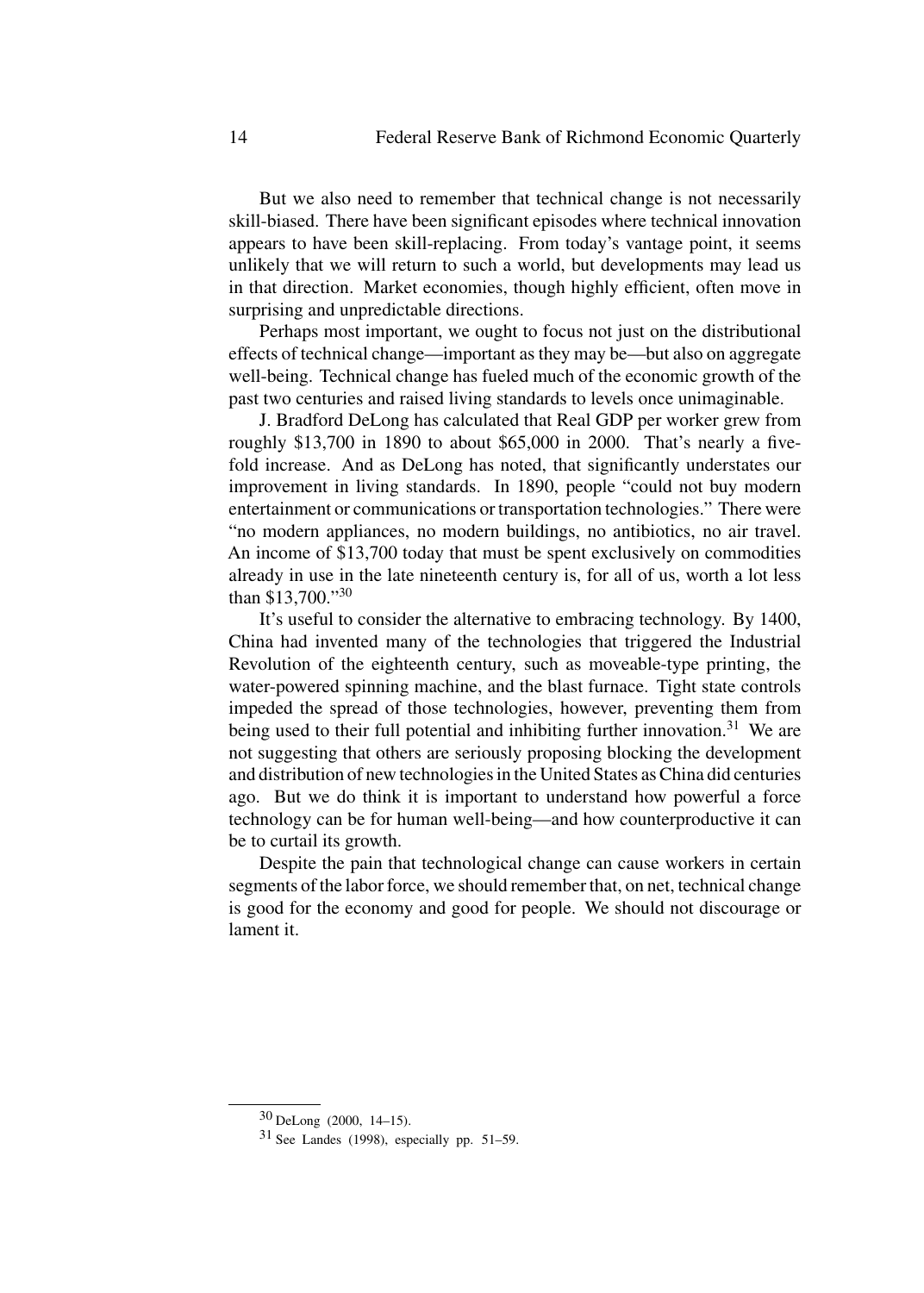# **REFERENCES**

Acemoglu, Daron. 1998. "Why Do New Technologies Complement Skills? Directed Technical Change and Wage Inequality." *Quarterly Journal of Economics* 113 (November): 1055–89.

. 2002. "Technical Change, Inequality, and the Labor Market." *Journal of Economic Literature* 40 (March): 7–72.

, Philippe Aghion, and Giovanni L. Violante. 2001. "Deunionization, Technical Change, and Inequality." *Carnegie-Rochester Conference Series on Public Policy* 55 (December): 229–64.

- Autor, David H., Lawrence F. Katz, and Melissa S. Kearney. 2004. "Trends in U.S. Wage Inequality: Re-Assessing the Revisionists." Manuscript, MIT Department of Economics (August).
- Autor, David H., Lawrence F. Katz, and Alan B. Krueger. 1998. "Computing Inequality: Have Computers Changed the Labor Market?" *Quarterly Journal of Economics* 113 (November): 1169–213.
- Autor, David H., Frank Levy, and Richard J. Murnane. 2003. "The Skill Content of Recent Technological Change: An Empirical Exploration." *Quarterly Journal of Economics* 118 (November): 1279–333.

Borjas, George J., Richard B. Freeman, and Lawrence F. Katz. 1997. "How Much Do Immigration and Trade Affect Labor Market Outcomes?" *Brookings Papers on Economic Activity* (No. 1): 1–67.

Burtless, Gary T., Robert Z. Lawrence, Robert E. Litan, and Robert J. Shapiro. 1998. *Globaphobia: Confronting Fears about Open Trade*. Washington, D.C.: Brookings Institution Press.

Card, David, and John E. DiNardo. 2002. "Skill-Biased Technological Change and Rising Wage Inequality: Some Problems and Puzzles." NBER Working Paper No. 8769 (February).

Card, David, Thomas Lemieux, and W. Craig Riddell. 2003. "Unionization and Wage Inequality: A Comparative Study of the U.S., the U.K., and Canada." NBER Working Paper No. 9473 (January).

Carneiro, Pedro, and James J. Heckman. 2002. "The Evidence on Credit Constraints in Post-Secondary Schooling." NBER Working Paper No. 9055 (July).

. 2003. "Human Capital Policy." NBER Working Paper No. 9495 (February).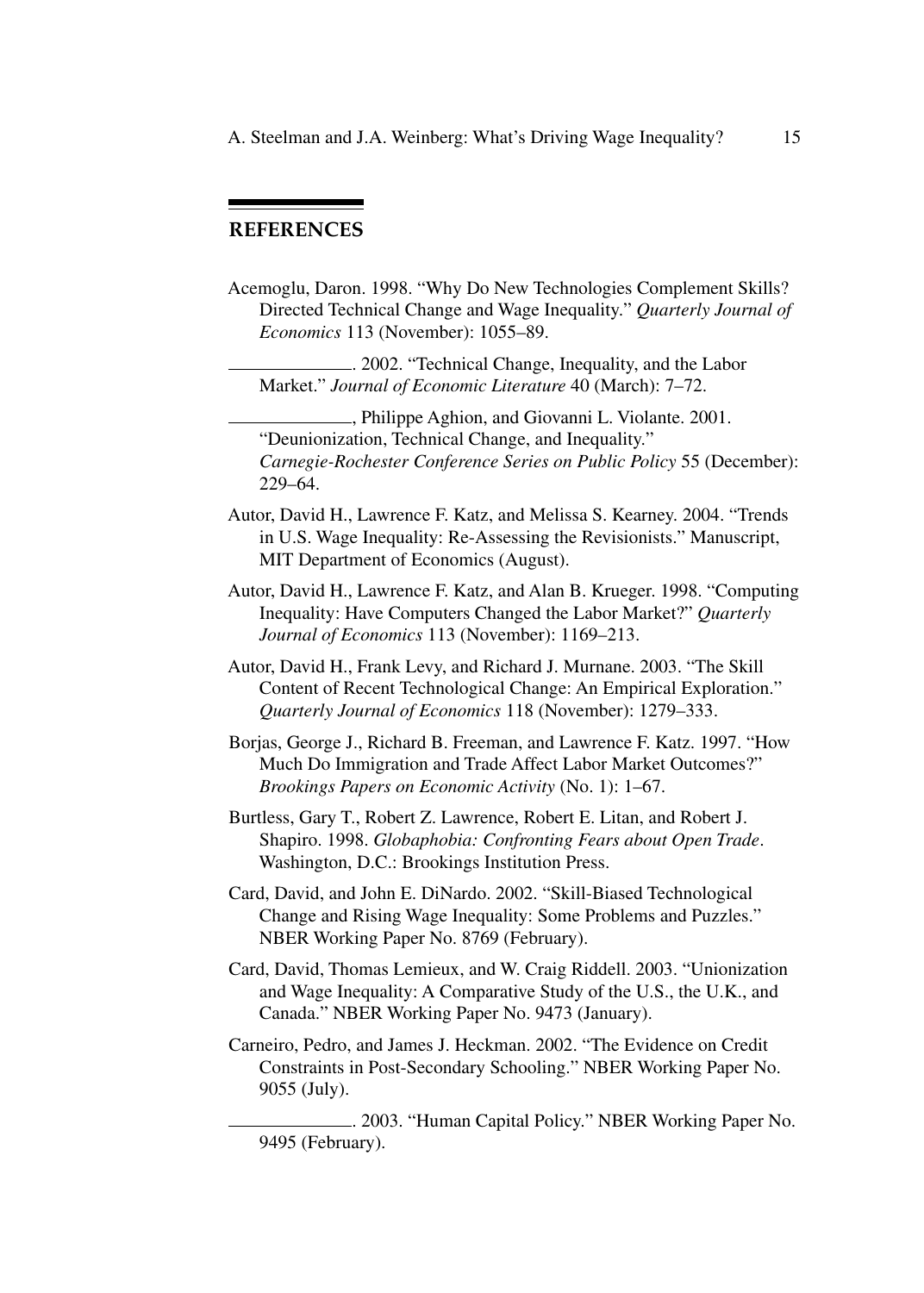- DeLong, J. Bradford. 2000. "Cornucopia: The Pace of Economic Growth in the Twentieth Century." NBER Working Paper No. 7602 (March).
- Eckstein, Zvi, and Éva Nagypál. 2004. "The Evolution of U.S. Earnings Inequality: 1961–2002." Federal Reserve Bank of Minneapolis *Quarterly Review* 28 (December): 10–29.
- Goldin, Claudia, and Lawrence F. Katz. 1999. "The Returns to Skill in the United States across the Twentieth Century." NBER Working Paper No. 7126 (May).
- Goldin, Claudia, and Robert A. Margo. 1992. "The Great Compression: The Wage Structure in the United States at Mid-Century." *Quarterly Journal of Economics* 107 (February): 1–34.
- Henig, Harry, and S. Herbert Unterberger. 1945. "Wage Control in Wartime and Transition." *American Economic Review* 35 (June): 319–36.
- Hornstein, Andreas, Per Krusell, and Giovanni L. Violante. 2004. "The Effects of Technical Change on Labor Market Inequalities." Federal Reserve Bank of Richmond Working Paper No. 04-08 (December). Also: Forthcoming in *Handbook of Economic Growth*, ed. Philippe Aghion and Steven Durlauf. Amsterdam: North-Holland.
- Humphrey, Thomas M. 2004. "Ricardo Versus Wicksell on Job Losses and Technological Change." Federal Reserve Bank of Richmond *Economic Quarterly* 90 (Fall): 5–24.
- Juhn, Chinhui, Kevin M. Murphy, and Brooks Pierce. 1993. "Wage Inequality and the Rise in Returns to Skill." *Journal of Political Economy* 101 (June): 410–42.
- Kletzer, Lori G. 1998. "Job Displacement." *Journal of Economic Perspectives* 12 (Winter): 115–36.
	- , and Robert E. Litan. 2001. "A Prescription to Relieve Worker Anxiety." Brookings Institution Policy Brief #73 (March).
- Krugman, Paul. 1994. "Past and Prospective Causes of High Unemployment." Federal Reserve Bank of Kansas City *Economic Review* 79 (Fourth Quarter): 23–43.
- Landes, David S. 1998. *The Wealth and Poverty of Nations: Why Some Are So Rich and Some So Poor.* New York: W.W. Norton.
- Lee, David S. 1999. "Wage Inequality in the United States During the 1980s: Rising Dispersion or Falling Minimum Wage?" *Quarterly Journal of Economics* 114 (August): 977–1023.
- Lerman, Robert I. 1997. "Reassessing Trends in U.S. Earnings Inequality." *Monthly Labor Review* 120 (December): 17–25.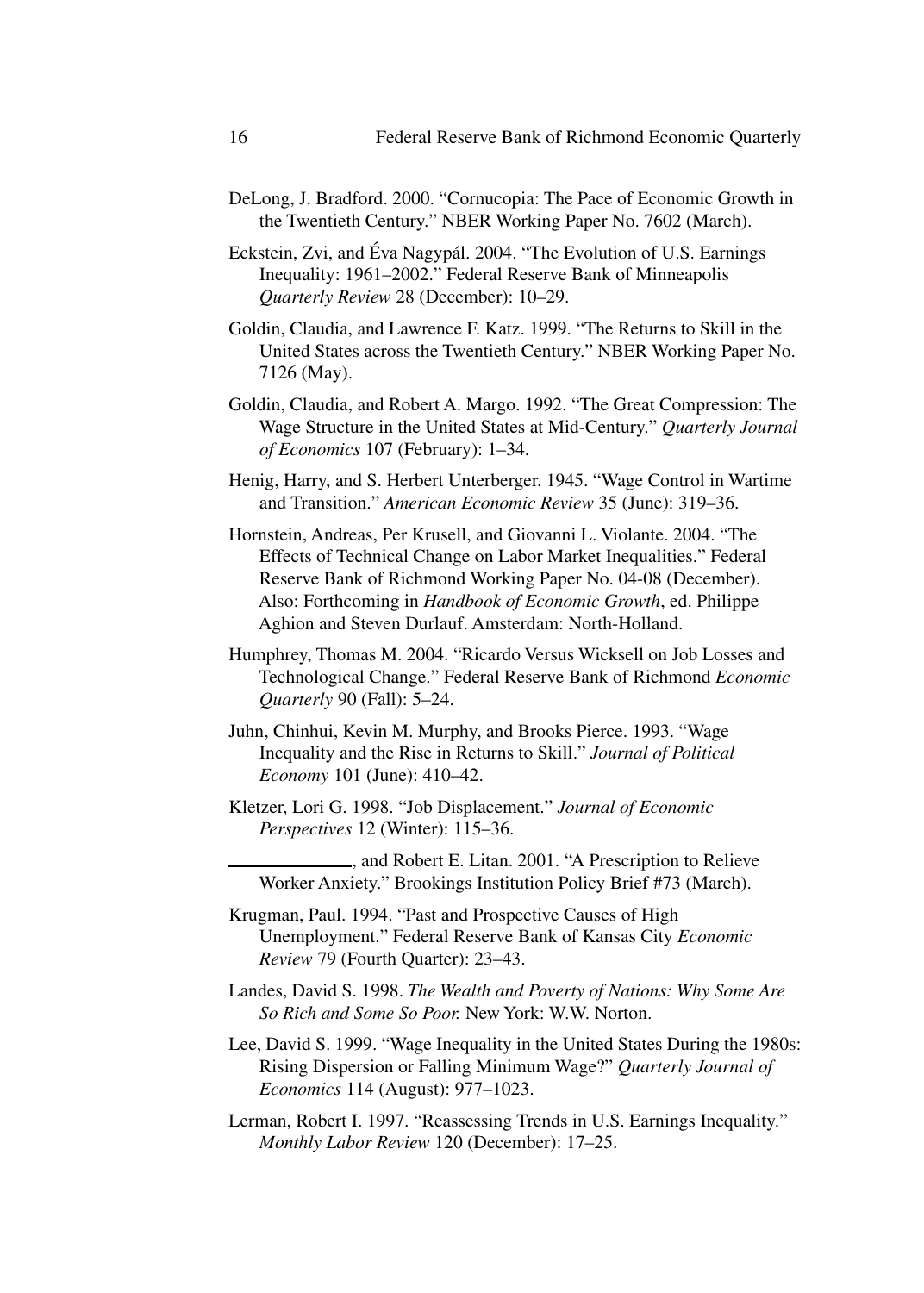A. Steelman and J.A. Weinberg: What's Driving Wage Inequality? 17

- Ljungqvist, Lars, and Thomas J. Sargent. 1998. "The European Unemployment Dilemma." *Journal of Political Economy* 106 (June): 514–50.
- Mokyr, Joel. 1994. "Technological Change, 1700–1830." In *The Economic History of Britain Since 1700, Volume I: 1700–1860* (2nd ed.), ed. Roderick Floud and Donald McCloskey. New York: Cambridge University Press.
- Sachs, Jeffrey D., and Howard J. Shatz. 1996. "U.S. Trade with Developing Countries and Wage Inequality." *American Economic Review* 86 (May): 234–39.
- Schumpeter, Joseph. 1942. *Capitalism, Socialism, and Democracy*. New York: Harper & Brothers.
- Simon, Julian L. 1999. *The Economic Consequences of Immigration* (2nd ed.). Ann Arbor, Mich.: University of Michigan Press.
- Topel, Robert H. 1997. "Factor Proportions and Relative Wages: The Supply-Side Determinants of Wage Inequality." *Journal of Economic Perspectives* 11 (Spring): 55–74.
- Violante, Giovanni L. 2002. "Technological Acceleration, Skill Transferability, and the Rise in Residual Inequality." *Quarterly Journal of Economics* 117 (February ): 297–338.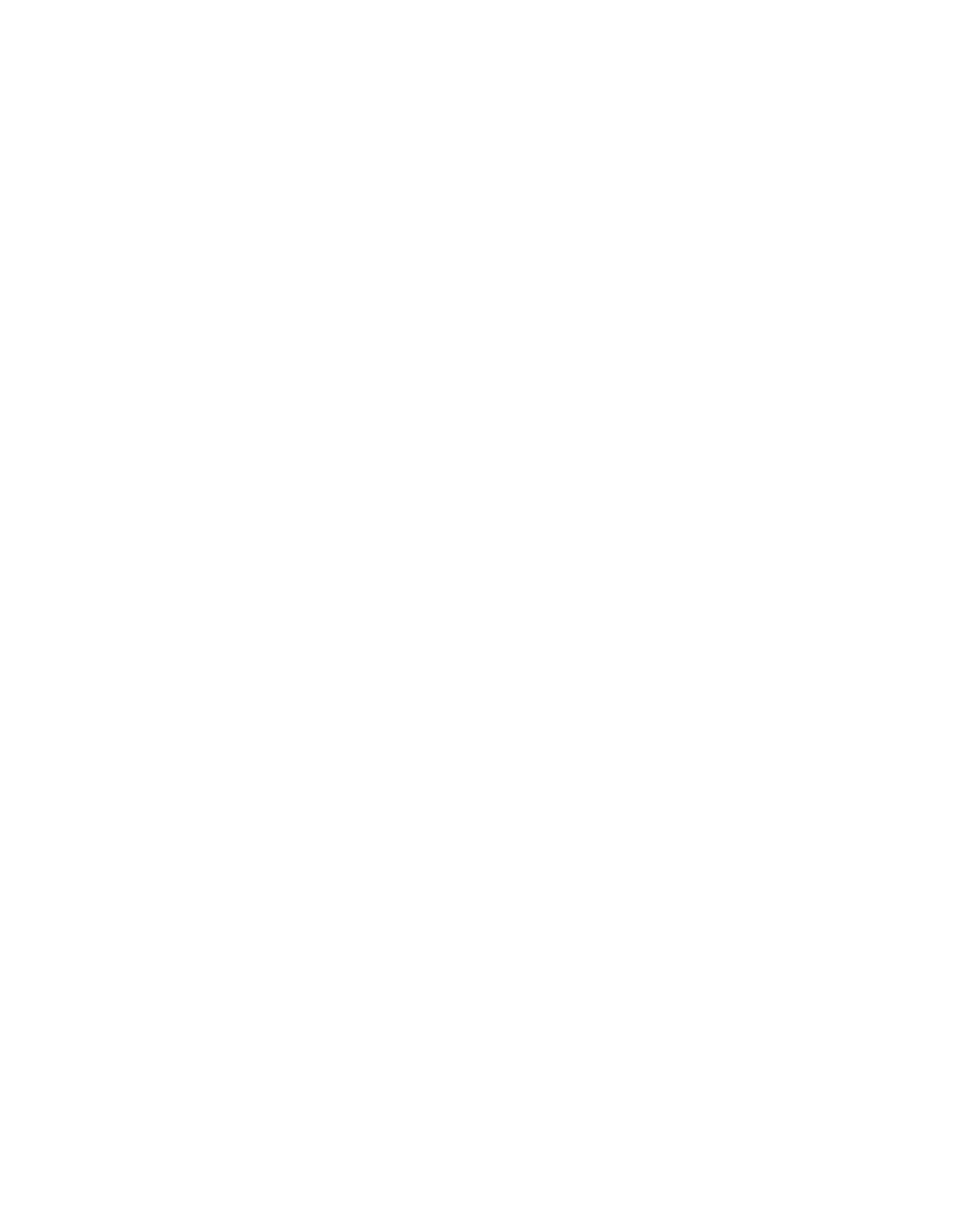# Unemployment and Vacancy Fluctuations in the Matching Model: Inspecting the Mechanism

Andreas Hornstein, Per Krusell, and Giovanni L. Violante

The state of the labor market, employment and unemployment, plays<br>an important role in the deliberations of policymakers, the Federal<br>Reserve Bank included. Over the last 30 years, economic theory has<br>led to substantial pr an important role in the deliberations of policymakers, the Federal Reserve Bank included. Over the last 30 years, economic theory has led to substantial progress in understanding the mechanics of business cycles. Much of this progress in macroeconomics has been associated with the use of calibrated dynamic equilibrium models for the quantitative analysis of aggregate fluctuations (Prescott [1986]). These advances have mainly proceeded within the Walrasian framework of frictionless markets. For the labor market, this means that while these theories contribute to our understanding of employment determination, they have nothing to say about unemployment.

Policymakers care about the behavior of unemployment for at least two reasons. First, even if one is mainly interested in the determination of employment, unemployment might represent a necessary transitional state if frictions impede the allocation of labor among production opportunities. Second, job loss and the associated unemployment spell represent a major source of income risk to individuals.

Over the past two decades, the search and matching framework has acquired the status of the standard theory of equilibrium unemployment.<sup>1</sup> This theory is built on the idea that trade in the labor market is costly and takes time. Frictions originating from imperfect information, heterogeneity

We wish to thank Kartik Athreya, Sam Malek, Leo Martinez, and Ned Prescott for helpful comments. The views expressed in this article are those of the authors and not necessarily those of the Federal Reserve Bank of Richmond or the Federal Reserve System.

 $1$  For a textbook survey, see Pissarides (2000).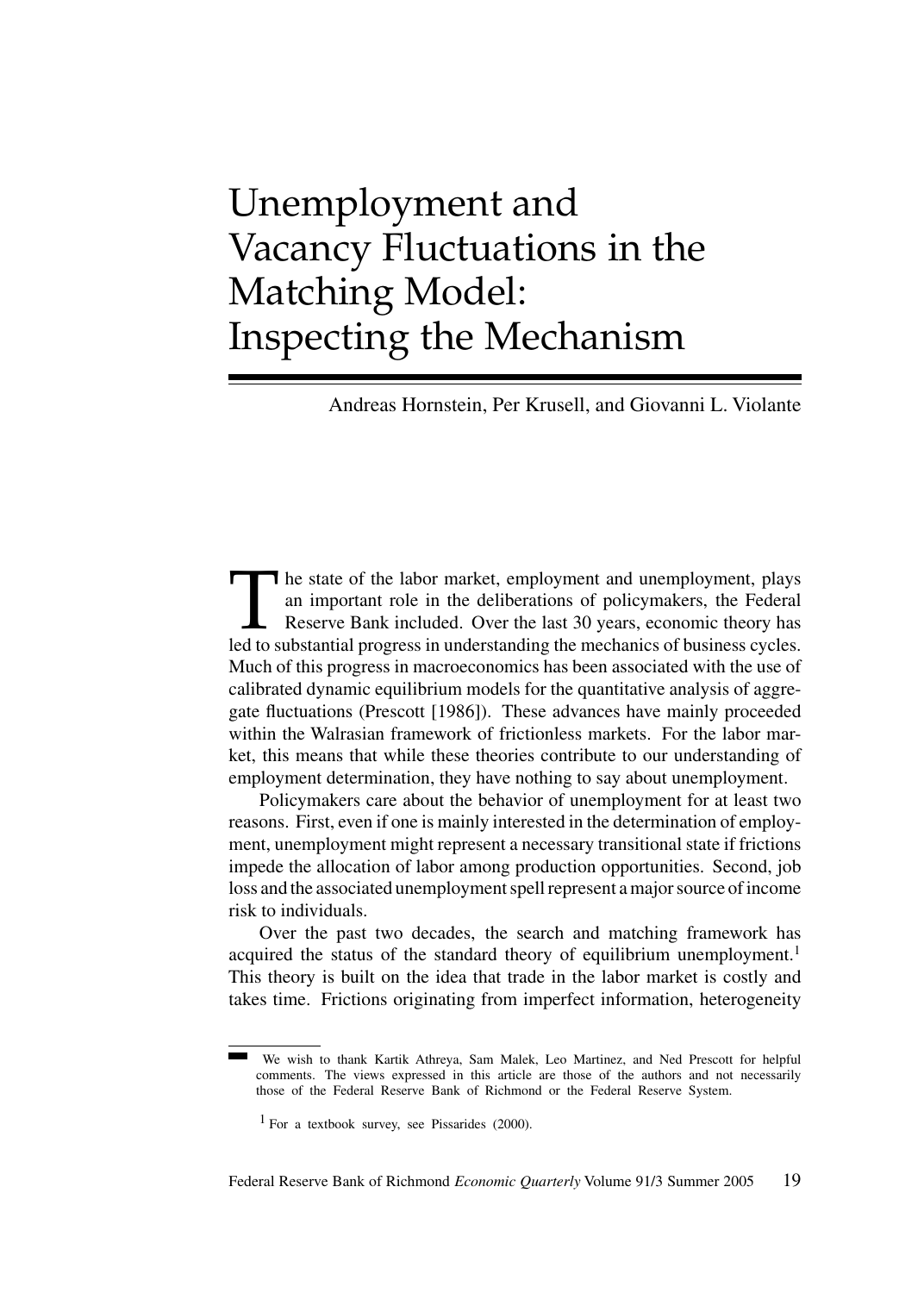of firms and workers, and lack of coordination disrupt the ability to form employment relationships. The quantity of idle inputs in the labor market (unemployed workers and vacant jobs) is a measure of such disruption. In its most basic representation, a labor market matching model focuses on the interaction between unemployment and job creation. Higher productivity increases the return to job creation and thereby increases the rate of job creation. In turn, a higher rate of job creation makes it easier for unemployed workers to find jobs and thereby reduces unemployment. This explains the observed counter-cyclical (pro-cyclical) behavior of unemployment (job creation).

Shimer (2005) goes beyond investigating the qualitative features of the basic matching model. He follows the research program on dynamic equilibrium models with Walrasian frictionless markets and explores whether or not a calibrated matching model of the labor market is quantitatively consistent with observed aggregate fluctuations. He surprisingly concludes that a reasonably calibrated matching model does not generate enough volatility in unemployment and cannot explain the strong procyclicality of the job-finding rate. In other words, the matching model stops short of reproducing the cyclical behavior of its two central elements: unemployment and vacancies.<sup>2</sup>

In this article, we present the basic matching model, also known as the Mortensen-Pissarides model, in detail and, building on Shimer (2005), we explain the reasons for the quantitative problems of the model. Essentially, given the way wages are determined in the (Nash-bargaining) model and the way Nash bargaining is calibrated, wages respond strongly to changes in productivity so that the incentive for firms to create jobs does not change very much. We then discuss two possible ways of reconciling a matching model with the data.

First, as argued by Hall (2005) and Shimer (2004), if wages are essentially rigid, the model performs much better. We contend that rigid wages per se are not sufficient; another necessary requirement is a very large labor share close to 100 percent of output. Moreover, we show that with rigid wages, the model has implications for the labor share that seem too extreme: the labor share becomes perfectly negatively correlated with—and as volatile as—labor productivity whereas in the data this correlation is <sup>−</sup>0*.*5*,* and the variation of the share is not nearly as large as that of productivity.

Second, as suggested by Hagedorn and Manovskii (2005), without abandoning Nash bargaining, a different calibration of some key parameters of the

 $2$  We should note that Andolfatto (1996) and Merz (1995) were the first to integrate the matching approach to the labor market into an otherwise standard Walrasian model and to evaluate this model quantitatively. Their work, however, was not so much focused on the model's ability to match the behavior of unemployment, but on how the introduction of labor market frictions affects the ability of the otherwise standard Walrasian model to explain movements in employment, hours worked, and other non-labor-market variables. Andolfatto (1996), however, also pointed out the model's inability to generate enough volatility in vacancies.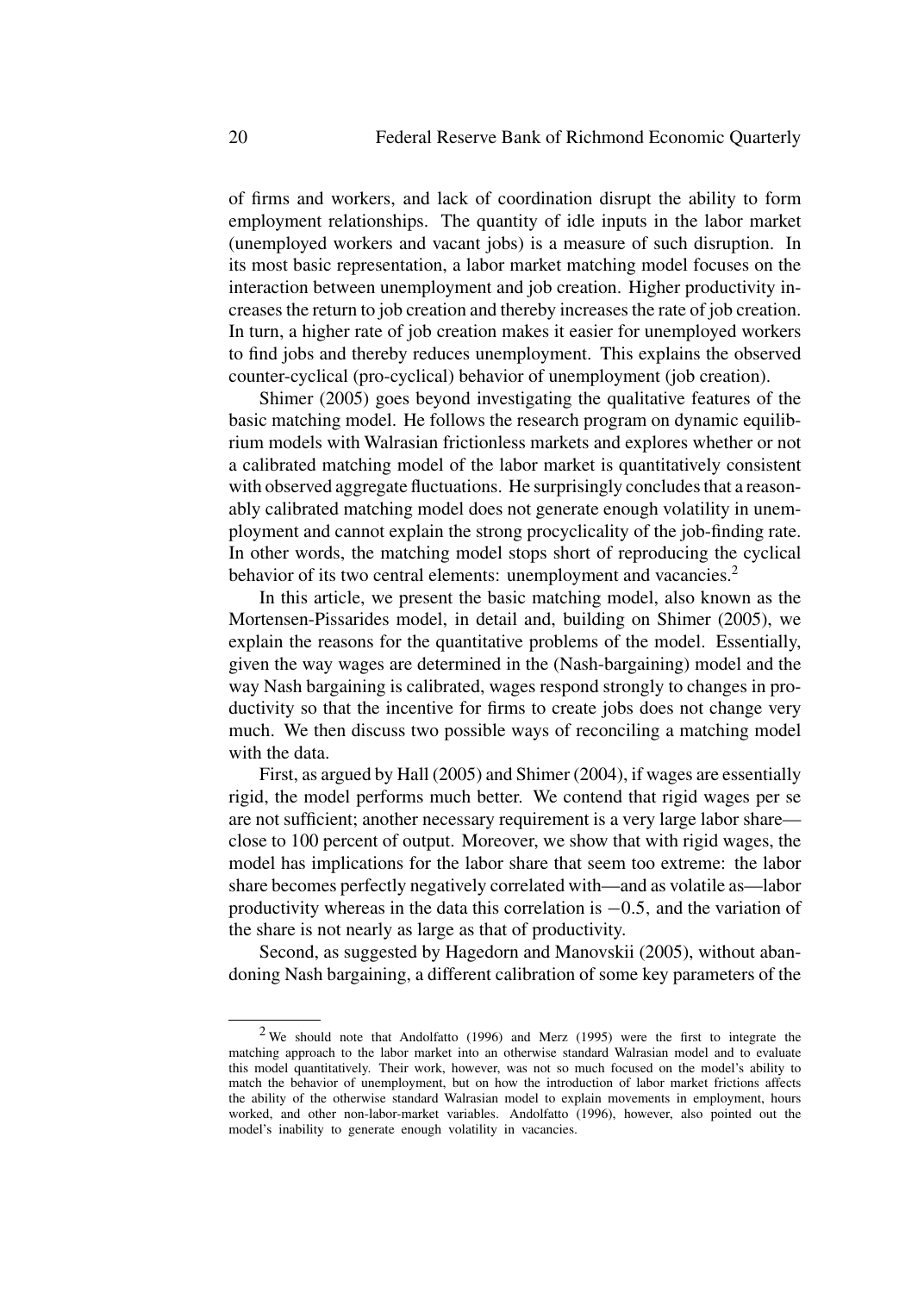model also allows one to raise the volatility of unemployment and vacancies in the model. For this calibration to work, however, one again needs a very high wage share. This high share is obtained by "artificially" raising the outside option of the worker through generous unemployment benefits.<sup>3</sup> We tentatively conclude, as do Costain and Reiter (2003), that this parameterization has implausible implications for the impact of unemployment benefits on the equilibrium unemployment rate: a 15 percent rise in benefits would *double* the unemployment rate.

Why is a very large (very small) wage share (profit share) so important in order for the model to have a strong amplification mechanism for vacancies and unemployment? The model has a free-entry condition stating that vacancies are created until discounted profits equal the cost of entry. If profits are very small in equilibrium, a positive productivity shock induces a very large percentage increase in profits, and hence a large number of new vacancies must be created—through firm entry—thus lowering the rate of finding workers enough that entry remains an activity with zero net payoff.

We conclude that neither one of the solutions proposed is fully satisfactory, for two reasons. First, they both have first-order counterfactual implications. Second, they both assume a very large value for the labor share. It is hard to assess whether this value is plausible because there is no physical capital in the baseline matching model. We speculate that the addition of physical capital, besides providing a natural way of measuring the labor share of aggregate income, would allow the analysis of another important source of aggregate fluctuations, investment-specific shocks, which have proved successful in Walrasian models.<sup>4</sup>

The present article, which can be read both as an introduction to the matching model of unemployment and as a way of understanding the recent discussions of the model's quantitative implications, is organized as follows. We first quickly describe the data. Next, we describe in Section 2 the basic model without aggregate shocks. In Section 3, we define and solve for a stationary equilibrium: a steady state. In Section 4, we briefly discuss transition dynamics within the model without shocks. In Section 5, we derive the qualitative comparative statics for a one-time permanent change of the model's parameters. In Section 6, we present the alternative calibration strategies one could follow to parameterize the matching model, and in Section 7, we show how the quantitative comparative statics results differ according to the model

<sup>&</sup>lt;sup>3</sup> To be precise, a large wage share is also sufficient for a strong amplification mechanism with rigid wages. With flexible wages, the large wage share must be achieved by making unemployment benefits high.

<sup>4</sup> See Greenwood, Hercowitz, and Krusell (2000) and Fisher (2003) for a quantitative account of the role of this type of shock in U.S. business cycles over the postwar period. Costain and Reiter (2003) illustrate quantitatively that productivity shocks affecting only new jobs improve the performance of the baseline model.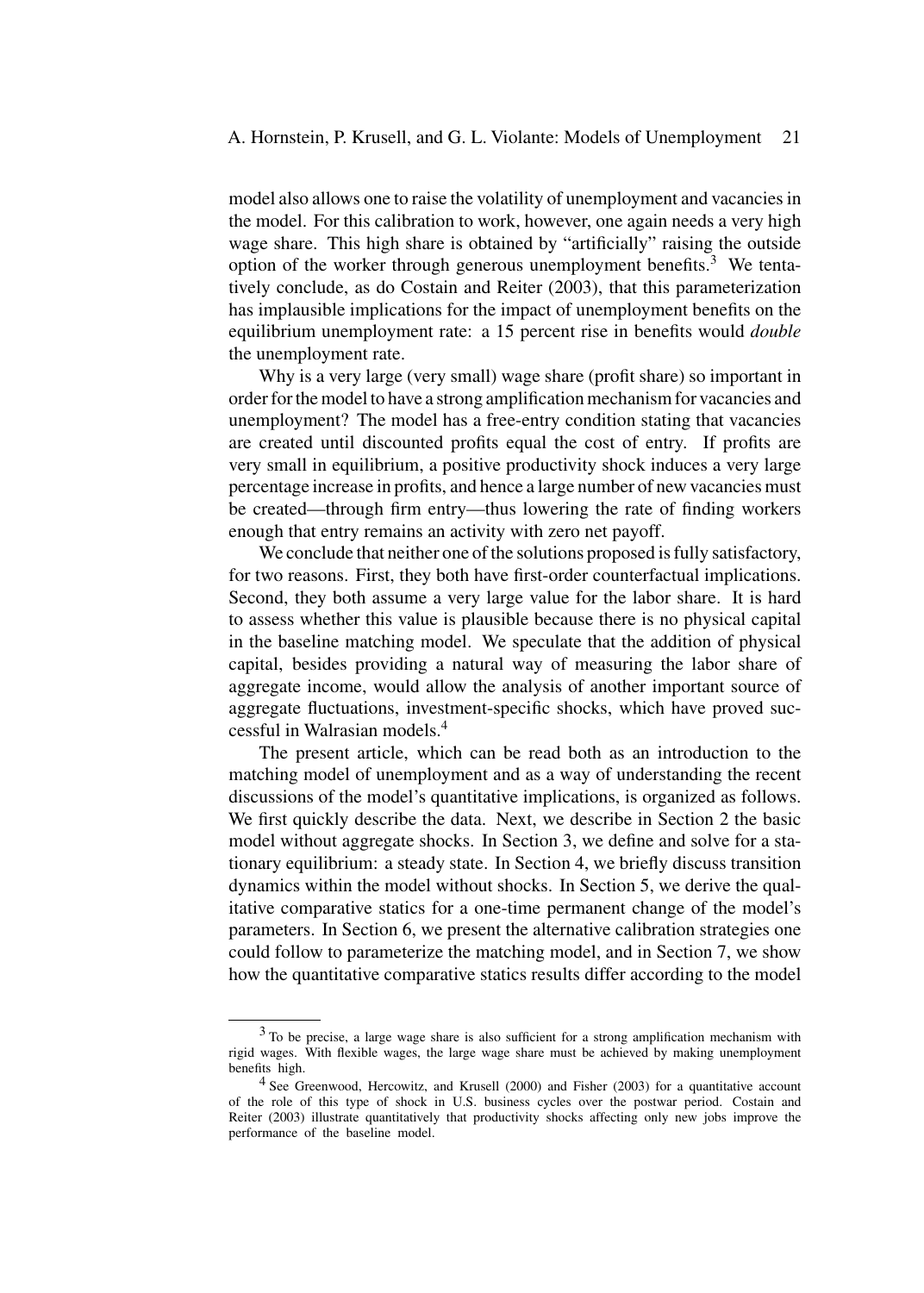|                           |                                     |                  | HP Smoothing Parameter: $10^5$ |             |                  |         |                  |
|---------------------------|-------------------------------------|------------------|--------------------------------|-------------|------------------|---------|------------------|
|                           | $\boldsymbol{u}$                    | $\boldsymbol{v}$ | $\theta$                       | $\lambda_w$ | $\boldsymbol{w}$ | S       | $\boldsymbol{p}$ |
| <b>Standard Deviation</b> | 0.20                                | 0.23             | 0.38                           | 0.12        | 0.02             | 0.02    | 0.02             |
| Autocorrelation           | 0.94                                | 0.95             | 0.95                           | 0.91        | 0.95             | 0.91    | 0.89             |
| Correlation with $p$      | $-0.40$                             | 0.31             | 0.38                           | 0.38        | 0.69             | $-0.35$ | 1.00             |
|                           | <b>HP Smoothing Parameter: 1600</b> |                  |                                |             |                  |         |                  |
|                           |                                     |                  |                                |             |                  |         |                  |
|                           | $\boldsymbol{u}$                    | $\upsilon$       | $\theta$                       | $\lambda_w$ | w                | S       | p                |
| Standard Deviation        | 0.13                                | 0.14             | 0.26                           | <b>NA</b>   | 0.01             | 0.01    | 0.01             |
| Autocorrelation           | 0.87                                | 0.90             | 0.89                           | <b>NA</b>   | 0.81             | 0.77    | 0.76             |

#### **Table 1 Aggregate Statistics: 1951:1–2004:4**

Notes: Data are quarterly, and *u* is the unemployment rate of the civilian population; *v* is the help-wanted advertising index;  $\theta = v/u$  is labor market tightness; *p* is output per employee in the nonfarm business sector; *s* is the labor share constructed as the ratio of compensation of employees to output in the nonfarm sector; *w* is the wage computed as labor share times labor productivity, i.e.,  $w = s \cdot p$ . The statistics for the job-finding rate,  $\lambda_w$ , are those reported in Shimer (2005) for an HP smoothing parameter of 10<sup>5</sup>.

calibration. In Section 8, we introduce explicit stochastic aggregate shocks and discuss how the quantitative comparative statics results for one-time permanent shocks have to be modified to account for persistent but temporary shocks. Section 9 concludes the article.

## **1. THE DATA**

The focus of the analysis is on fluctuations at the business-cycle frequencies, and hence low-frequency movements in the data should be filtered out. For quarterly data, the standard practice (followed by Andolfatto and Merz) is to use a Hodrick-Prescott (HP) filter with a smoothing parameter set to 1600*.* Shimer (2005) chooses a much smoother trend component, corresponding to an HP smoothing parameter of  $10<sup>5</sup>$ .

Table 1 summarizes the key labor market facts around which this article is centered. We report statistics for the detrended log-levels of each series. When we remove a very smooth trend (smoothing parameter  $10^5$ ), we can summarize the data as follows:

• **Unemployment and Vacancies.** First, unemployment, *u,* and vacancies, *v*, are about 10 times more volatile than labor productivity, *p*. Market tightness,  $\theta$ , defined as the ratio of vacancies to unemployment, is almost 20 times more volatile. Second, market tightness is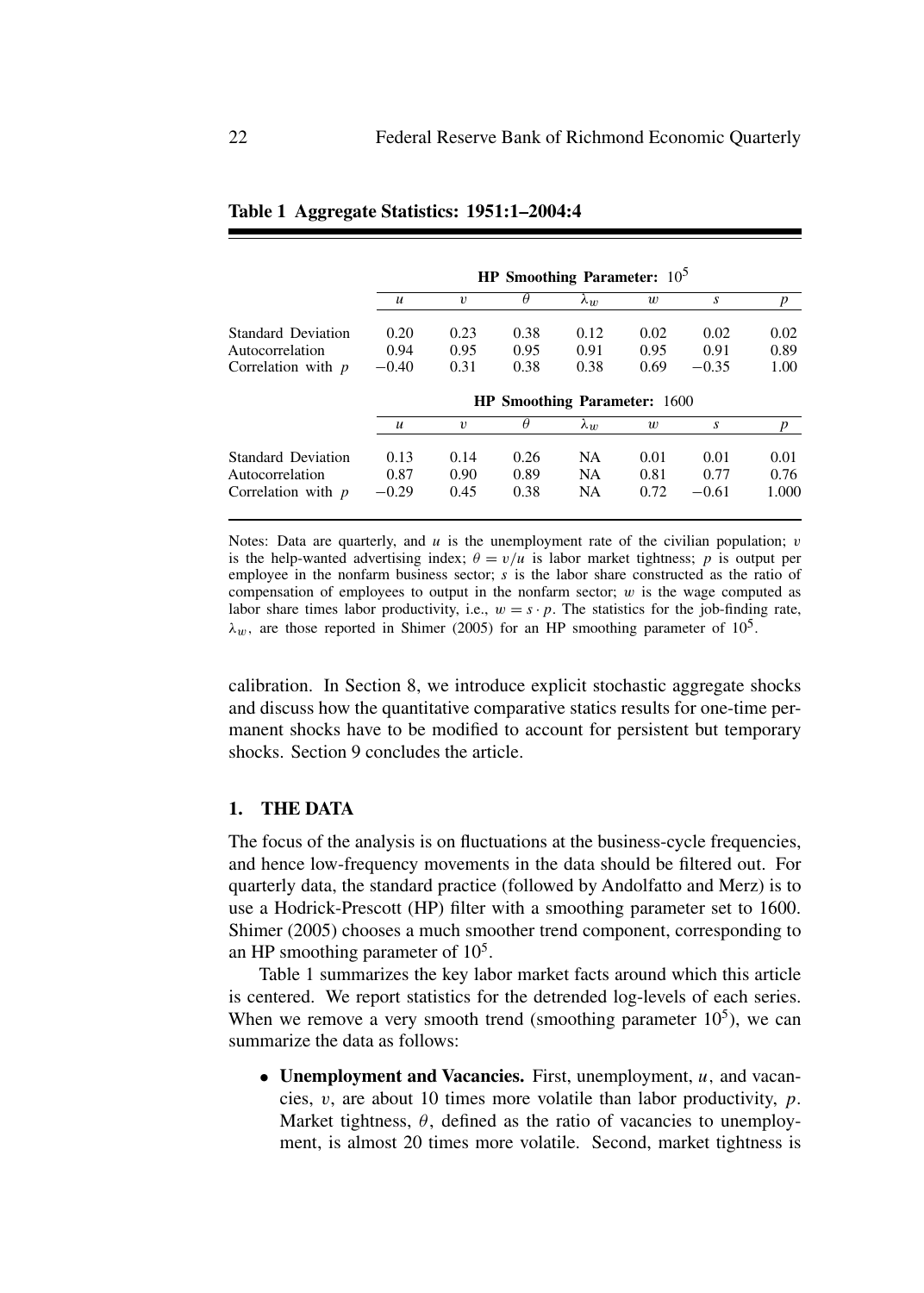positively correlated with labor productivity. Both unemployment and vacancies show strong autocorrelation.

- **Job-Finding Rates.** The job-finding rate,  $\lambda_w$ , is six times more volatile than productivity and is pro-cyclical. It is also strongly autocorrelated.
- **Wages and Labor Share.** Wages and the labor share are roughly as volatile as labor productivity. The correlation between wages and labor productivity is high but significantly less than one, and the labor share is countercyclical.

Using a more volatile trend component (lower smoothing parameter) has almost no effect on the relative volatilities. For the vast majority of the variables, the percentage standard deviation is reduced roughly by one-third. Interestingly, the volatility is cut in half for wages and the labor share. Overall, the autocorrelation of the series is reduced, since some of the persistence is absorbed by the more variable HP trend. Finally, the correlation structure of the series with labor productivity is, in general, unchanged except for the labor share whose negative correlation almost doubles.

We conclude that the choice of smoothing parameter has no impact on the unemployment and vacancy statistics but does affect the labor share statistics somewhat.

# **2. THE MODEL**

We now outline and discuss the basic Mortensen-Pissarides matching model with exogenous separations.<sup>5</sup> We choose a formulation in continuous time in order to simplify some of the derivations. It is useful to first describe the stationary economy (when aggregate productivity is constant over time) because that model is simple and yet very informative about how the model with random shocks behaves. Later, we will briefly discuss aggregate fluctuations with stochastic productivity shocks that are persistent but not permanent.<sup>6</sup>

#### **Workers and Firms**

There is a fixed number of workers in the economy; the model does not consider variations in the labor force or in the effort or amount of time worked by each

<sup>5</sup> The main reference is Pissarides (1985). Mortensen and Pissarides (1994) extend the model to endogenous separations. Pissarides (2000) contains an excellent survey of the matching models. See also Rogerson, Shimer, and Wright (2005) for a recent survey.

<sup>6</sup> The view that aggregate fluctuations in output and unemployment are due to fluctuations in productivity is not essential here. For the given environment, one can interpret productivity shocks as actually representing another source of fluctuations (such as "demand shocks," e.g., shocks to preferences).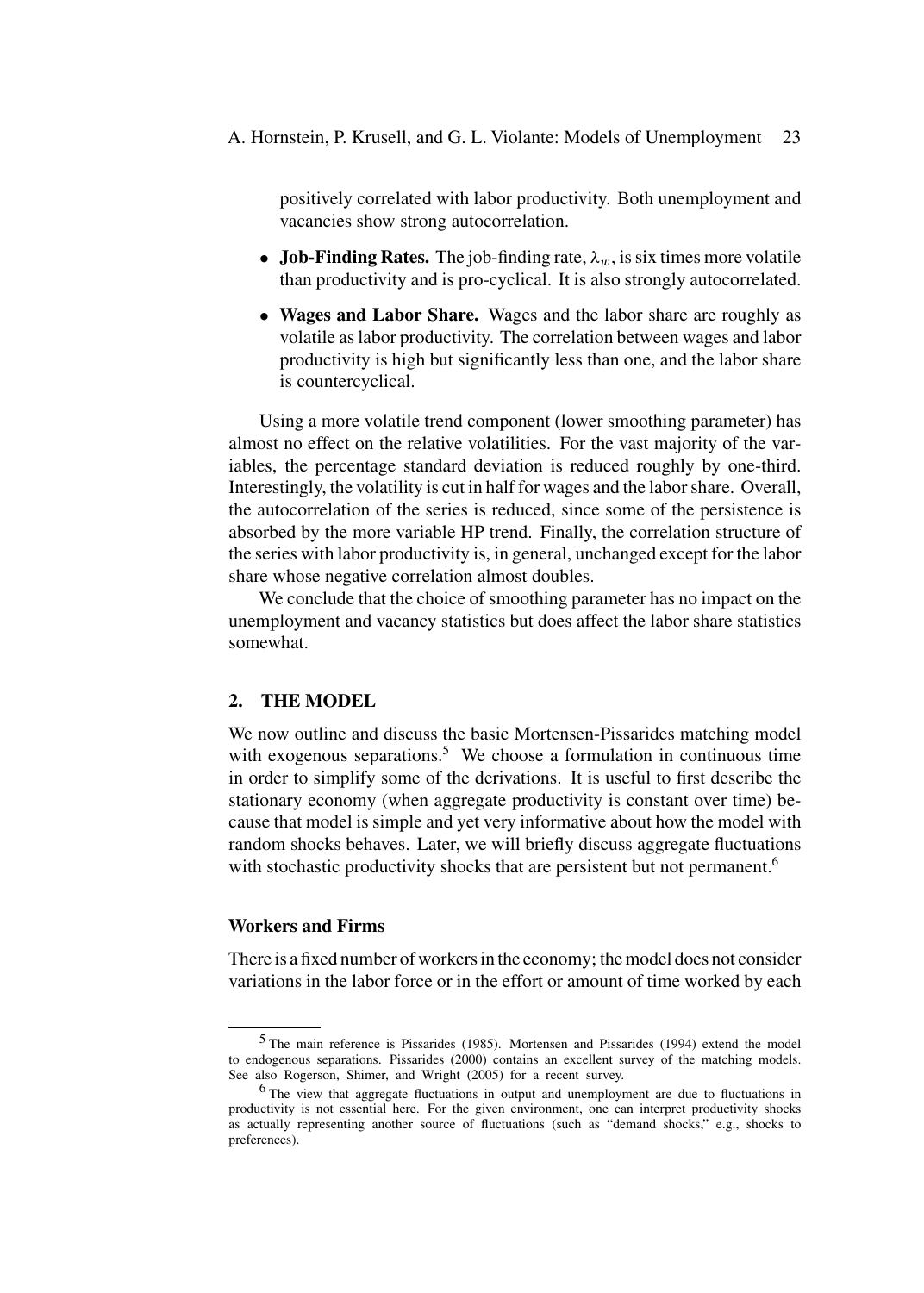worker. For example, think of workers as being uniformly distributed on the interval [0,1]—for any point on this interval, there is one worker—though there is no particular meaning to a worker's position on the interval.

Workers are all the same from the perspective of both their productivity and their preferences. Workers are infinitely lived and have linear utility over consumption of a homogeneous good, meaning that to the extent that there is uncertainty, workers are risk-neutral. There is constant (exponential) discounting at rate *r*. One can therefore think of a worker's expected present value of utility as simply the expected present value of income.<sup>7</sup>

Workers are either employed or unemployed. An employed worker earns wage income, *w,* but cannot search. Unemployed workers search for jobs. Let *b >* 0 denote the income equivalent of the utility flow that a worker obtains in the nonworking activity when unemployed, e.g., the monetary value of leisure plus unemployment benefits net of search costs.<sup>8</sup>

A firm is a job. The supply of firms (jobs) is potentially infinite. Every firm is equally productive at any point in time. Firms are risk-neutral and they discount future income at the same rate as do workers. Production requires one worker and one firm; firms can really be thought of as another type of labor input, such as an "entrepreneur." A firm-worker pair produces *p* units of the homogeneous output per unit of time. We assume that the value of production for a pair always exceeds the value of not working for a worker, i.e., that  $p > b > 0.9$  There is no cost for a firm to enter the labor market.

#### **The Frictional Labor Market**

In a "frictional" labor market, firms and workers do not meet instantaneously. In addition, firms that want to meet workers have to use resources to post a vacancy. In particular, a firm has to pay *c* units of output per unit of time it posts a "vacancy." Let the number of idle firms that have an open position be denoted  $v(t)$ , and let the number of unemployed workers be  $u(t)$ . Lack of coordination, partial information, and heterogeneity of vacancies and workers are all factors that make trading in the labor market costly.

We do not model these labor market frictions explicitly but use the concept of a matching function as a reduced form representation of the frictions.<sup>10</sup> This

 $<sup>7</sup>$  Alternatively, one could assume that workers are risk-averse but that they can obtain com-</sup> plete insurance against idiosyncratic income risk. In this case, it would also be optimal for workers to maximize the expected present value of income.

<sup>8</sup> Note that unemployment benefits do not serve an insurance role in this environment since workers are either risk-neutral or they already obtain complete insurance.

<sup>9</sup> This condition is necessary for ruling out a trivial equilibrium with zero employment: if  $b > p$ , no worker would be willing to work even if she could extract the entire value of the output produced from the firm.

<sup>10</sup> The concept of an "aggregate matching function" has been around for some time. In their survey of the literature on matching functions, Petrolongo and Pissarides (2001) include a short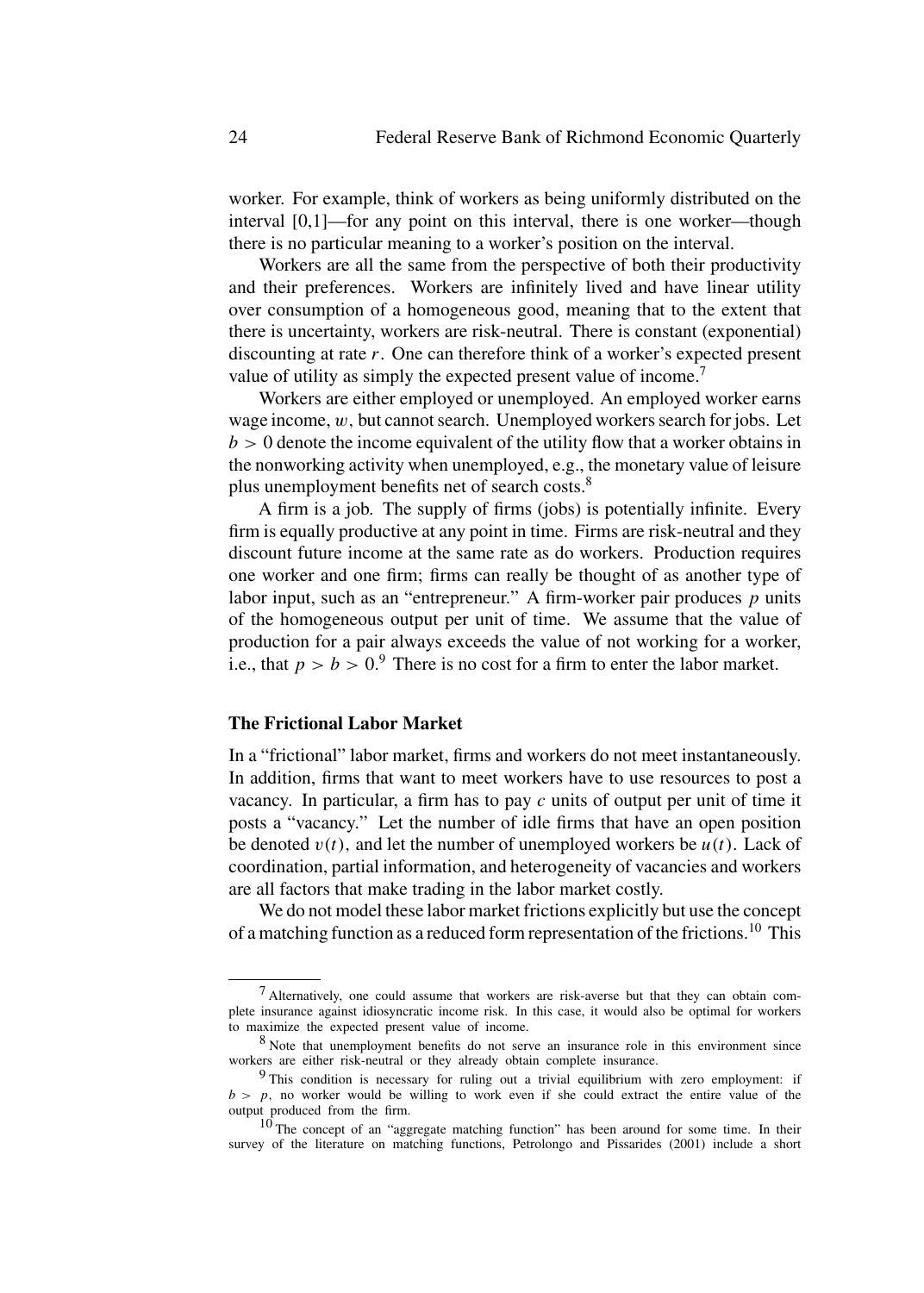formulation specifies that the rate at which new matches, *m*, are created is given by a time-invariant function, *M*, of the number of unemployed workers searching for a job and the number of vacant positions:  $m = M(u, v)$ . At this point, we will assume that *M* is (1) increasing and strictly concave in each argument separately and (2) constant returns to scale (CRS) in both arguments. Thus, matches are more likely when more workers and firms are searching, but holding constant the size of one of the searching groups, there are decreasing marginal returns in matching.

New matches are formed according to Poisson processes with arrival rates  $\lambda_w$  and  $\lambda_f$ . Given the rate at which new matches are formed, the rate at which an unemployed worker meets a firm is simply  $\lambda_w(t) = m(t)/u(t)$ , the total number of successful matches per worker searching. Similarly, the rate at which a vacant firm meets a worker is  $\lambda_f(t) = m(t)/v(t)$ . Since the matching function is CRS, the two meeting rates depend on labor market tightness,  $\theta(t) = v(t)/u(t)$ , only:

$$
\lambda_w(t) = M[1, \theta(t)] \text{ and } \lambda_f(t) = M[1/\theta(t), 1].
$$
 (1)

As the relative number of vacancies increases, the job-finding rate,  $\lambda_w$ , also increases, but the worker-finding rate,  $\lambda_f$ , decreases. We assume that once a firm and a worker have been matched, they remain matched until "separation" occurs. Separation occurs according to a Poisson process with exogenous arrival rate, *σ*.

If an unemployed worker meets vacant firms according to a Poisson process with arrival rate,  $\lambda_w$ , then the probability that the worker meets exactly one vacant firm during a time period,  $\Delta$ , is  $\lambda_w \Delta$  if the time period is sufficiently short. Furthermore, the probability that a worker meets two or more vacant firms during this time period is essentially zero.<sup>11</sup> Similarly, the probability that a vacant firm meets an unemployed worker is  $\lambda_f \Delta$ , and the probability that a matched firm-worker pair separates is  $\sigma \Delta$ . Thus, if we start out with  $u(t)$  unemployed workers and  $1 - u(t)$  employed workers at time *t*, after a short time period,  $\Delta$ , the number of unemployed workers will be

$$
u(t + \Delta) = \sigma \Delta [1 - u(t)] + [1 - \lambda_w(t) \Delta] u(t).
$$

history of the concept. Lagos (2000) warns against the dangers of such a "reduced-form approach" to frictions when, for example, evaluating the effects of policies. The underlying reason is that policies may affect the search behavior of agents and change the shape of the aggregate matching function.

<sup>11</sup> Note that for a Poisson process, the rate *λ* at which the state changes need not be bounded above by one. Since we are interested in the limiting case when the time interval,  $\Delta$ , becomes arbitrarily small, the probability of a state change,  $\lambda \Delta$ , will eventually be less than one for any fixed and finite *λ*.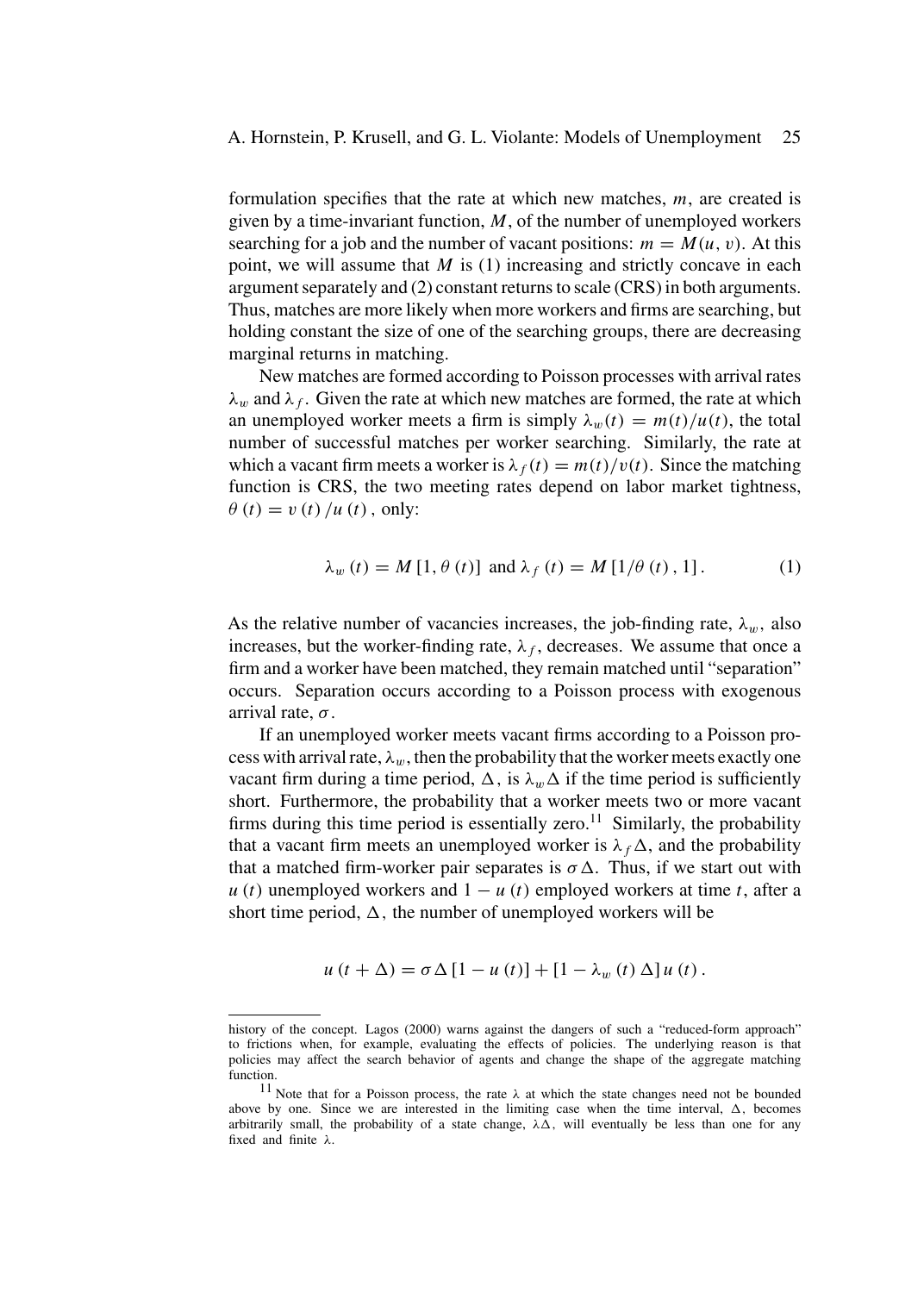Subtracting  $u(t)$  from either side of this expression, dividing by  $\Delta$ , and taking the limit when the length of the time period goes to zero, we obtain

$$
\dot{u}(t) = \lim_{\Delta \to 0} \frac{u(t + \Delta) - u(t)}{\Delta} = \sigma [1 - u(t)] - \lambda_w(t)u(t). \tag{2}
$$

Here  $\dot{u}(t)$  denotes the time derivative (change per unit of time) of  $u(t)$ :  $\dot{u}(t)$  = *∂u(t)/∂t*. This equation captures that the change in unemployment is the flow into unemployment (the number of employed workers times the rate at which they separate) minus the flow from unemployment (the number of unemployed workers times the rate at which they find a job).

The dynamic evolution of unemployment is one of the key concerns in this model. Notice, however, that the job-finding rate for workers,  $\lambda_w(t)$ , in equation (2) depends on vacancies through labor market tightness,  $\theta$  (*t*). What determines vacancies,  $v(t)$ ? In order to answer this question, we need to describe what determines profits for entering firms, which in turn requires us to discuss what wages workers receive.

With matching frictions, both workers and firms have some bargaining power since neither party can be replaced instantaneously, as is commonly assumed in competitive settings. There is a variety of theories that describe how bargaining allocates output between firms and workers under these circumstances. Below we will determine wages according to the widely used Nash-bargaining solution. For simplicity, from now on we will mainly consider steady states, situations in which all aggregate variables are stationary over time. Thus,  $u(t)$ ,  $v(t)$ ,  $\lambda_w(t)$ , and  $\lambda_f(t)$  are all constant, even though individual workers and firms face uncertainty in their particular experiences.

#### **3. STATIONARY EQUILIBRIUM**

#### **Values**

Denote the net present value of a matched firm *J* (which in general would depend on time but in a steady state does not). Given output, *p,* and the wage, *w,* paid to its worker, *J* must satisfy

$$
rJ = p - w - \sigma(J - V), \tag{3}
$$

where *V* is the value of the firm when unmatched. This equation is written in flow form and is interpreted as follows: the flow return of being matched—the capital value of being matched times the rate of return on that value—equals the flow profits minus the expected capital loss resulting from match separation the rate at which the firm is separated,  $\sigma$ , times the latter capital loss equals  $J - V$ <sup>12</sup>

<sup>12</sup> This equation is written in flow form but can be derived from a discrete-time formulation analogous to the derivation of equation (2). Suppose that the value of being vacant is constant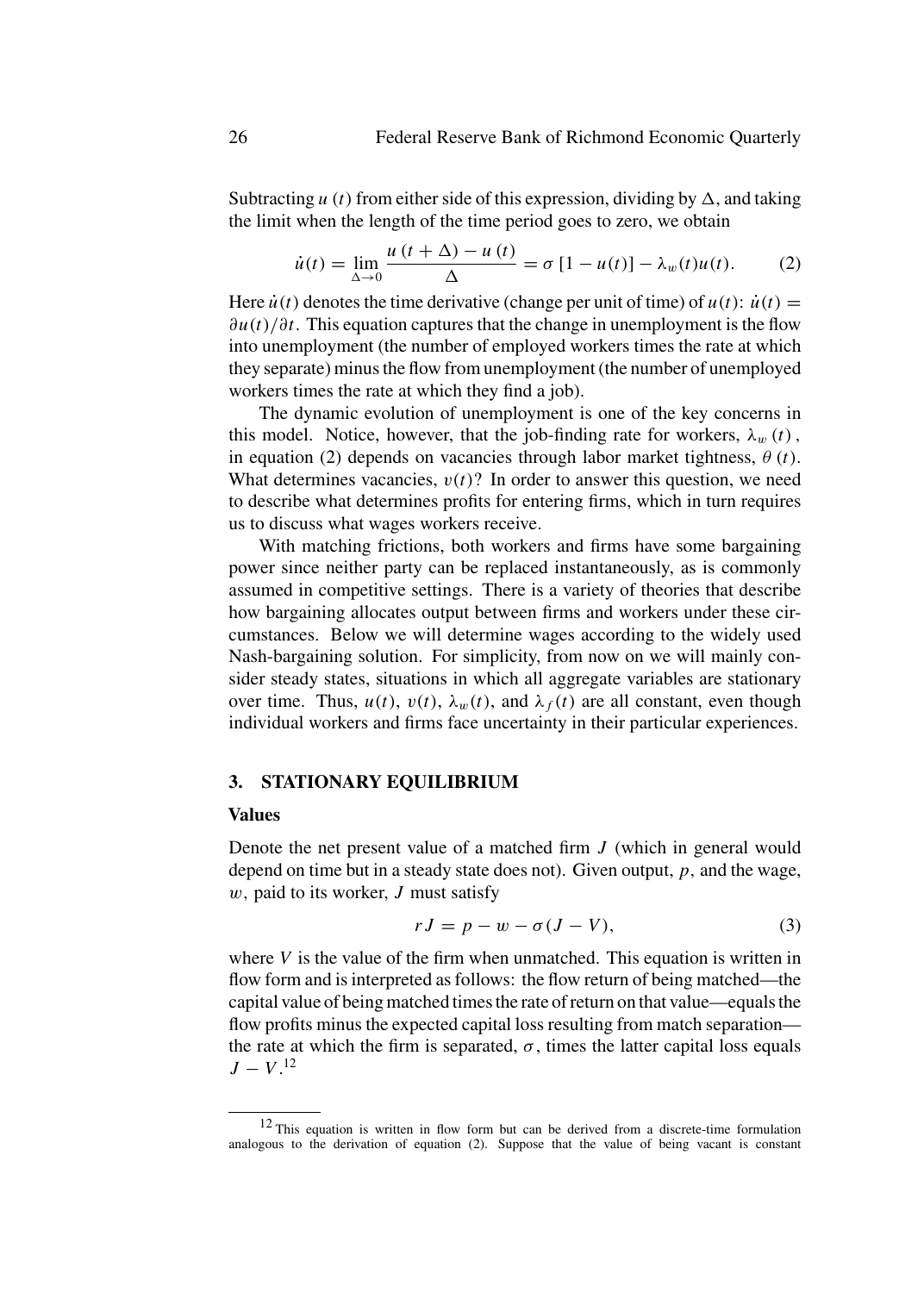#### A. Hornstein, P. Krusell, and G. L. Violante: Models of Unemployment 27

Similarly, the value of a vacant firm satisfies

$$
rV = -c + \lambda_f (J - V). \tag{4}
$$

Here, there is a flow loss due to the vacancy posting cost and an expected capital gain from the chance of meeting a worker.

Turning to the net present value of a matched worker, *W*, and an unemployed worker, *U*, we similarly have

$$
rW = w - \sigma(W - U), \text{ and} \tag{5}
$$

$$
rU = b + \lambda_w (W - U). \tag{6}
$$

The flow return from not working, *b,* could be a monetary unemployment benefit collected from the government, a monetary benefit from working in an informal market activity, or the monetary equivalent of not working in any market activity (the value of being at home). We will discuss the role and interpretation of *b* more extensively below, because it turns out that it matters how one thinks of this parameter.

#### **Wage Determination**

The values of (un)matched workers and firms depend on the wages—yet to be determined—paid in a match. Obviously, for a match to be maintained it must be beneficial for both the worker,  $W - U > 0$ , and the firm,  $J - V > 0$ . We define the total surplus of a match,  $S = (J - V) + (W - U)$ , as the sum of the gain of the firm and worker being in a match relative to not being in a match. We assume that the wage is set such that the total match surplus is shared between the worker and firm according to the Nash-bargaining solution with share parameter  $\beta$ :<sup>13</sup>

$$
W - U = \beta S \text{ and } J - V = (1 - \beta)S. \tag{7}
$$

over time from the perspective of a matched firm and that we are looking at one period being of length  $\Delta$ . During this period, there is production, and wages are paid, the net amount being  $(p - w)\Delta$  since *p* and *w* are measured per unit of time. At the end of the period, the match separates with probability  $\sigma \Delta$  and remains intact with probability  $1 - \sigma \Delta$ . So it must be that  $J(t) = (p - w)\Delta + (1 - \sigma \Delta)e^{-r\Delta}J(t + \Delta) + \sigma \Delta e^{-r\Delta}V$ . Here,  $e^{-r\Delta} \equiv \delta(\Delta)$  is a discount factor; it gives a *percentage* decline in utility as a function of the length of time,  $-(d\delta(\Delta)/d\Delta)/\delta(\Delta)$ , which is constant and equal to *r*. Subtract  $J(t + \Delta)e^{-r\Delta}$  on both sides and divide by  $\Delta$ . That delivers  $\frac{J(t)-J(t+\Delta)}{\Delta} + \frac{(1-e^{-r\Delta})}{\Delta} J(t+\Delta) = p - w - \sigma e^{-r\Delta} (J(t+\Delta) - V)$ . Take limits as  $\Delta \to 0$ . Then the left-hand side becomes  $\dot{J}(t) + rJ(t)$ , the second term coming from an application of l'Hôpital's rule and the value being a continuous function of time. The right-hand side gives  $p - w - \sigma (J(t) - V)$ . In a steady state,  $J(t)$  is constant and equal to *J*, satisfying the equation in the text.

<sup>13</sup> The Nash-bargaining solution does not describe the outcome of an explicit bargaining process; rather, it describes the unique outcome among the set of all bargaining processes whose outcomes satisfy certain axioms (Nash [1950]). Also, one can derive the Nash-bargaining solution as the outcome of a bargaining process where participants make alternating offers until they reach agreement. For a survey of the bargaining problem, see Osborne and Rubinstein (1990).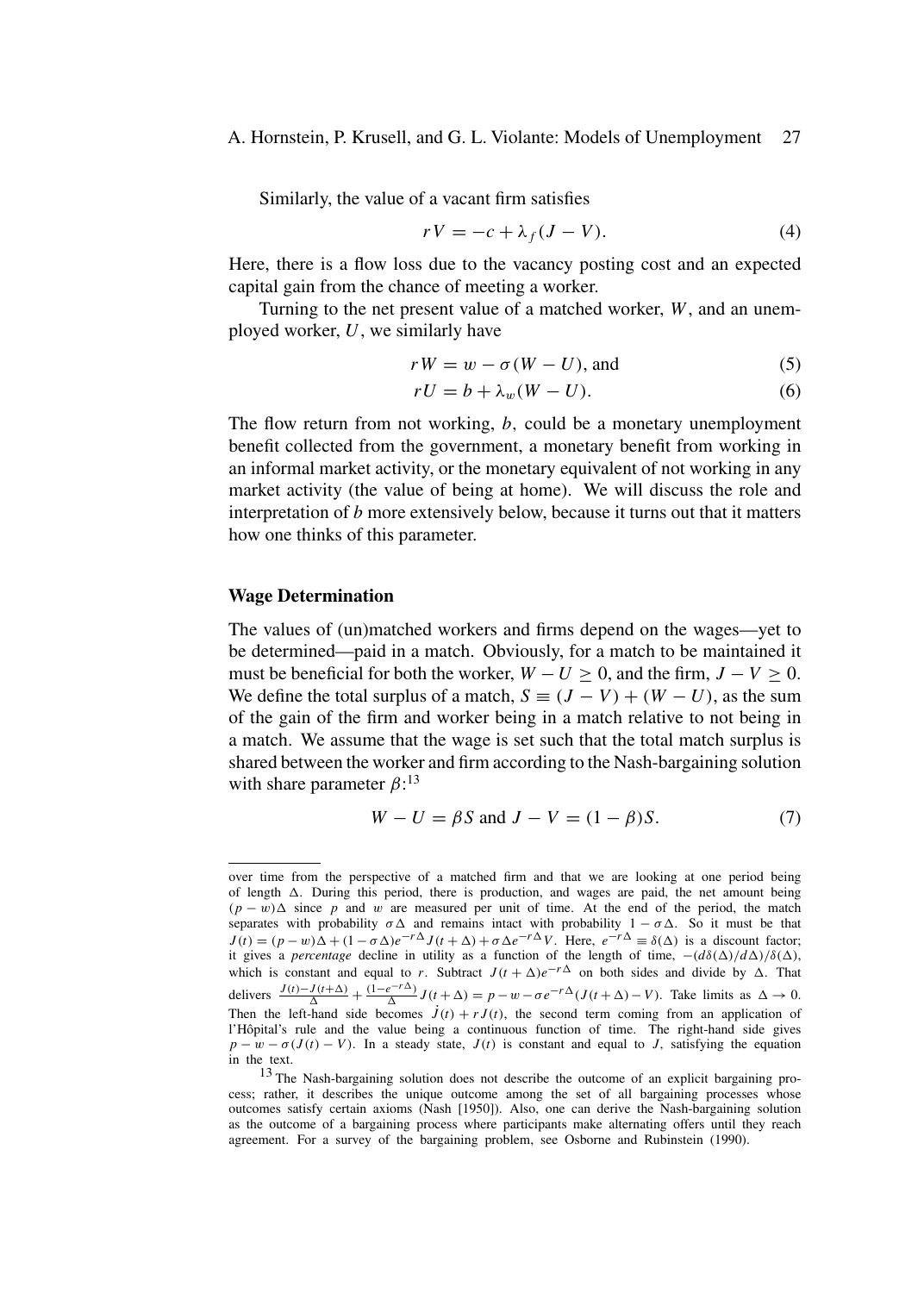Summing the value equations for matched pairs and subtracting the values of unmatched firms and workers, using the Nash-bargaining rule, we therefore obtain

$$
rS = p - \sigma S + c - \lambda_f (1 - \beta)S - b - \lambda_w \beta S, \tag{8}
$$

which implies that

$$
S = \frac{p+c-b}{r+\sigma+(1-\beta)\lambda_f+\beta\lambda_w}.
$$
\n(9)

That is, we can express the surplus as a function of the primitives and the matching rates, which are endogenous and will be determined by the free entry of firms as shown below. We see that the surplus from being in a match is

- decreasing in the interest rate (a higher interest rate reduces the present value of remaining in the match),
- decreasing in the separation rate (a higher separation rate lowers the expected value of remaining together),
- decreasing in the bargaining share of workers times the rate at which they meet vacant firms (the higher the chance that unemployed workers meet vacant firms and the higher the share that workers receive in that case, the less valuable it is to be matched now), and
- decreasing in the bargaining share of firms times the rate at which vacant firms meet unemployed workers (the higher the chance that vacant firms meet unemployed workers and the higher the share that firms receive in that case, the less valuable it is to be matched now).

To derive a useful expression for the wage, subtract *rV* from the value equation for matched firms, (3), and use the Nash-bargaining rule to obtain

$$
r(1 - \beta)S = p - w - \sigma(1 - \beta)S - rV.
$$
 (10)

Also, notice that given the surplus sharing rule, (7), and the expressions for the vacancy and unemployment values, (4) and (6), the surplus in (8) can be written as

$$
rS = p - \sigma S - rV - rU.
$$
 (11)

Now multiply equation (11) by  $1 - \beta$ , subtract it from equation (10), and solve for the wage:

$$
w = \beta(p - rV) + (1 - \beta)rU.
$$
 (12)

Thus, the wage is a weighted average of productivity minus the flow value of a vacancy and the flow value of unemployment with the weights being *β* and  $1 - \beta$ , respectively. Intuitively, one can understand this equation as follows: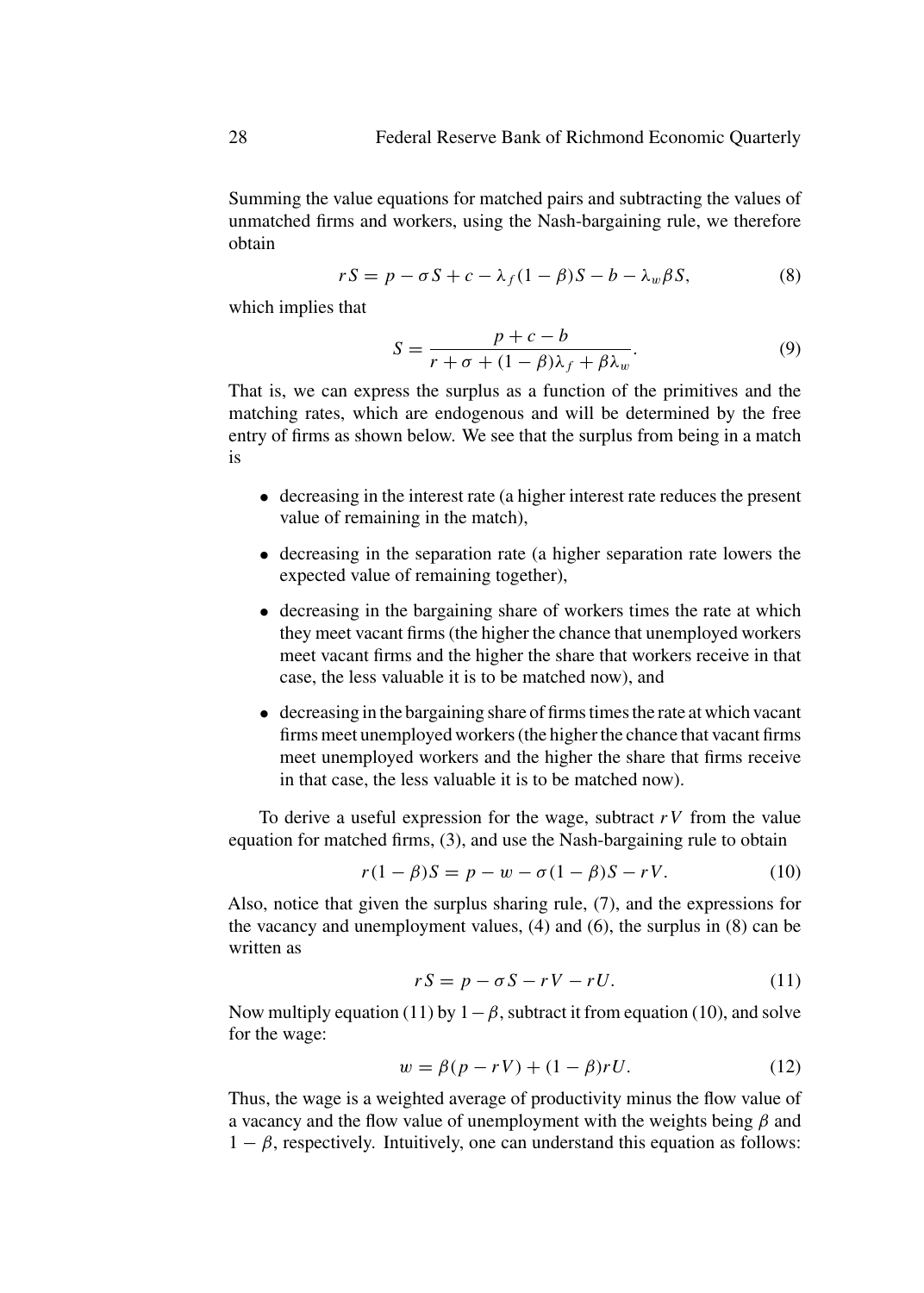A. Hornstein, P. Krusell, and G. L. Violante: Models of Unemployment 29

 $w - rU$ , the flow advantage of being matched for a worker, is just its share,  $\beta$ , of the overall advantage of being matched for the worker and the firm together,  $\beta(p - rV - rU)$ .

#### **Firm Entry**

There is an infinite supply of firms that can post vacancies, and entry is costless. Therefore, in an equilibrium with a finite number of firms posting vacancies, the value of a posted vacancy is zero:

$$
V = 0.\t(13)
$$

If  $V < 0$ , no firm would enter, and if  $V > 0$ , an infinite number of firms would enter. This means that the number of vacancies,  $v(t)$ , adjusts at each point in time so that there are zero profits from entering, given the matching rate with workers,  $\lambda_f$ , which depends on  $u(t)$  and on  $v(t)$ .

The free-entry condition (13), together with the definition of the vacancy value (4) and the surplus sharing rule (7) then determine the surplus value:

$$
S = \frac{c}{(1 - \beta)\lambda_f}.\tag{14}
$$

Moreover, we can use the free-entry condition to simplify the expression for the surplus in (9); the surplus can now be expressed as

$$
S = \frac{p - b}{r + \sigma + \beta \lambda_w}.
$$
 (15)

These two expressions for the surplus can be combined to write

$$
\frac{p-b}{r+\sigma+\beta\lambda_w} = \frac{c}{(1-\beta)\lambda_f}.\tag{16}
$$

This is an equation in one unknown, labor market tightness  $(\theta)$ , since both meeting rates ( $\lambda_w$  and  $\lambda_f$ ) depend only on the number of vacancies relative to the unemployment rate (see equation (1)).

We also see that free entry implies that the wage expression (12) simplifies to

$$
w = \beta p + (1 - \beta)rU.
$$
 (17)

#### **Equilibrium Unemployment**

In a steady state,  $\dot{u}(t) = 0$ , so the evolution for unemployment as given by equation (2) becomes

$$
\sigma(1-u) = \lambda_w u. \tag{18}
$$

Thus, in a steady state, the flow into unemployment—the separation rate in existing matches times the number of matches—must equal the flow out of unemployment—the job-finding rate times the number of unemployed.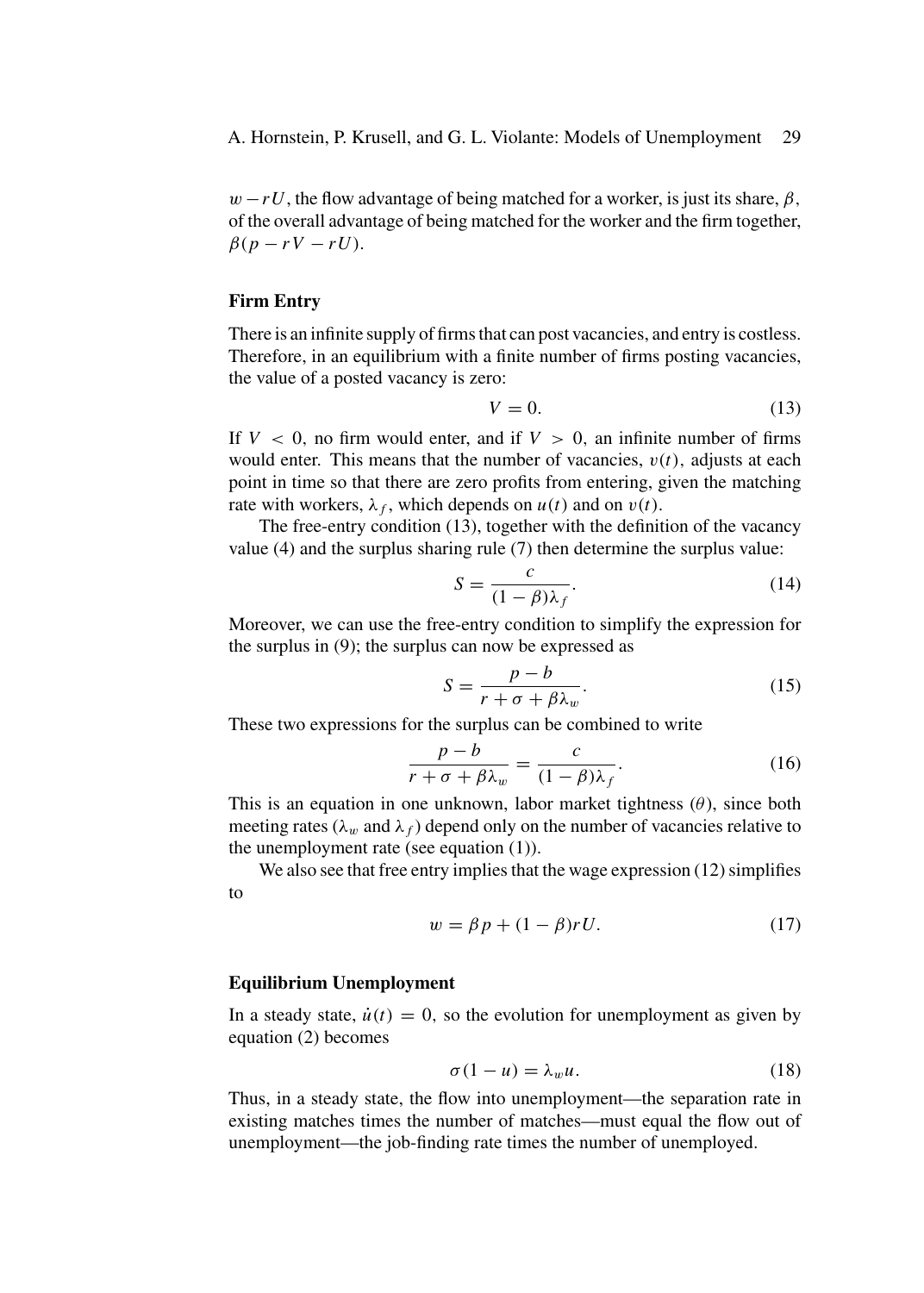The steady state expression for unemployment can, on the one hand, be used to express unemployment as a simple function of the separation rate and the job-finding rate. On the other hand, it can be used to write the job-finding rate in terms of the unemployment rate and the separation rate. If we know, for example, that the unemployment rate is 10 percent and that the monthly separation rate is 5 percent, then the chance of finding a job within a month must be  $\sigma \frac{1-u}{u} = 0.05 \cdot \frac{0.9}{0.1} = 0.45$ ; that is, just under one-half.

#### **Solving the Model**

Solving the model is now straightforward. We have derived (16) and (18) in two unknowns,  $\theta$  and  $u$ . Furthermore we can solve the two equations sequentially. First, from (1) it follows that  $\lambda_w(\lambda_f)$  is increasing (decreasing) in  $\theta$ . This, in turn, implies that the left-hand side (LHS) of (16) is decreasing in  $\theta$  and that the right-hand side (RHS) is increasing in  $\theta$ . Thus, if a solution, *θ*, to (16) exists, it is unique. Second, conditional on  $\theta$ , we can solve (18) for the equilibrium unemployment rate.

One can show that a solution to (16) exists if we assume that the matching function satisfies the Inada conditions.<sup>14</sup> We assume a particular functional form for the matching function that meets these conditions and that is the most common one in the literature, the Cobb-Douglas (CD) matching function,

$$
M(u, v) = Au^{\alpha} v^{1-\alpha}.
$$
 (19)

The CD matching function has convenient properties in terms of how the matching rates change with changes in labor market tightness,

$$
\lambda_w = A\theta^{1-\alpha} \text{ and } \lambda_f = A\theta^{-\alpha}.
$$
 (20)

Independent of the level of unemployment, if the labor market tightness increases by 1 percent, the rate at which a worker (firm) finds a firm (worker) goes up (down) by  $1 - \alpha$  ( $\alpha$ ) percent. <sup>15</sup>

Using the CD matching function, our equilibrium condition, (16), becomes

$$
\frac{p-b}{r+\sigma+\beta A\theta^{1-\alpha}} = \frac{c}{(1-\beta)A\theta^{-\alpha}}.\tag{21}
$$

For  $\theta = 0$ , the LHS of (21) is finite and positive, and the RHS is zero. As  $\theta$ becomes arbitrarily large, the LHS converges to zero and the RHS becomes arbitrarily large. Thus there exists a positive  $\theta$  that solves (21). The unem-

<sup>&</sup>lt;sup>14</sup> Let  $f(\theta) = M(\theta, 1)$ . Then the Inada conditions are  $f(0) = 0$ ,  $f(\infty) = \infty$ , and  $f'(0) =$ 

 $\infty$ . 15 Shimer (2005) argues that the constant elasticity CD matching function describes the data for the U.S. labor market well. See also Section 7 on calibration.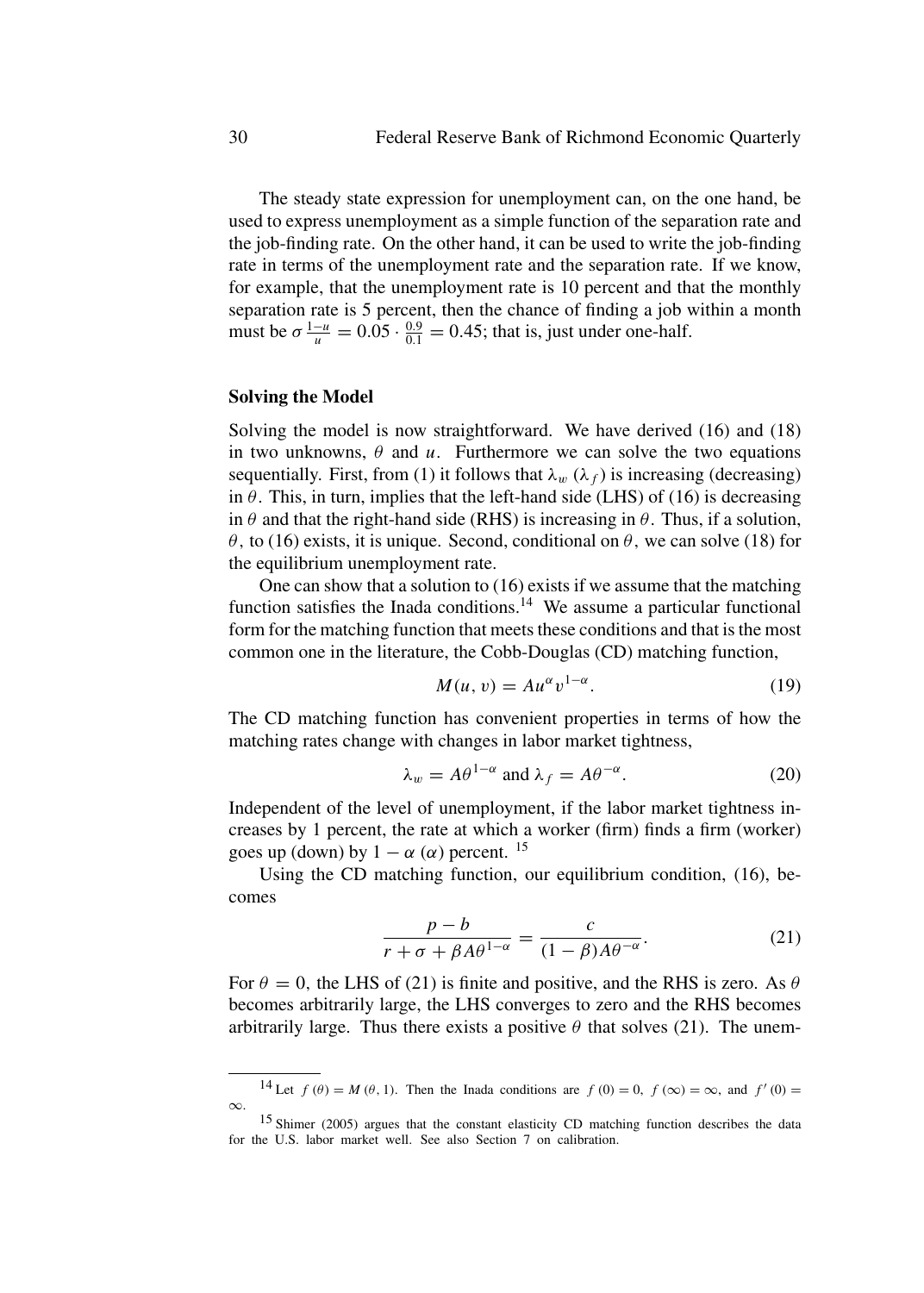A. Hornstein, P. Krusell, and G. L. Violante: Models of Unemployment 31

ployment rate then can be solved for in a second step, using (18), as

$$
u = \frac{\sigma}{\sigma + A\theta^{1-\alpha}}.
$$
 (22)

We obtain the wage by using the definitions of the matching rates,  $(20)$ , and substituting the expressions for  $rU$  and the value of *S*, (6), and (15) in wage equation  $(17)$ :

$$
w = \beta p + (1 - \beta) \left( b + \frac{\beta c}{1 - \beta} \theta \right) = \beta (p + c\theta) + (1 - \beta)b. \tag{23}
$$

#### **A Digression: The Frictionless Model**

We now show that as search frictions become small, the equilibrium of the economy with matching frictions converges to the equilibrium of the corresponding economy without matching frictions. Search frictions can become small either because the cost of searching for vacant firms, *c*, becomes small or because the efficiency of the matching process, *A*, improves.

The frictionless economy is identical to the one outlined so far, except that matching between vacant firms and unemployed workers is instantaneous and costless. The resource allocation problem in the frictionless economy, which can be studied from the perspective of a benevolent social planner, is trivial. There will always be the same number of firms as workers operating because there is no cost in creating vacancies, and the matching process is instantaneous. Leaving workers idle would therefore be inefficient since  $p > b$ . There are no vacancies since matching is instantaneous. There is a competitive equilibrium that supports this allocation given some wage rates,  $w(t)$ , specified at all points in time. It is clear that for these wages,  $w(t)$  must equal *p* for all *t* because workers are in short supply, and firms are not. That is, firm entry bids down profits to zero, and workers obtain the entire output.

Now suppose that the vacancy-posting costs become arbitrarily small:  $c \rightarrow 0$ . Then for any finite  $\theta$ , the LHS of (21) is strictly positive, but the RHS converges to zero. Therefore, it must be that  $\theta \to \infty$ . To find the wage, some care must be taken, since the wage expression contains  $c\theta$ , i.e.,  $0 \cdot \infty$ . Since workers meet firms at an ever-increasing rate,  $\lambda_w \to \infty$ , the unemployment rate becomes arbitrarily small,  $u \to 0$ , and from equation (9) it follows that the surplus from being in a match becomes arbitrarily small:  $S \rightarrow 0$ . Then simply inspect (10), which implies that  $w \to p$ , as expected: workers obtain the whole production value.

The same kind of result is obtained if the matching efficiency becomes arbitrarily large,  $A \rightarrow \infty$ . Now, however, there will be no vacancies, and  $\theta$ will remain finite. To see this formally, multiply (21) with  $A\theta^{-\alpha}$ , divide the numerator and denominator of the LHS by *A*, and take the limit as  $A \rightarrow \infty$ :

$$
\frac{p-b}{\beta \theta_{\infty}} = \frac{c}{1-\beta}.
$$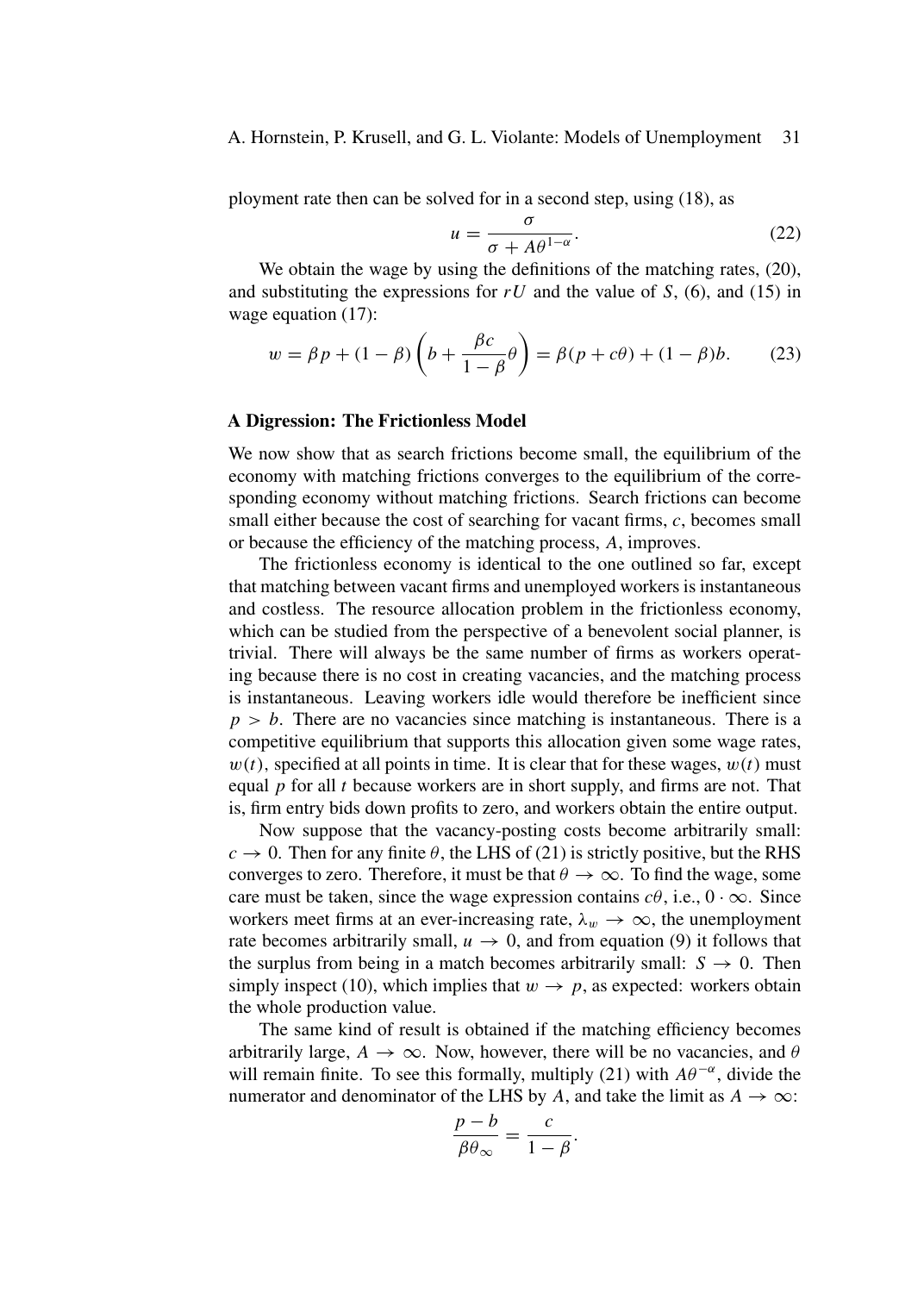Since  $\theta_{\infty} = \lim_{A \to \infty} \theta(A)$  is finite, the limits of both  $\lambda_f$  and  $\lambda_w$  are infinite. Thus from equation (9) it follows that the limit of the surplus is zero; from (22) it follows that the limit of the unemployment rate is zero; and from (10) it follows that the limit of the wage again must equal *p*. Since  $\theta_{\infty}$  is positive and finite,  $v_{\infty}$  must equal 0 since  $u_{\infty}$  equals 0. There is no unemployment, and there are no vacancies.

#### **4. TRANSITION DYNAMICS**

So far, we have discussed how the key endogenous variables—unemployment, vacancies, job-finding rates, and wages—are determined in steady state. But how does the economy behave out of a steady state? To answer this question, one needs to find out what the economy's state variables are. A state variable is a variable that is predetermined at time *t* and that matters to outcomes. Here, unemployment is clearly a state variable, because it is a variable that moves slowly over time according to (2). In fact, it is the only state variable. No other variable is predetermined. This means that, in general, allocations at *t* depend on  $u(t)$  but not on anything else.

So what is a dynamic equilibrium path of the economy if it starts with an arbitrary  $u(0)$  at time zero? It turns out that the equilibrium is very easy to characterize. All variables except  $u(t)$  and  $v(t)$  will be constant over time from the very beginning.<sup>16</sup> To show that this is indeed an equilibrium, simply assume that  $\theta$  is constant from the beginning of time and equal to its steady state value and then verify that all equilibrium conditions are satisfied. Since *θ* is constant, all job-finding rates— $\lambda_w(t)$  and  $\lambda_f(t)$ —will be constant and equal to their steady state values because they depend on  $\theta$  and on nothing else. Since the *λ*s are the only determinants of the values *J* , *V* , *W*, and *U*, the solution for the values will be the same as the steady state solution. It then also follows that the wage must be the steady state wage. To find  $u(t)$  and  $v(t)$ , we conclude that  $u(t)$  will simply follow

$$
\dot{u}(t) = \sigma \left[1 - u(t)\right] - \lambda_w u(t),\tag{24}
$$

which differs from (2) only in that  $\lambda_w$  is now constant. Once we have solved for  $u(t)$ , we can find the path for  $v(t)$  residually from  $v(t) = \theta u(t)$ . Moreover, note that if  $u(0)$  is above the steady state,  $u$ , the RHS of equation (24) is negative, which means that  $\dot{u}(0)$  is negative. Unemployment falls, and as long as it is still above *u*, it continues falling until it reaches (converges to) *u*. Similarly, if it starts below *u*, it rises monotonically over time toward *u*. 17

<sup>16</sup> Pissarides (1985; 2000, Chapter 1) shows that this is the unique equilibrium path.

<sup>&</sup>lt;sup>17</sup> Formally, the solution for  $u(t)$  is the solution to the linear differential equation (24):  $u(t) =$  $u + e^{-(\sigma + \lambda_w)t}(u(0) - u)$ , where  $u = \frac{\sigma}{\sigma + \lambda_w}$ .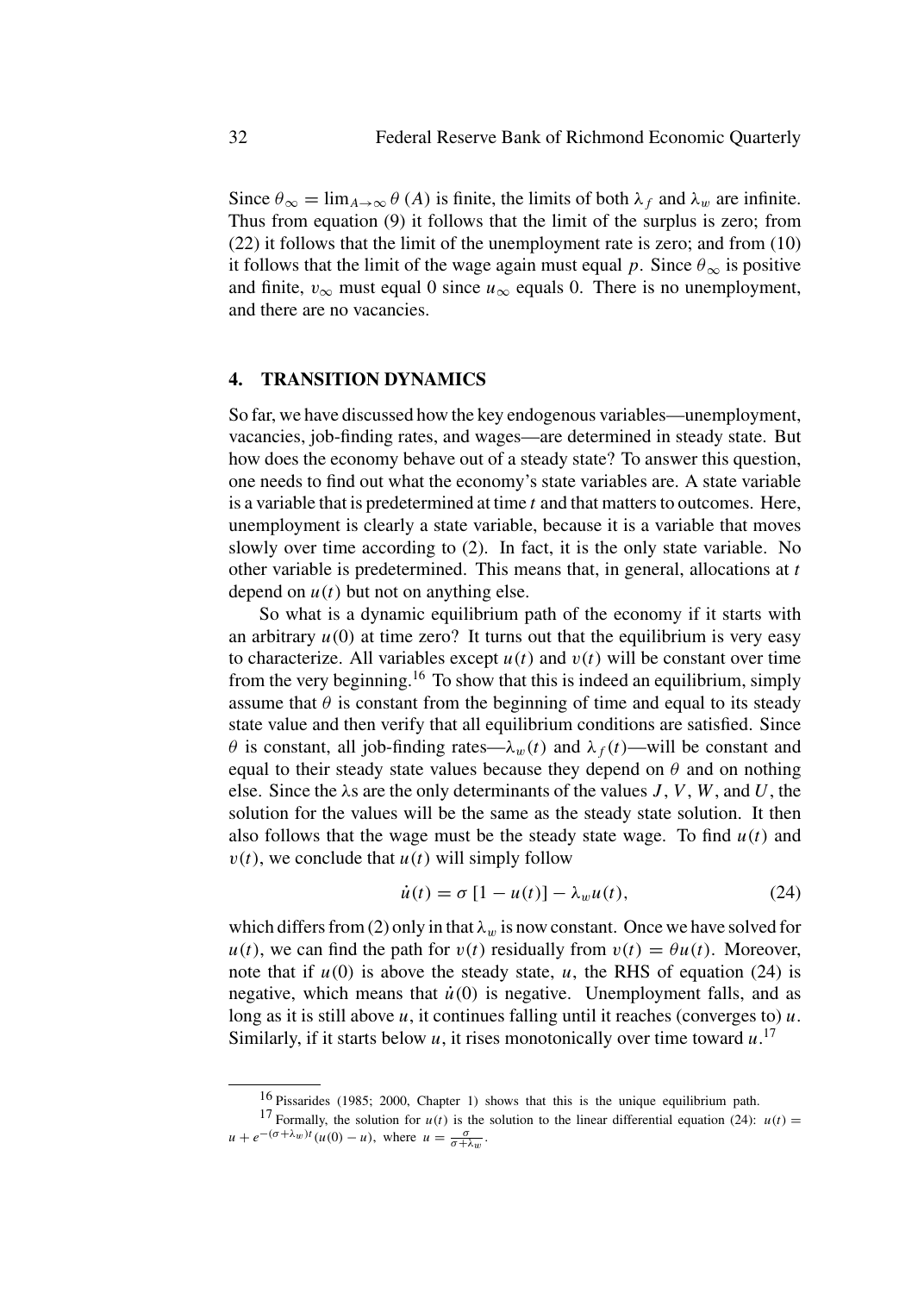The fundamental insight here is that there are no frictions involved in firm entry, but there are frictions in movement of workers in and out of jobs.<sup>18</sup> Therefore,  $u(t)$  is restricted to follow a differential equation which is "slowmoving," whereas  $v(t)$  does not have to satisfy such an equation. It can jump instantaneously to whatever is has to be so that  $\theta$  is equal to its steady state value from the beginning of time.

## **5. COMPARATIVE STATICS**

We now analyze how different parameters influence the endogenous variables. In particular, how does unemployment respond to changes in productivity? Here, we emphasize that these are steady state comparisons. We find the longrun effect of the permanent change in the parameter. For most variables—all except  $u(t)$  and  $v(t)$ —the impact of a permanent change in the parameter is instantaneous because  $\theta$  immediately moves to its new, long-run value (see the discussion in the previous section). Of course, in the section below where some of the primitives are stochastic, their changes need not be permanent, and slightly different results apply.

For example, if we are looking at a 1 percent permanent increase in productivity, *p*, the comparative statics analysis in this section will correctly describe the effect on  $\theta$  both in the long and in the short run, whereas the effect on unemployment recorded here only pertains to how it will change in the long run. The short-run effect on unemployment of a permanent change in a parameter is straightforward to derive, nevertheless: It simply involves tracing out the new dynamics implied by the linear differential equation (24) evaluated at the new permanent value for  $\lambda_w$  (which instantaneously adopts its new value because  $\theta$  does). In particular, one sees from the differential equation that an increase in  $\theta$  will increase  $\lambda_w$  and thus increase the speed of adjustment to the new steady state rate of unemployment.

We are mainly interested in how the economy responds to changes in *p*, but we will also record the responses to  $b$ ,  $\sigma$ , and  $c$ . We compute elasticities, i.e., we use percentage changes and ask by what percent  $\theta$  and  $\mu$  will change when  $p, b, \sigma$ , and,  $c$  change by 1 percent. We derive the relevant expressions by employing standard comparative statics differentiation of (21) and (22). Using  $\hat{x}$  to denote  $d \log(x) = dx/x$ , it is straightforward to derive

<sup>&</sup>lt;sup>18</sup> The speed of movements from unemployment into employment is regulated by the hiring rate, *λw*, which, in turn, depends on the endogenous market tightness, *θ*. Separations instead are exogenous, and, hence, the speed of movements from employment to unemployment is simply determined by the parameter, *σ.*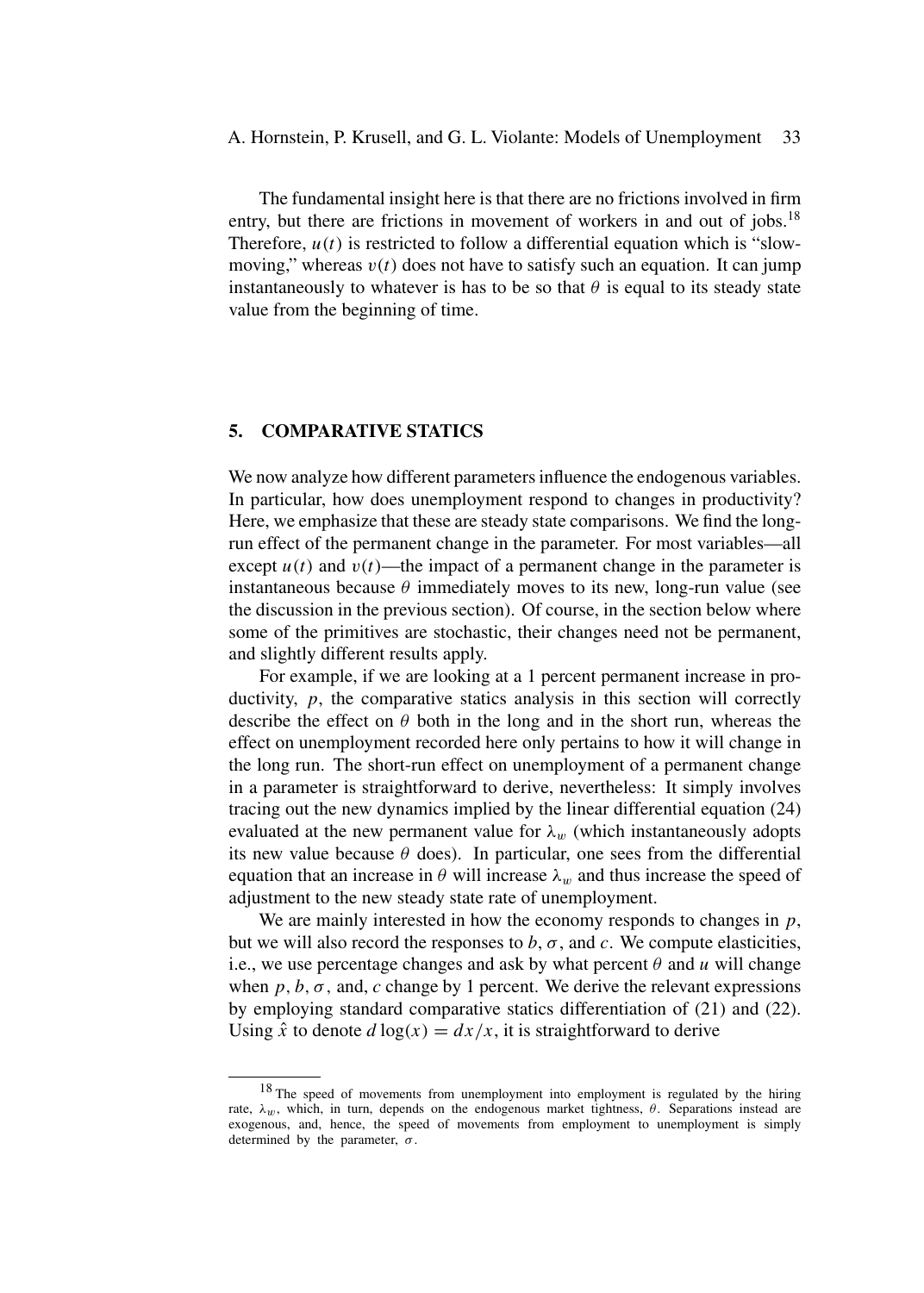$$
\hat{\theta} = \frac{r + \sigma + \beta \lambda_w}{\alpha (r + \sigma) + \beta \lambda_w} \left[ \frac{p}{p - b} \hat{p} - \frac{b}{p - b} \hat{b} - \frac{\sigma}{r + \sigma + \beta \lambda_w} \hat{\sigma} - \hat{c} \right], \text{ and}
$$
\n(25)

$$
\hat{u} = (1 - u) \left[ \hat{\sigma} - (1 - \alpha) \hat{\theta} \right]. \tag{26}
$$

#### **The Effect of an Increase in Productivity**

From equation (25), we see that an increase in *p* of 1 percent leads to more than a 1 percent increase in  $\theta$  since  $\alpha < 1$ , and  $p > b > 0$ . Intuitively, *p* increases the value of matches, and given that firms capture some of the benefits of this increase in value, there will be an increase in the number of firms per worker seeking to match. The larger the fraction of the surplus going to the firm  $(\beta \text{ small})$ , the more vacancies and market tightness will respond to a change in labor productivity. We also see that to the extent that *b* is close to *p*, the effect can be large, since  $p/(p - b)$  can be arbitrarily large. Why is this effect larger the closer *b* is to *p*? When  $(p - b) \simeq 0$ , the profit from creating vacancies is small, and  $\theta \simeq 0$ . Hence, even a small change in p induces very large changes in firms' profits and market tightness,  $\theta$ , in percentage terms, through the free-entry condition (21).

Because the job-finding rate,  $\lambda_w$ , equals  $A\theta^{1-\alpha}$ , we obtain that  $\hat{\lambda}_w$  =  $(1 - \alpha)\hat{\theta}$ , so the effect of *p* on  $\theta$  is higher than that on job-finding rates by a constant factor,  $1/(1 - \alpha)$ . If we look at the effect on unemployment, note from (26) that a 1 percent increase in  $\theta$  lowers unemployment by  $(1 - u)(1 - \alpha)$ percent.

#### **The Effects of Changing** *b***,** *σ***, and** *c*

Changes in income when unemployed, *b,* have a very similar effect to productivity changes, *p*, but with an opposite sign. Increasing *b*, in particular, lowers *θ* significantly if *b* is near *p*, but it has very little effect on *θ* if *b* is close to zero. An increase in the match separation rate,  $\sigma$ , decreases labor market tightness. More frequent separations reduce the expected profits from creating a vacancy, and, thus,  $\theta$  falls. The effects on labor market tightness of higher vacancy-posting costs, *c,* are negative as well. A 1 percent increase in the vacancy cost lowers the labor market tightness (by less than 1 percent) because it requires firms'finding rates to go up in order to preserve zero profits, and, hence, there must be fewer vacant firms relative to unemployed workers. There is less than a one-for-one decrease because the surplus, once matched, increases as well, as is clear from equations (14) and (15).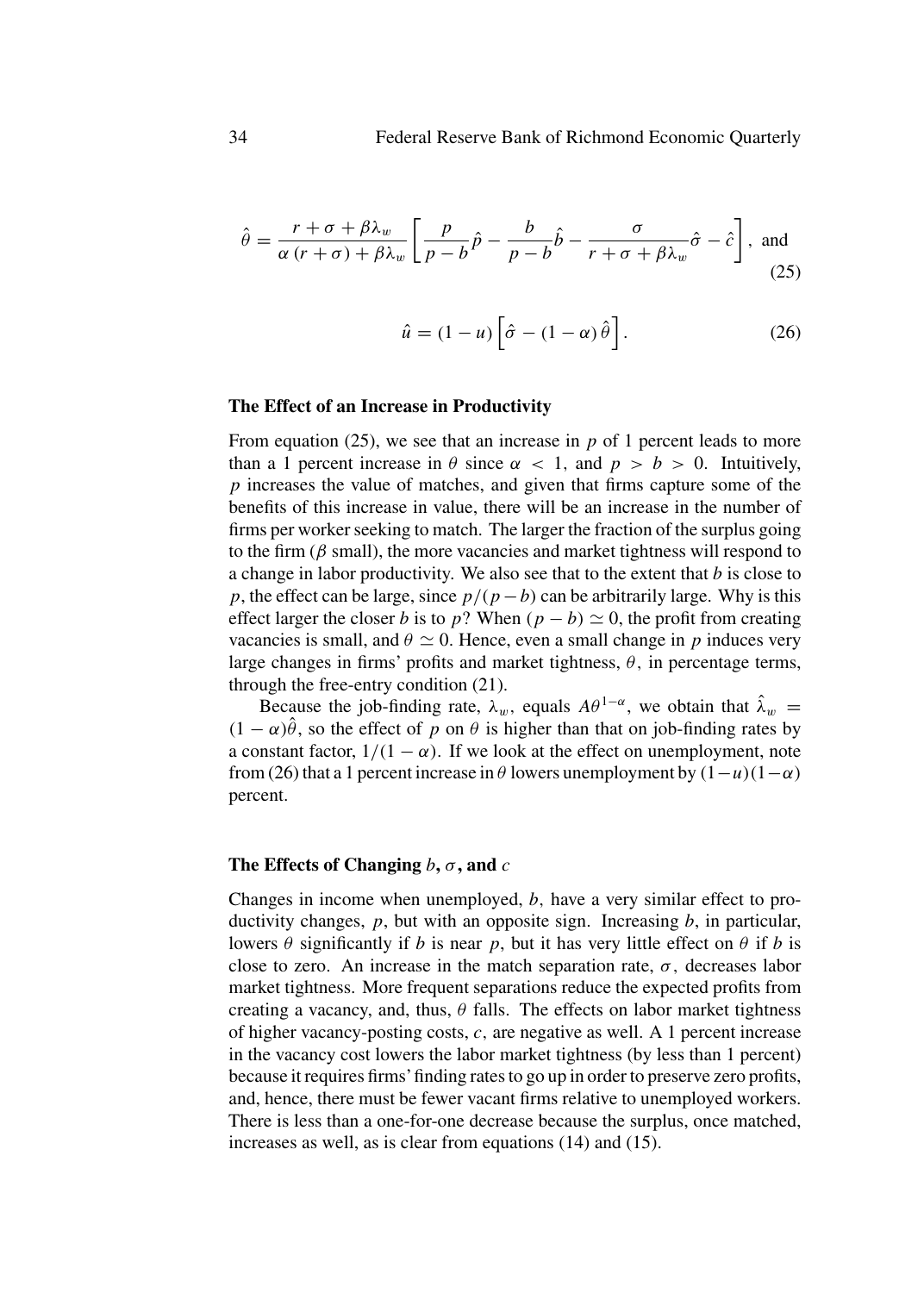#### A. Hornstein, P. Krusell, and G. L. Violante: Models of Unemployment 35

The effects on the job-finding rate of all the above changes in primitives are all one minus  $\alpha$  times the effect on  $\hat{\theta}$ . Similarly, the effects on unemployment are  $-(1 - u)(1 - \alpha)$  times those on  $\hat{\theta}$ , with the exception of a change in  $\sigma$ because from (22), the total effect on unemployment of a rise in  $\sigma$  by 1 percent is twofold. The first effect is an indirect decrease through the impact on  $\theta$  (a higher  $\sigma$  leads to a higher  $\theta$ ), which lowers unemployment. The second effect is a direct increase of unemployment due to the higher rate at which matches separate. The total effect cannot be signed without more detailed assumptions; for example, if  $\alpha > 1/2$ , the net effect is to increase unemployment.

#### **An Additional Friction: Rigid Wages**

In the model just described, productivity changes arguably have such a small impact on labor market tightness and unemployment that they cannot account for the observed fluctuations in the data. Hall (2005) and Shimer (2004) suggest that one way to address this shortcoming is to change the wage-setting assumption. We now describe a very simple model that captures this idea.

The values for workers and entrepreneurs continue to be defined by equations (3), (4), (5), and (6). Now, assume that wages are fixed at some exogenous level,  $\bar{w}$ , such that the implied capital values for entrepreneurs and workers satisfy  $J > 0$  and  $W > U$ . Hall (2005) justifies this assumption on wage determination as a possible sustainable outcome of a bargaining game. The new equilibrium zero-profit condition from a vacancy creation is

$$
\frac{p - \bar{w}}{r + \sigma} = \frac{c}{\lambda_f} = \frac{c}{A\theta^{-\alpha}}.\tag{27}
$$

It follows that the impact of a change in labor productivity on market tightness is given by

$$
\hat{\theta} = \frac{p}{\alpha (p - \bar{w})} \hat{p}.
$$
\n(28)

Comparing this last expression to that in equation (25), we see that the rigidwage model gives a stronger response. In particular, independent of *b*, if the average wage,  $\bar{w}$ , is large as a fraction of output (i.e., if the labor share is large), then market tightness will be very sensitive to small changes in productivity.

The effect on unemployment, given the changes in  $\theta$ , is the same whether or not wages are rigid, as given by equation (26). Finally, a comparison of equations (21) and (27), reveals that by choosing a value for the worker's bargaining power,  $\beta$ , close to zero in the model with Nash bargaining, one achieves essentially rigid wages, since *w* is then almost the same as *b*.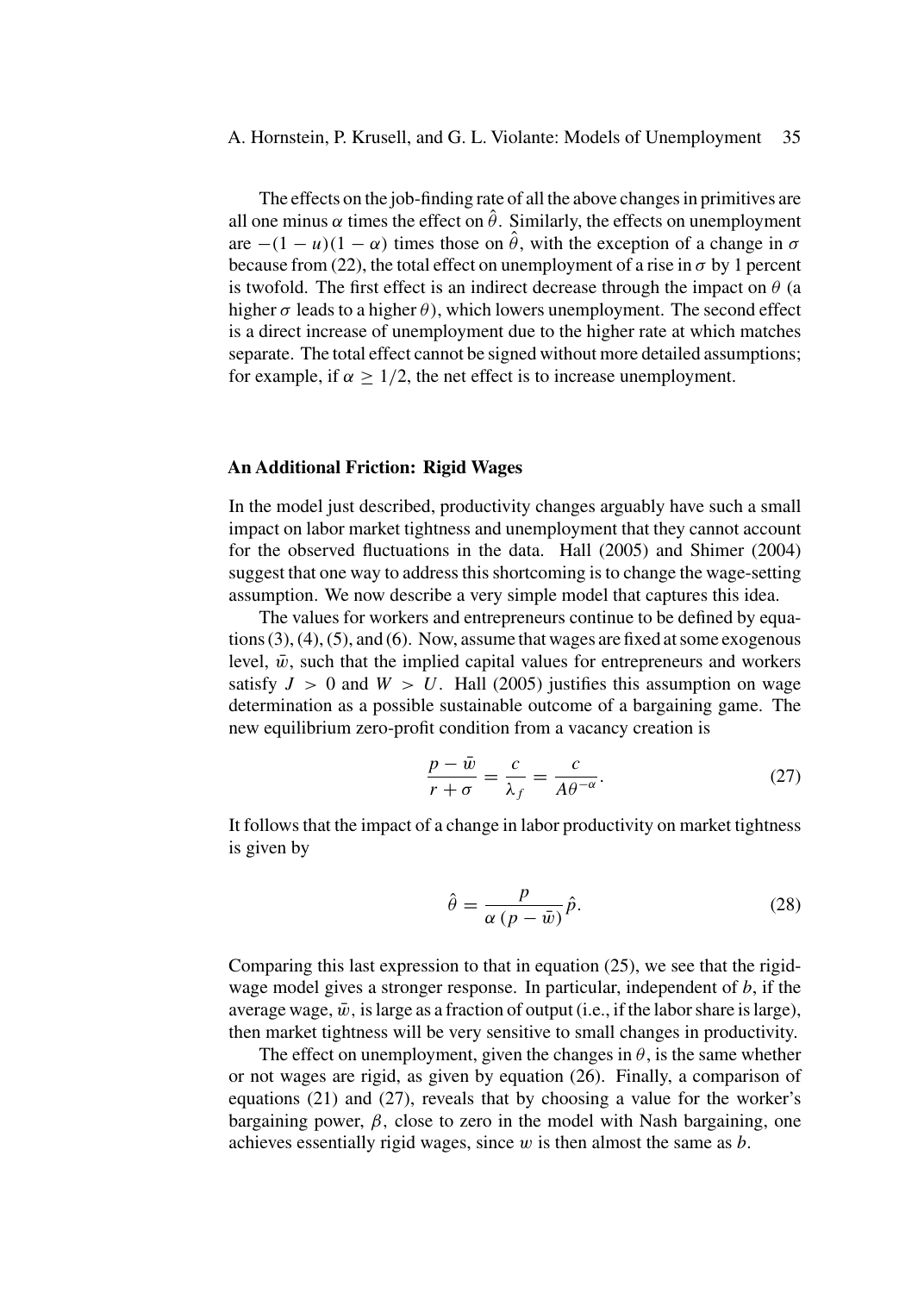|             |                                                                                        | <b>Common across Calibrations</b> |      |  |  |  |
|-------------|----------------------------------------------------------------------------------------|-----------------------------------|------|--|--|--|
|             | $r = 0.012, \alpha = 0.72, p = 1,$<br>$A = 1.35, \lambda = 1.35, \theta = 1, u = 0.07$ |                                   |      |  |  |  |
|             | <b>Specific to Calibrations</b>                                                        |                                   |      |  |  |  |
|             | Shimer                                                                                 | Hagedorn & Manovskii              | Hall |  |  |  |
|             | 0.72                                                                                   | 0.05                              | NA   |  |  |  |
| $\bar{b}$   | 0.40                                                                                   | 0.95                              | 0.40 |  |  |  |
| w/p         | 0.98                                                                                   | 0.97                              | 0.98 |  |  |  |
| b/w         | 0.41                                                                                   | 0.98                              | 0.41 |  |  |  |
| $\eta_{wp}$ | 1.00                                                                                   | 0.50                              | 0.00 |  |  |  |

**Table 2 Parameters and Steady States for Calibrations**

## **6. CALIBRATION**

In the previous section on comparative statics we demonstrated how steady states change when primitives change. In particular, we have analyzed qualitatively how a permanent productivity change affects labor market tightness (recall that the effect is the same in the short as well as in the long run) and how it influences unemployment in the long run. However, what are the magnitudes of these effects? In order to answer this question we need to assign values to the parameters, and we will do this using "calibration." We will, to the extent possible, select parameter values based on long-run or microeconomic data. Hence, we will not necessarily select those parameters that give the best fit for the time series of vacancies and unemployment, since we restrict the parameters to match other facts.

The parameters of the model are seven:  $\beta$ ,  $b$ ,  $p$ ,  $\sigma$ ,  $c$ ,  $A$ , and  $\alpha$ . The steady state equations that one can use for the calibration are three: (21), (22), and (23). Some aspects of the calibration are relatively uncontroversial, but as we will see below, some other aspects are not. Therefore, we organize our discussion in two parts. We first describe how to assign values to the subset of parameters that allows relatively little choice. We then discuss the remaining parameters and show how, depending on what data one uses to calibrate these, different parameter selections may be reasonable. We also explain why this is a crucial issue—the effect of productivity changes for vacancies, and unemployment may differ greatly across calibrations. We summarize the different calibration procedures in Table 2.

#### **Basic Calibration. . .**

In this section, we follow the calibration in Shimer (2005). We think of a unit of time as representing one quarter. Therefore, it is natural to select  $r = 0.012$ ,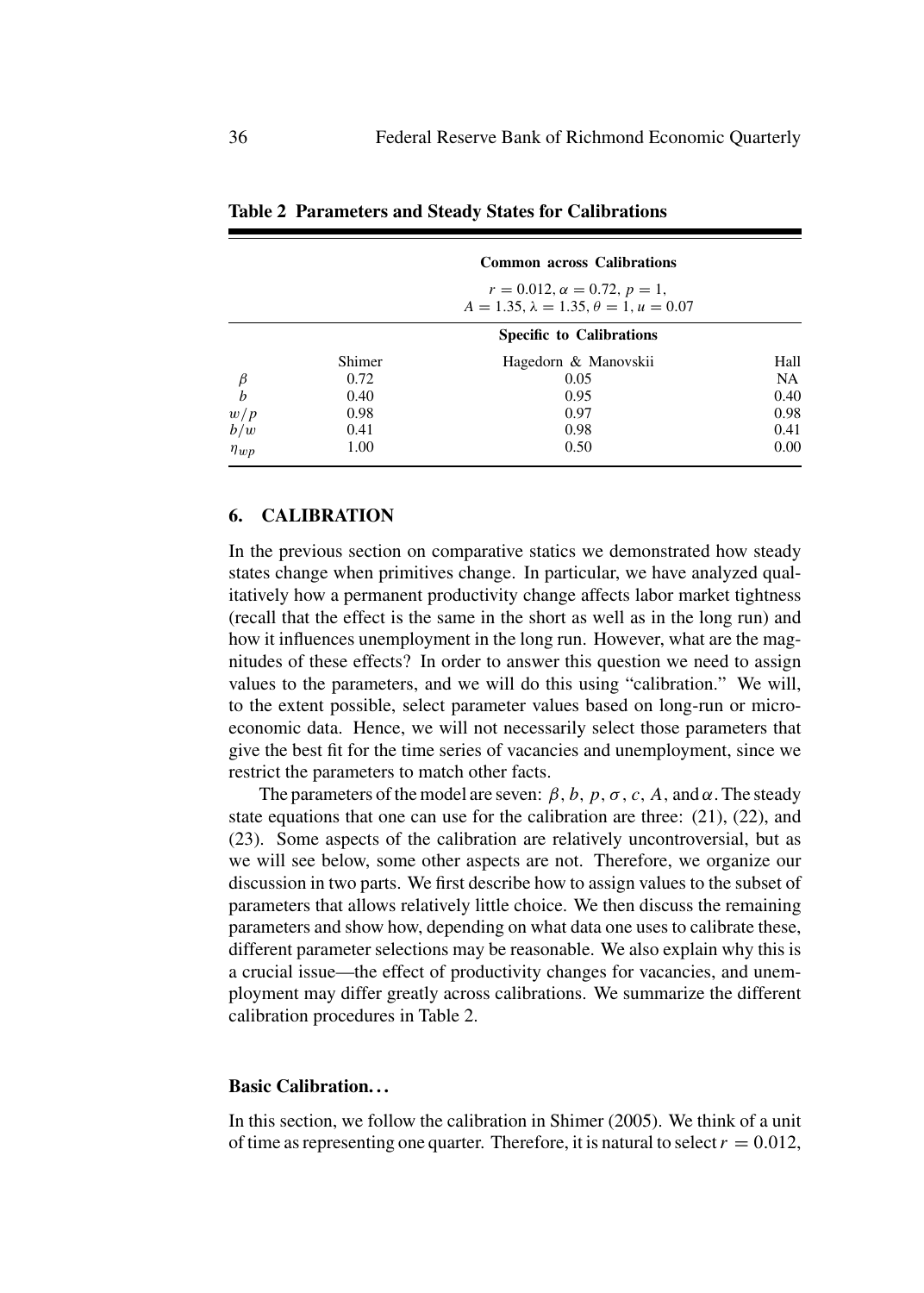## A. Hornstein, P. Krusell, and G. L. Violante: Models of Unemployment 37

given that the annual real interest rates have been around 5 percent. We choose the separation rate,  $\sigma = 0.10$ , based on the observation that jobs last about two and a half years on average. $19$ 

Job-finding rates in the data are estimated by Shimer to be 0*.*45 per month. Thus, a target for  $\lambda_w$  of 1.35 per quarter seems reasonable. Notice from equations (25), (26), and (28) that the response of labor market tightness and the unemployment rate to changes in productivity and other parameters does not depend on the worker-finding rate,  $\lambda_f$ . We therefore follow Shimer and simply normalize labor market tightness,  $\theta = 1$ , so that the worker-finding rate is equal to the job-finding rate.<sup>20</sup>

Next, consider the elasticity of the matching function: what should  $\alpha$  be? Shimer plots the logarithm of job-finding rates against  $log(v/u)$  and observes something close to a straight line with a slope coefficient of about 0*.*28*,* which the theory's formulation,  $\lambda_w = A\theta^{1-\alpha}$ , says it should be. Therefore, we set  $\alpha = 0.72$ . Since we have set  $\theta$  equal to one and  $\lambda_w$  equal to  $A\theta^{1-\alpha}$ , it follows that  $A = 1.35$ . From the condition determining steady state unemployment, (22), we now obtain that  $0.1(1.35 - u) = u$ , so that *u* is 6.9 percent, which is roughly consistent with the data. Notice also that the system of equilibrium conditions is homogeneous of degree one in *c*, *p*, and *b*. Therefore, we normalize  $p = 1$  in steady state.

It remains to select  $c$ ,  $b$ , and  $\beta$ . We have two equations left: the wage equation, (23), and the free-entry equilibrium condition, (21), which is the one that solves for  $\theta$  in terms of primitives. We can think of this latter equation as residually determining *c* once *b* and *β* have been selected. Two more aspects of the data therefore need to be used in order to pin down *b* and *β*.

#### **. . . but what are** *b* **and** *β***?**

We now turn to the more contentious part of the calibration.

#### *Completing Shimer's Calibration*

It is common to regard *b* as being the monetary compensation for the unemployed. The OECD (1996) computes average "replacement rates" across countries, i.e., the ratio of benefits to average wages, and concludes that, whereas typical European replacement rates can be up to 0*.*70, replacement

<sup>&</sup>lt;sup>19</sup> For a Poisson process with arrival rate  $\sigma$ , the average time to the arrival of the state change is  $1/\sigma$ . Thus, the average time from forming a match to separation is  $1/\sigma = 10$  quarters.  $^{20}$  Alternatively, we could have followed Hall (2005) and set the monthly worker-finding rate

to one so that  $\lambda_f = 3$ , implying that  $\theta = 1/3$ . The value chosen for  $\theta$  does not influence our results.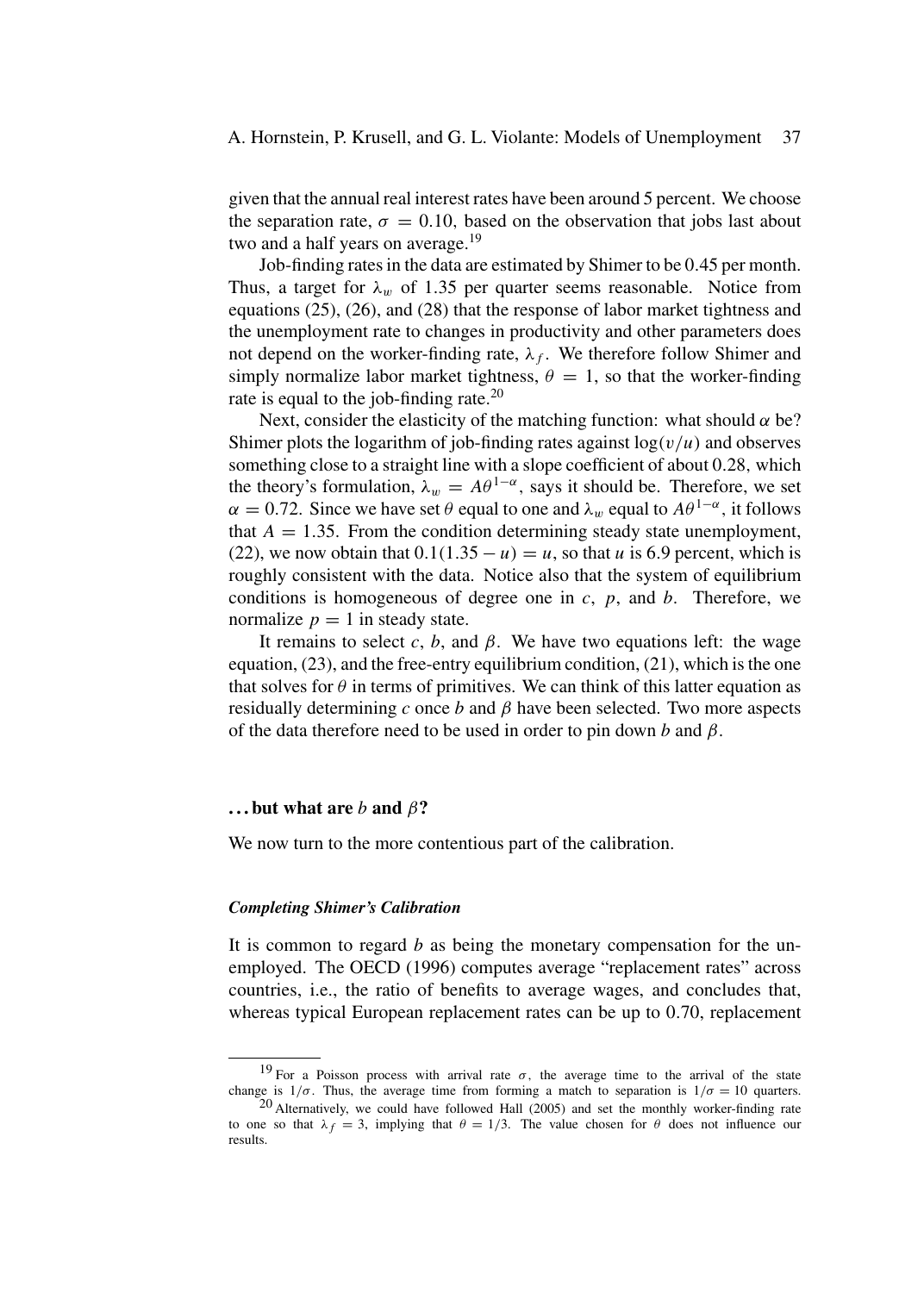rates are at most  $0.20$  in the United States.<sup>21</sup> Shimer (2005) sets *b* equal to 0.4, which is even beyond this upper bound for the replacement rate since it turns out that the wage is close to one in his calibration. One reason why *b* should be higher than 0*.*2 is that it also includes the value of leisure associated with unemployment. We will discuss some alternative ways to calibrate *b* below.

Regarding  $\beta$ , it is common to appeal to the Hosios condition for an efficient search.<sup>22</sup> This condition says that in an economy like the present one, firm entry is socially efficient when the surplus sharing parameter,  $\beta$ , is equal to the elasticity parameter of the matching function,  $α$ . Thus, Shimer (2005) assumes that  $\beta = \alpha$ . This is one possible choice, though it is not clear why one should necessarily regard the real-world search outcome as efficient. In conclusion, if  $\beta = 0.72$  and  $b = 0.4$ , from the free-entry condition we obtain  $c = 0.324$ , and the calibration in Shimer (2005) is completed. Note that Shimer does not use the wage equation in his calibration.

## *Alternative: Use the Wage Equation*

Let us now look at an alternative way of calibrating the model that exploits the wage equation. Hagedorn and Manovskii (2005) point to two observations that arguably can be used to replace those used by Shimer to calibrate *b* and *β*.

First, they argue that one can look at the size of profits in the data. Referring to empirical studies, Hagedorn and Manovskii argue that the profit share, which they identify as  $(p - w)/p$  in the model, is about 0.03.<sup>23</sup> That is, this calibration strategy is equivalent to selecting a wage share a few percentage points below one. Second, they argue that one can look at how much wages respond to productivity. Using microeconomic data, Hagedorn and Manovskii conclude that a 1 percent productivity increase raises wages by half a per-

$$
((1-u)(p-w)-vc)/(p(1-u)) = 1 - (w/p) - \theta(c/p)(u/(1-u)).
$$

<sup>21</sup> In the United States, unemployment insurance replaces around 60 percent of past earnings, but in the data, unemployed workers earn much less than the average wage.

 $22$  See Hosios (1990). Free entry of firms involves an externality since individual vacant firms do not take into account that variations in the vacancy rate affect the rate at which they meet unemployed workers and the rate at which unemployed workers meet them.

 $23$  A pure aggregate profit measure should probably take the cost of vacancies into account, and, as such, it should be computed somewhat differently:

If this expression equals 0*.*03, one obtains a smaller wage share, but since *c* must be less than one for zero profits to be feasible,  $w/p$  cannot be below  $0.97 - 1 \cdot 1 \cdot 0.05/0.95 \sim 0.92$ . Thus, both computations lead to a wage share close to one.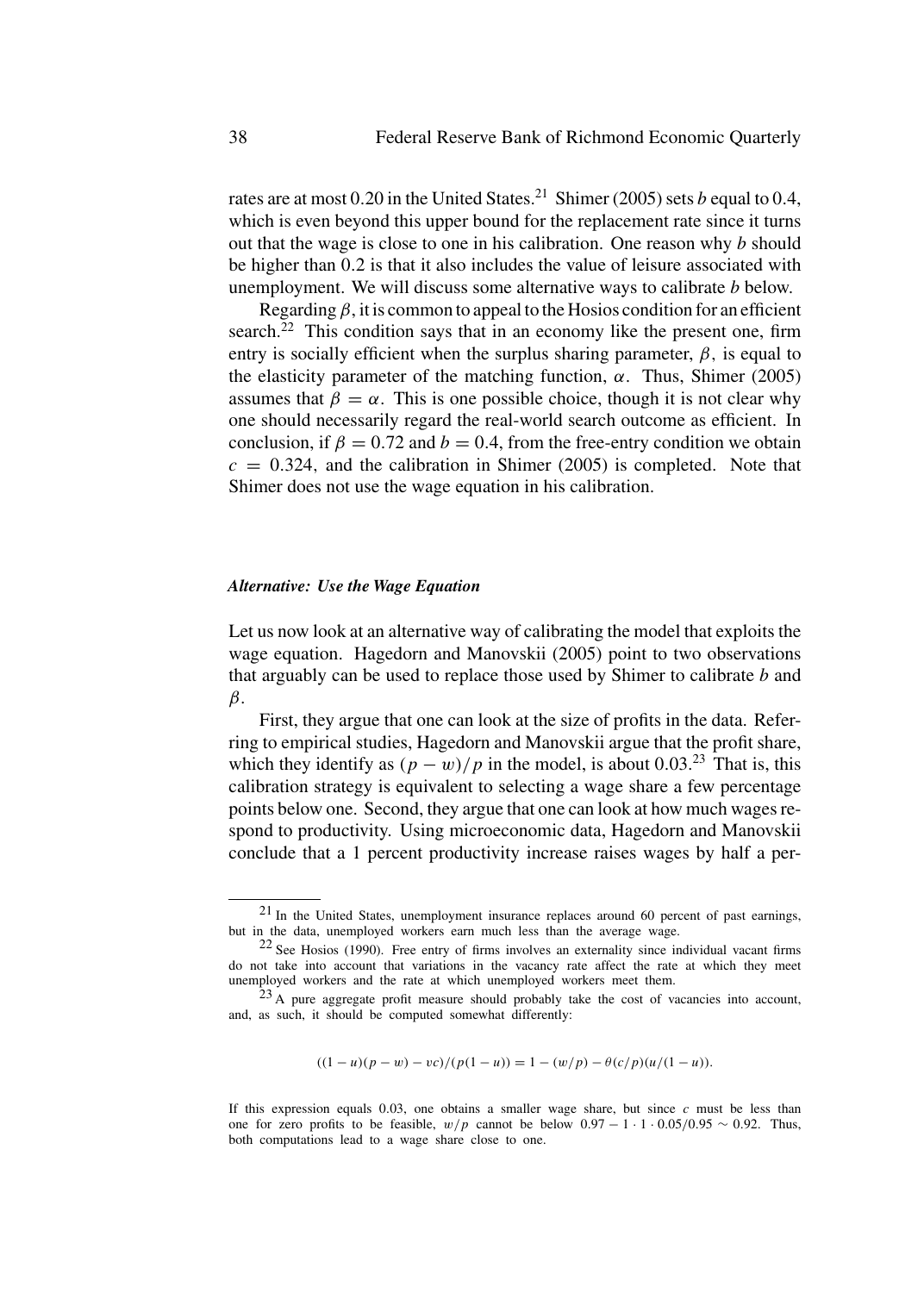cent.<sup>24</sup> We now show how one can use these two observations to determine *b* and *β*.

*The wage share.* The wage income share in the model is obtained by dividing the wage equation (23) by productivity:

$$
\frac{w}{p} = \beta \left( 1 + \frac{c\theta}{p} \right) + (1 - \beta) \frac{b}{p}.
$$
 (29)

Rearranging the equilibrium condition (21) yields

$$
\frac{c\theta}{p} = \frac{(1-\beta)\lambda_w}{r+\sigma+\beta\lambda_w} \left(1-\frac{b}{p}\right). \tag{30}
$$

It is informative to calculate the wage share implied by Shimer's calculations. Now, given Shimer's preferred parameter values,

$$
\frac{c\theta}{p} \approx \frac{1-\beta}{\beta}\left(1-\frac{b}{p}\right)
$$

since  $(r + \sigma)$  is small relative to  $\lambda_w$ . Therefore, with this expression inserted into (29), we conclude that

$$
\frac{w}{p} \approx 1,
$$

meaning that calibration of the wage share to 0.97 will not *by itself* be a large departure from Shimer's parameterization. Indeed, Shimer obtains a wage share of  $w/p = 0.973$ .

However, there are several different choices of the pair  $(b/p, \beta)$  that can achieve this value of the labor share. To see this, combine equations (29) and (30) by eliminating *cθ/p*:

$$
\frac{w}{p} = \frac{(r+\sigma)[\beta + (1-\beta)b/p] + \beta\lambda_w}{(r+\sigma) + \beta\lambda_w}.
$$
\n(31)

Shimer chooses a relatively large value of *β,* which makes the wage share in (31) close to one without imposing constraints on  $b/p$ . Alternatively,  $\beta$  can be set close to zero, in which case a value for *b/p* needs to be around one. Recall that with *b* close to *p,* the dynamic properties of the model change dramatically. The model has a much stronger amplification mechanism, but how can one justify this choice of *β*?

*The wage elasticity with respect to productivity.*We differentiate (31) in order to derive a relation between  $\eta_{\theta p} \equiv d \log \theta / d \log p$ , the percentage change in  $\theta$  in response to a 1 percent increase in *p*, and  $\eta_{wp} \equiv d \log w / d \log p$  (the

<sup>24</sup> When we regress the cyclical component of wages on labor productivity (see Table 1 for a description of the data), we obtain an elasticity of 0*.*57 with the low smoothing parameter and 0*.*72 with Shimer's smoothing parameter. The first number is higher than, but not too distant from, Hagerdorn and Manovskii's preferred estimate of 0*.*5. In particular, it is not statistically different from 0*.*5.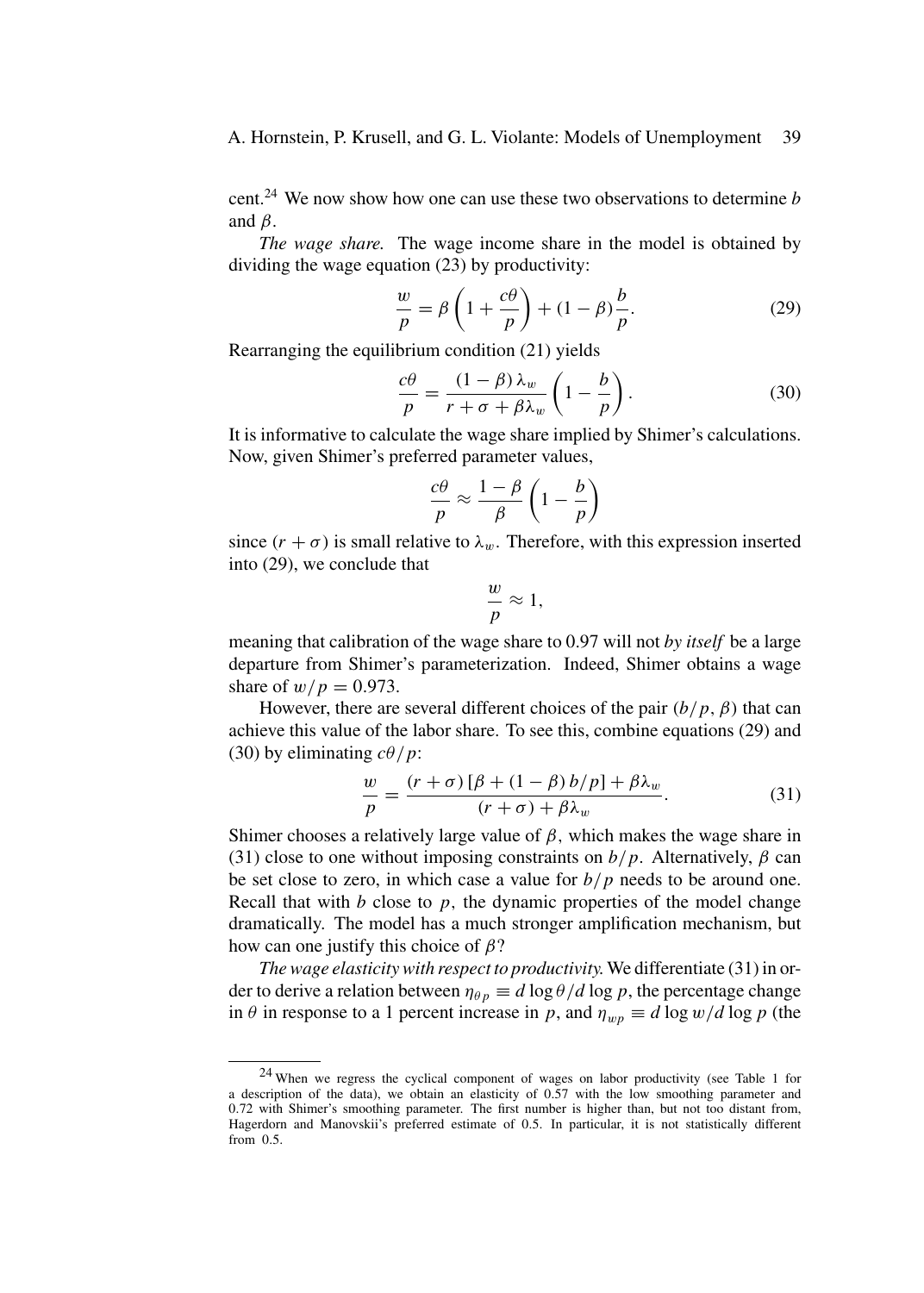corresponding measure for how wages respond to productivity). We obtain

$$
\eta_{wp} = \frac{\beta \left[ 1 + (c\theta/p) \,\eta_{\theta p} \right]}{w/p}.\tag{32}
$$

When  $r + \sigma$  is small relative to  $\beta \lambda_w$ , as in Shimer's calibration, the elasticity of labor market tightness with respect to productivity satisfies

$$
\eta_{\theta p} \approx \frac{1}{1 - b/p},
$$

demonstrating that the wage elasticity must be

$$
\eta_{wp} \approx \frac{1}{w/p}
$$

(it must be close to one if the labor share is near one). That is, Shimer's calibration generates a one-for-one wage increase in response to productivity, measured in percentage terms, which is twice as large as the estimates cited by Hagedorn and Manovskii.

To obtain such a low elasticity, one needs to decrease  $\beta$ , so that  $r + \sigma$ is no longer small relative to  $\beta \lambda_w$ , and this is how Hagedorn and Manovskii accomplish the task. A combination of (32) and the exact expression for  $\eta_{\theta p}$ from (25) allows us, after some simplifications, to solve for  $\eta_{wp}$  as

$$
\eta_{wp} = \left(\frac{\beta}{w/p}\right) \left[\frac{\alpha(r+\sigma) + \lambda_w}{\alpha(r+\sigma) + \beta \lambda_w}\right].
$$
\n(33)

It is now easy to see that using the baseline (uncontroversial) calibration together with  $w/p \approx 1$  and  $\beta = 0.13$  takes us to a number for  $\eta_{wn}$  that is closer to one-half.<sup>25</sup> Notice also that when  $\beta$  is close to zero, the approximation that  $\eta_{\theta p} \approx p/(p - b)$  is no longer so good; rather,  $\eta_{\theta p}$  is significantly higher than  $p/(p - b)$ , thus further strengthening the amplification of shocks in the model.

Put differently, if we restrict the model so that it generates a weaker response of wages to productivity, then expression (33) tells us that  $\beta$  has to be significantly smaller. And as we saw before, that (together with a wage share sufficiently close to one) totally changes the dynamics of this model.

How does the calibration influence the amplification from productivity to unemployment? As seen in (26), the transmission from  $\theta$  to *u* depends only on  $\alpha$  and on  $\alpha$  itself, so there is little disagreement here. The contentious parts of the calibration do not influence this channel. That is, the differences in the amplification of unemployment between the alternative calibrations are

<sup>25</sup> Again, we need to remind the reader that our wage elasticity is defined for a one-time permanent change of productivity. Hagedorn and Manovskii (2005) base their analysis on an economy with recurrent and persistent, but not permanent, shocks. Therefore, our calibration results for various parameters can differ somewhat.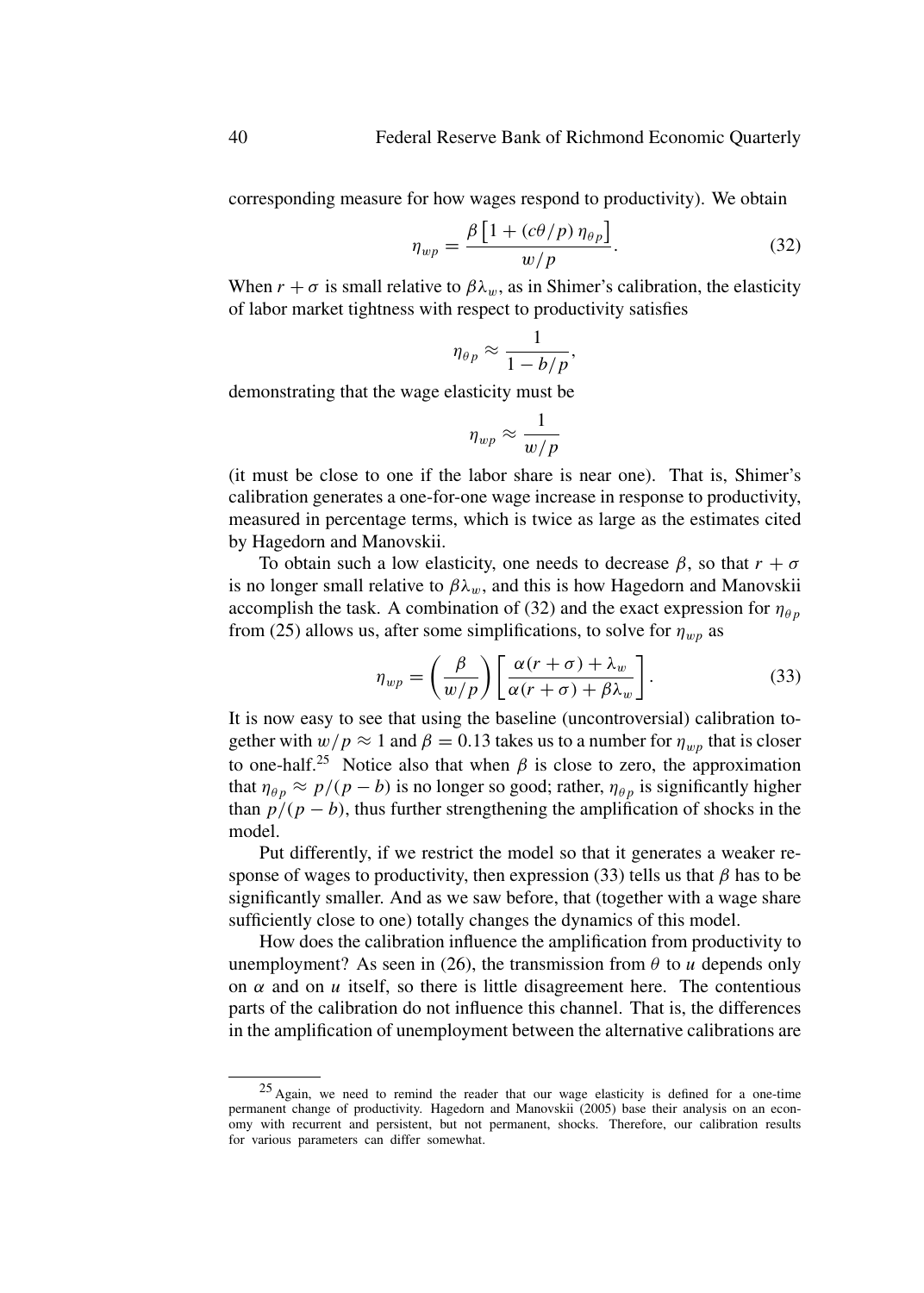A. Hornstein, P. Krusell, and G. L. Violante: Models of Unemployment 41

*inherited* from the differences in how these calibrations amplify labor market tightness.

#### *Some Further Remarks on Calibration*

*What is the value of the labor share?* Apparently, relatively minor differences in how close the wage share is to one make a significant difference in the results. It seems to us, however, that wage shares are very difficult to calibrate properly without having the other major input in the model, namely capital. Of course, some search/matching models do allow an explicit role for capital. Pissarides (2000), for example, discusses a matching model where firms, once they have matched, rent capital in a frictionless market for capital. Thus, a neoclassical (or other) production function can be used, and the wage share can be calibrated to the ratio of wage income to total income using the national income accounts. The relevant wage income share, however, is then net of capital income, and the same applies to the definition of output. Alternatively, in Hornstein, Krusell, and Violante (2005), we assume that capital is purchased in competitive markets but that an entrepreneur has to purchase capital first in order to be able to search for a worker—in order to qualify as a "vacant firm." It is an open question as to whether models with capital will also embody a sensitivity of the amplification mechanism to the calibration of the labor share.

*What is the value for the wage elasticity?* If one insists that wages are less responsive to the cycle than what is implied by Shimer's calibration, then there is more amplification from productivity shocks, and the model's implications are closer to the data. Hall (2005) maintains an even more extreme assumption that wages are entirely rigid; this is why we considered a version of the model with rigid wages. Going back to equation (28), we see that a rather extreme outcome is produced, provided that we still calibrate so that the wage share is close to one. Now inelastic wages and a high wage share interact to boost the amplification mechanism. However, the model has the counterfactual implication that the labor share,  $w/p$ , is perfectly negatively correlated with output while only mildly countercyclical in the data.

*What is the value for the elasticity of unemployment to benefits?* Finally, a possible third clue for calibrating this model can be obtained if one has information about how the economy responds to changes in unemployment compensation.<sup>26</sup> Of course, the absence of controlled experiments makes it difficult to ascertain the magnitude of such effects. The upshot, however, is that if the response of  $\theta$  to *p* is large (because *b* is close to *p*), then the response of an increase in unemployment compensation would be a very sharp decrease in  $\theta$  (and increase in unemployment). In particular, as explained in Section 5, the elasticity of the exit rate from unemployment with respect to *b* equals

<sup>26</sup> This way of assessing matching models was proposed in Costain and Reiter (2003).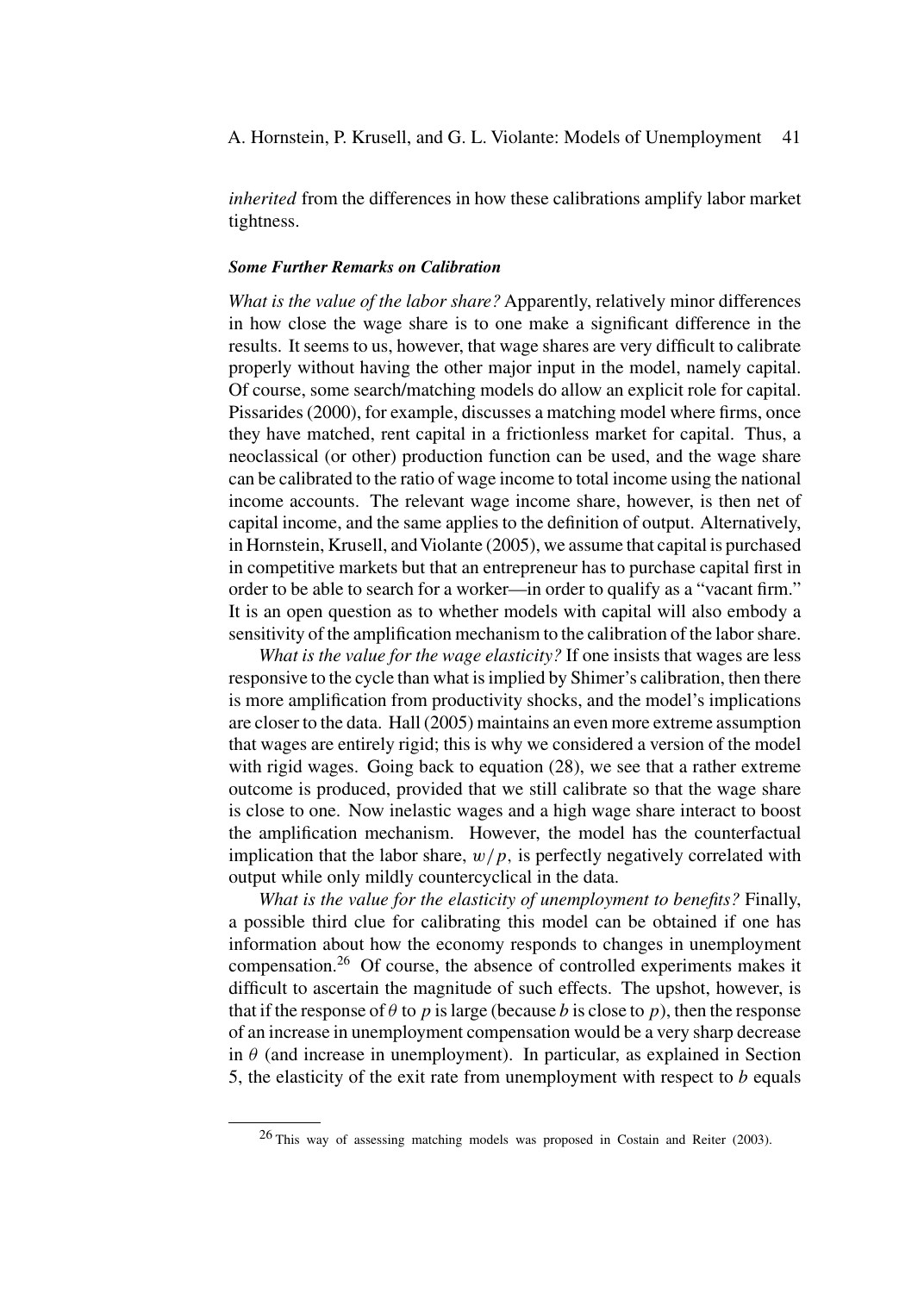*(*1 − *α*) times  $η<sub>θb</sub>$ . Given *α* = 0.72, the Hagedorn-Manovskii calibration implies that this elasticity equals <sup>−</sup>6*.*3 (see Table 3)*.* Thus, a 10 percent rise in unemployment benefits would increase expected unemployment duration  $(1/\lambda_w)$  by roughly 60 percent.

The existing estimates of the elasticity of unemployment duration with respect to the generosity of benefits, which are based on "quasi-natural" experiments, are much smaller. Bover, Arellano, and Bentolila (2002) find for Spain that not receiving benefits increases the hazard rate at most by 10 percent, implying a local elasticity of 0*.*1*.* For Canada, Fortin, Lacroix, and Drolet (2004) exploit a change in the legislation that led to a rise in benefits by 145 percent for singles below age 30 and estimate an elasticity of the hazard rate around 0*.*3*.* For Slovenia, van Ours and Vodopivec (2004) conclude that the 1998 reform which cut benefits by 50 percent was associated with a rise in the unemployment hazard by 30 percent at most, implying an elasticity of 0*.*6*.* Finally, an earlier survey by Atkinson and Micklewright (1991) argues that reasonable estimates lie between 0.1 and 1.0.

In sum, these estimates mean that the elasticity implied by the Hagedorn-Manovskii parametrization is between six and sixty times larger than the available estimates.

## **7. QUANTITATIVE RESULTS FOR THE DIFFERENT CALIBRATIONS**

In this section, we show that the three alternative calibrations discussed in Section 6 have very different quantitative implications for the comparative statics discussed in Section 5. Note that, although the values for certain key parameters— $\beta$  and  $\beta$  in particular—are different, the steady state values of the key aggregate variables are the same across parameterizations. The reason, as explained, is that certain parameters are not uniquely identified in steady state.

## **Implications for**  $\theta$ ,  $\lambda_w$ , and *u*

Table 3 summarizes the results for the preferred calibrations of Shimer, Hagedorn and Manovskii, and Hall. Recall that Hall's parameterization has a constant wage.

With Shimer's calibration, the model has a very poor amplification mechanism.<sup>27</sup> A 1 percent permanent rise in productivity leads only to a 1*.*7 percent

<sup>27</sup> Though Table 3 contains information about the comparative statics of separation rates, we focus the discussion on the effects of productivity. Shimer (2005) shows that in terms of equation (1), most unemployment volatility in the U.S. economy is accounted for by variations in job creation (the job-finding rate), as opposed to job destruction (the job-separation rate). Furthermore,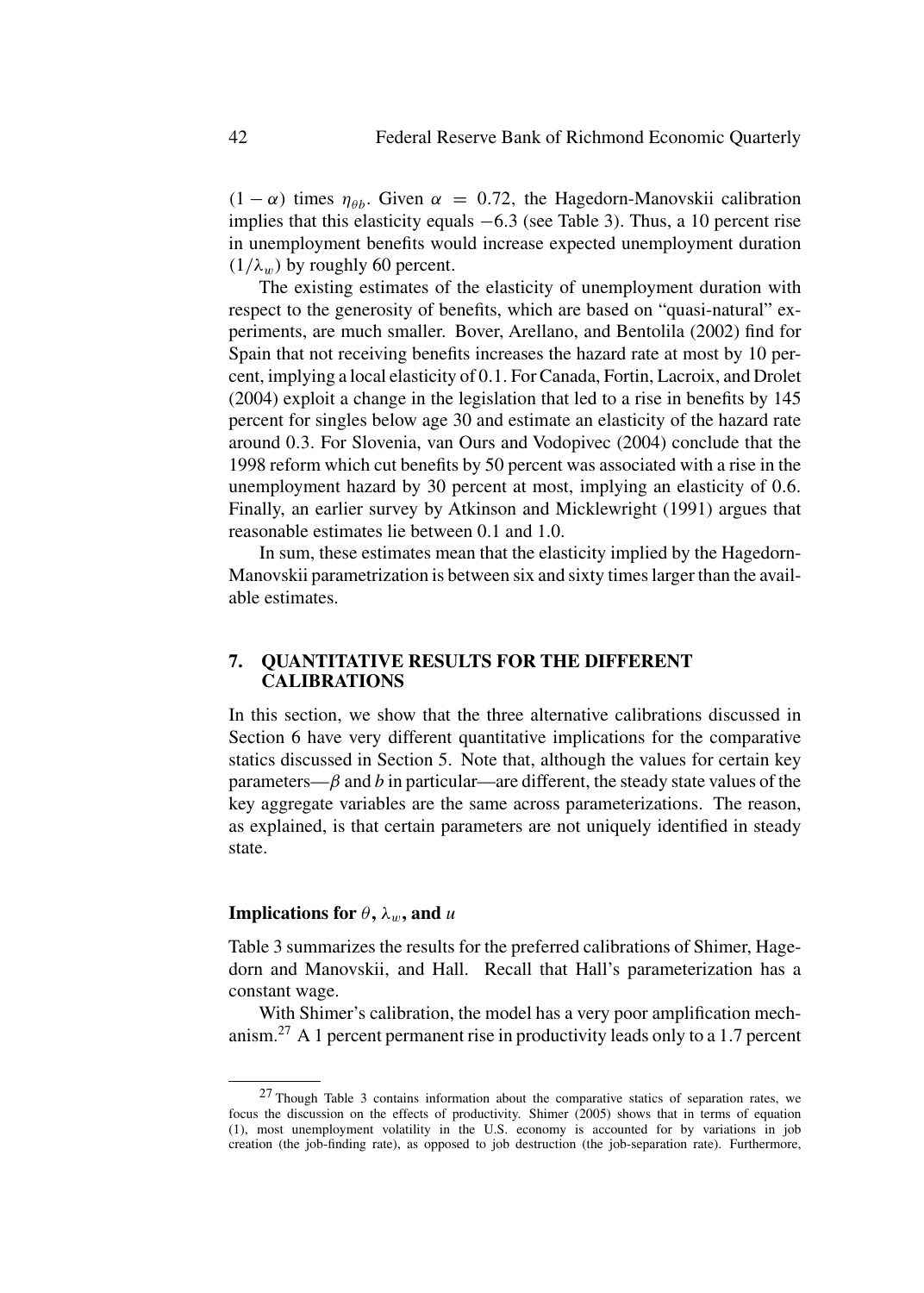| Response of            |                  | θ                                       |          |       | $\lambda_{10}$                        |          |                     | $\boldsymbol{u}$ |              |
|------------------------|------------------|-----------------------------------------|----------|-------|---------------------------------------|----------|---------------------|------------------|--------------|
| to change in           | $\boldsymbol{n}$ | b                                       | $\sigma$ |       | $\mathfrak{b}$                        | $\sigma$ | D                   | h                | $\sigma$     |
| Shimer<br>Hagedorn $&$ |                  | $1.72 -0.69 -0.07$                      |          |       | $0.48 - 0.19 - 0.02$                  |          | $-0.45$             | 0.18             | 0.95         |
| Manovskii<br>Hall      | 81.70            | $23.72 - 22.51 - 0.08$<br>$0.00 - 8.17$ |          | 22.88 | $6.64 - 6.30 - 0.02$<br>$0.00 - 2.29$ |          | $-6.18$<br>$-21.30$ | 5.87<br>0.00     | 0.95<br>3.06 |

**Table 3 Steady State Elasticities**

rise in market tightness, a response that is below that in the data by a factor of 16. Similarly, unemployment and the job-finding rate move very little in the wake of a productivity change. Shimer attributes the failure of the model to the fact that, with Nash bargaining, the wage is too closely linked to productivity and absorbs too large a fraction of the productivity fluctuations. As a result, profits do not rise enough to give firms the incentive to create many additional vacancies.

Hall's calibration imposes a constant wage. $^{28}$  The consequences of this assumption are striking: Market tightness and unemployment respond almost 50 times more than in Shimer's baseline model. Since wages are fixed, a rise in productivity translates entirely into profits. Firms post many more vacancies, which also boost the volatility of the job-finding rate,  $\lambda_w$ .

Hagedorn and Manovskii's calibration, finally, leads to the best results for the volatility of market tightness and for the job-finding rate with respect to productivity shocks: A 1 percent productivity increase leads to a 20 percent increase of market tightness and a 7 percent increase of the job-finding rate. The main problem, however, is that this calibration induces what seems to be excessive sensitivity of *u* to unemployment benefits *b.* The elasticity is about six—almost 20 times larger than the number resulting from Shimer's calibration. To interpret what this magnitude means, consider a policy experiment where unemployment benefits are raised by 15 percent; the unemployment rate would then double under Hagedorn and Manovskii's calibration.<sup>29</sup>

as Table 3 demonstrates, variations in the job-separation rate have a negligible effect on the jobfinding rate.

 $28$  For the calibration of Hall's sticky-wage model, we match the wage income share and the unemployment benefits from the Shimer calibration. In all other respects, the calibration is the same as for the Shimer calibration.

<sup>&</sup>lt;sup>29</sup> The fact that the Hagedorn and Manovskii parameters are chosen such that wages do not respond strongly to changes in productivity implies that wages respond strongly to changes in benefits. For the Hall calibration, wages are simply assumed to be fixed, which imposes no additional restrictions on calibration. Thus, even though wages are less responsive than under Hagedorn and Manovskii, changes in *b* have no impact on the equilibrium. When wages are fixed exogenously, the level of benefits is irrelevant.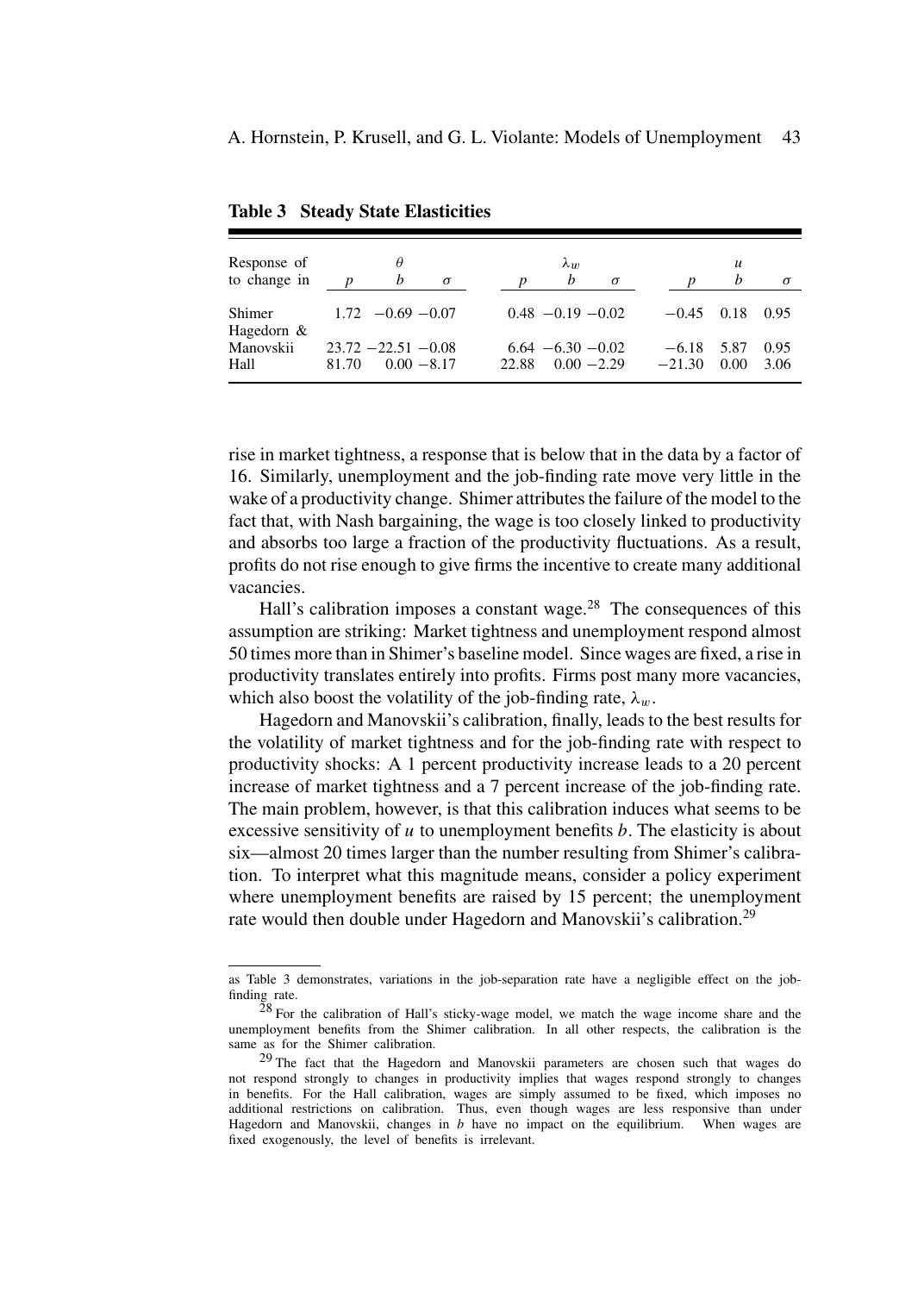# **Quantitative Implications for the Cyclicality of the Labor Share**

From equation (32), it is straightforward to rewrite the elasticity of wages, *w,* and the labor share, *s,* with respect to a productivity shock, *p,* as

$$
\hat{w} = \frac{\beta}{s}\hat{p} + \beta \frac{c\theta/p}{s} \eta_{\theta p}, \text{ and}
$$
  

$$
\hat{s} = \hat{w} - \hat{p},
$$

where  $\eta_{\theta p}$  denotes the elasticity of  $\theta$  with respect to  $p$ .

For Hall's calibration, the implications are immediate—the model has the counterfactual implication that the volatility of wages is zero and that the correlation between the labor share and labor productivity is minus one. With Shimer's calibration,  $\hat{w} \approx 1.15$ , and, hence, wages respond one-forone to labor productivity, absorbing most of their impact, as explained above. Compared to the data, wages are too volatile. The labor share is essentially acyclical, in contrast with the data. Thus, the baseline calibration of the matching model with a low *b* also fails along these two dimensions.

Hagedorn and Manovskii's parameter choice is constructed to match  $\hat{w} =$ 0.5, and therefore  $\hat{s} = -0.5$ . Under this parameterization, the model is quite successful in matching the elasticity of the labor share, since in the data, the labor share is about as volatile as labor productivity and is countercyclical. Here, it is evident that the choice made by Hagedorn and Manovskii of setting *β* near zero is useful since one can reconcile a large value for  $η<sub>θp</sub>$  with small fluctuations in the wage and a countercyclical labor share.

## **8. THE MATCHING MODEL WITH AGGREGATE RISK**

In the comparative statics exercise above we have studied how long-run outcomes in our model economy respond to one-time permanent changes in parameters. Yet we want to evaluate how well the model matches the business cycle facts of the labor market, and the business cycle is arguably better described by recurrent stochastic changes to parameters. For this reason we now modify the model and include stochastic productivity shocks that are persistent but not permanent.

One might conjecture that the difference between the effects of one-time permanent shocks and persistent—but not permanent—shocks will be smaller, the more persistent the shocks are. In this case the difference between the comparative statics exercise and the analysis of the explicit stochastic model might be small since labor productivity is quite persistent. The autocorrelation coefficient is around 0*.*8 (see Table 1). It turns out that the difference between the two approaches is noticeable, but it does not overturn the basic conclusion from the comparative statics analysis. If the calibration is such that wages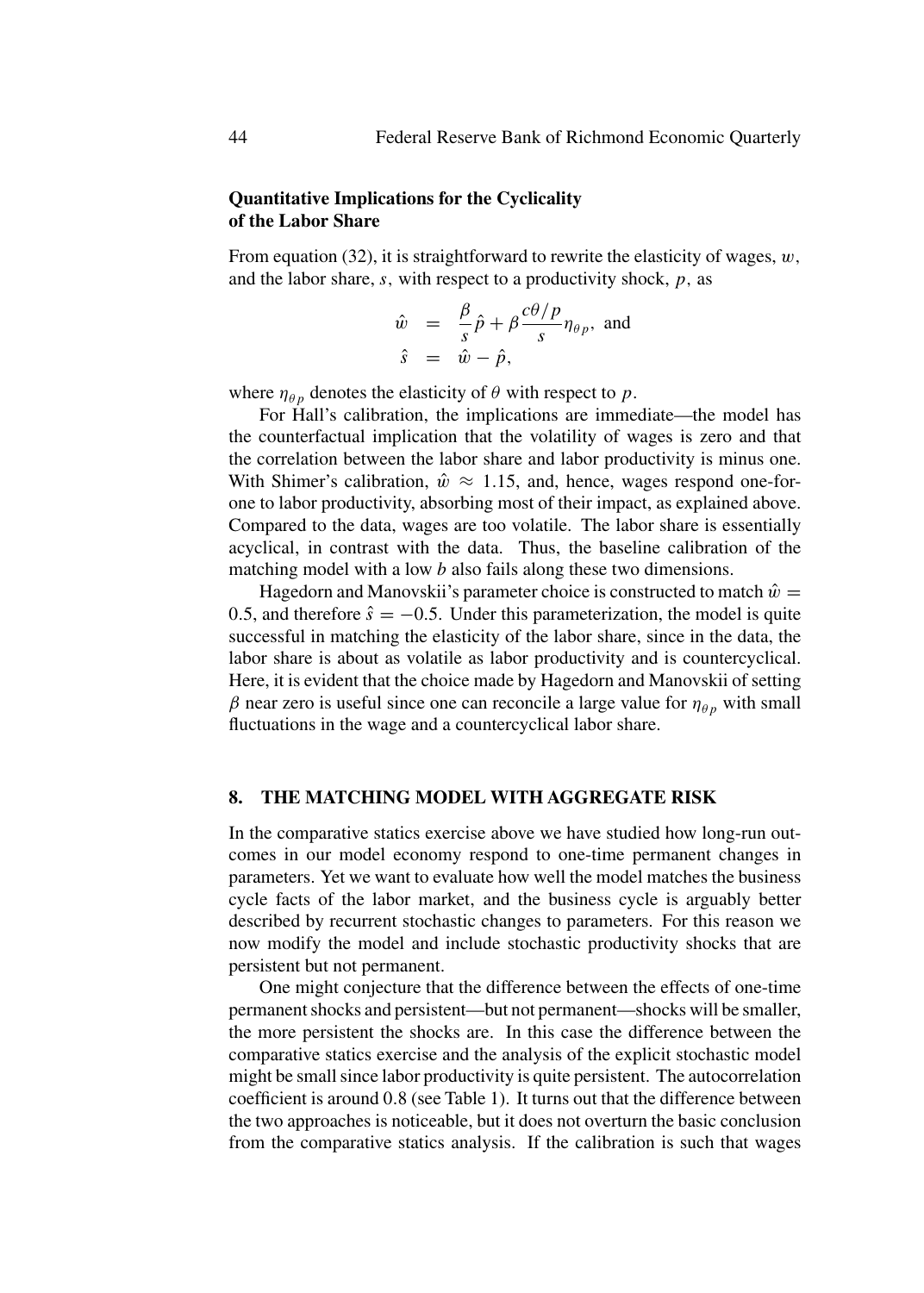respond strongly to changes in productivity, then productivity shocks cannot account for the volatility of the labor market.

The modified model can be analyzed in almost closed form—again because free entry makes vacancies adjust immediately to any shock. Thus, as before, unemployment is a state variable, but it will only influence its own dynamics (and, residually, that of vacancies), whereas all other variables will depend only on the exogenous stochastic shocks in the economy. Again, the argument that backs this logic up proceeds by construction: specify an equilibrium of this sort, and show that it satisfies all the equilibrium conditions.

We will focus on a simple case in which the economy switches between a low-productivity state,  $p_1 = p(1 - \mu)$ , and a high-productivity state,  $p_2 =$  $p(1 + \mu)$ , with  $\mu > 0$ . The switching takes place according to a Poisson process with arrival rate  $\tau$ .<sup>30</sup> The capital values of (un)matched firms and workers, (3) to (6), are easily modified to incorporate the dependence on the aggregate state of the economy:

$$
r J_i = p_i - w_i - \sigma (J_i - V_i) + \tau (J_{-i} - J_i), \qquad (34)
$$

$$
rV_i = -c + \lambda_f(\theta_i) (J_i - V_i) + \tau (V_{-i} - V_i),
$$
 (35)

$$
r W_i = w_i - \sigma (W_i - U_i) + \tau (W_{-i} - W_i), \text{ and } (36)
$$

$$
rU_i = b + \lambda_w(\theta_i) (W_i - U_i) + \tau (U_{-i} - U_i), \qquad (37)
$$

for  $i = 1, 2$ , where  $-i$  denotes 1 if  $i = 2$  and vice versa. Each value equation now includes an additional capital gain/loss term associated with a change in the aggregate state. We continue to assume that wages are determined to implement the Nash-bargaining solution for the state-contingent surplus,  $S_i = J_i - V_i + W_i - U_i$ , and that there is free entry:  $V_i = 0$ .

We now apply the surplus value definition and the free-entry condition to equations (34) to (37) in the same way as for the steady state analysis in the previous sections. The equilibrium can then be characterized by the following equations:

$$
(r + \sigma + \tau) \frac{c}{(1 - \beta)\lambda_f(\theta_i)} = p_i - rU_i + \tau \frac{c}{(1 - \beta)\lambda_f(\theta_{-i})}, \text{ and } (38)
$$

$$
(r + \tau) U_i = b + \frac{\beta \lambda_w(\theta_i) c}{(1 - \beta) \lambda_f(\theta_i)} + \tau U_{-i},
$$
\n(39)

for  $i = 1, 2$ . The idea is to see how an increase in  $\mu$  from zero—when  $\mu = 0$ , we are formally in the previous model without aggregate shocks will influence labor market tightness: If  $p$  goes up by 1 percent, that is,  $\mu$ increases by 0.01, by how many percentage points does  $\theta_1$  go down and  $\theta_2$ go up? And how does the answer depend on  $\tau$ ? We will find answers with two different methods. First we will use a local approximation around  $\mu = 0$ ,

<sup>30</sup> The model can easily be extended to include a large but finite number of exogenous aggregate states.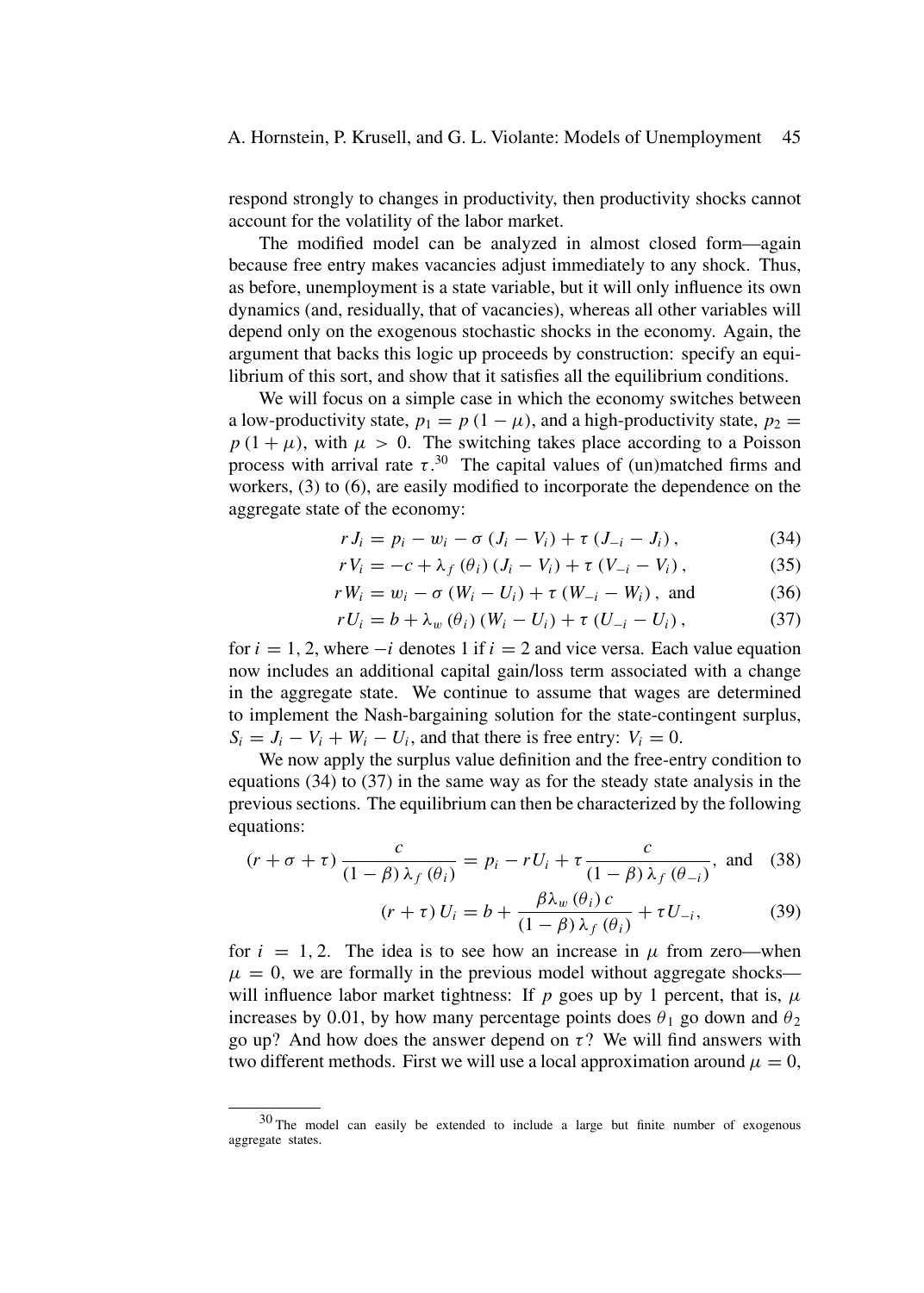which allows us to derive an elasticity analytically. Then we will look at a particular value of  $\tau > 0$  and compute exact values for  $\theta_1$  and  $\theta_2$ .

## **Local Approximations**

For a local approximation at a point where the two states are identical ( $\mu = 0$ ), the equilibrium is symmetric such that  $\theta_1$  goes down by the same percentage amount by which  $\theta_2$  goes up. For this case, we can show explicitly how the equilibrium elasticity depends on the persistence parameter,  $\tau$ . We solve for the elasticity in two steps.

First, taking the total derivative of expression (38) with respect to a change in productivity, *μ* yields

$$
\left\{ (r + \sigma + \tau) \frac{\alpha c}{\lambda_{f,i}} \right\} \eta_i = (1 - \beta) \left( \left[ (-1)^i p - \frac{\partial r U_i}{\partial \mu} \right] \right) + \left\{ \tau \frac{\alpha c}{\lambda_{f,-i}} \right\} \eta_{-i},\tag{40}
$$

where  $\eta_i \equiv (\partial \theta_i / \partial \mu) (1/\theta_i)$  denotes the elasticity of tightness in state *i* with respect to a change in productivity. Since we consider only a small productivity difference across states, we approximate the terms in curly brackets by the nonstate-contingent steady state values for  $\mu = 0$ . Furthermore, since everything is symmetric, the solution is such that

$$
\eta = \eta_2 > 0 > \eta_1 = -\eta. \tag{41}
$$

Inspecting the results, it is easy to see that *keeping the effect of productivity on the flow value of unemployment constant*, the absolute value of the elasticity is higher, the lower  $\tau$  is. The response of labor market tightness to productivity is stronger, the more persistent the shock is. However, higher productivity also raises the flow value of unemployment, which hurts firms, and this effect goes in the opposite direction.

In order to understand the latter effect, we need to solve expression (39) for the flow return on unemployment as a function of labor market tightness:

$$
rU_i = b + \frac{\beta}{1-\beta}c\frac{(r+\tau)\theta_i + \tau\theta_{-i}}{r+2\tau} \text{ for } i = 1, 2.
$$

We see here that if there is no discounting  $(r = 0)$ , productivity would not affect the flow value of unemployment since it would raise  $\theta_2$  and lower  $\theta_1$ , but the two effects are symmetric and cancel each other out. However, discounting results in a larger weight on the current aggregate state. To analyze the effect in detail, take the total derivative with respect to the change in productivity,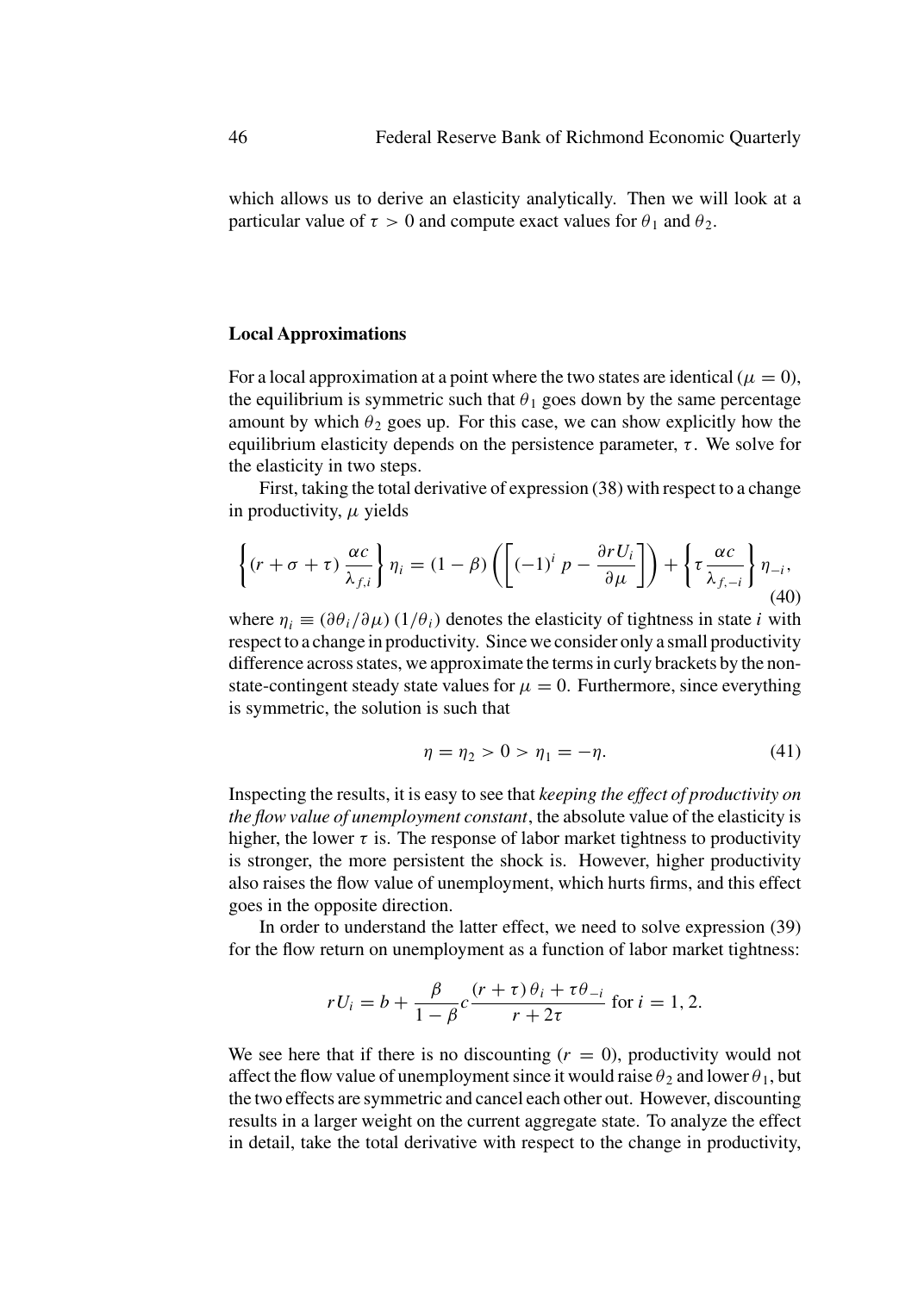**Table 4 Elasticity of Tightness with Respect to Productivity,**  $\eta_{\theta p}$ **; Local Approximation**

|                             | 0.00     | 0.01  | 0.02  | 0.05  | 0.10  | 0.50 |
|-----------------------------|----------|-------|-------|-------|-------|------|
| Average Duration (in years) | $\infty$ | 25.00 | 12.50 | 5.00  | 2.50  | 0.50 |
| Shimer                      | 1.72     | 3.94  | 5.42  | 7.04  | 6.47  | 2.23 |
| Hagedorn & Manovskii        | 23.67    | 29.28 | 28.24 | 22.12 | 15.49 | 4.42 |
| Hall                        | 81.70    | 69.32 | 60.20 | 43.16 | 29.33 | 8.23 |

 $\mu$ , to deliver<sup>31</sup>

$$
\frac{\partial rU_i}{\partial \mu} = c\theta \frac{\beta}{1-\beta} \frac{\left[ (r+\tau)\,\eta_i + \tau \eta_{-i} \right]}{r+2\tau} \text{ for } i = 1, 2. \tag{42}
$$

Again using symmetry (41) in (42) we obtain

$$
\frac{\partial rU_2}{\partial \mu} = -\frac{\partial rU_1}{\partial \mu} = c\theta \frac{\beta}{1 - \beta} \frac{r}{r + 2\tau} \eta.
$$
 (43)

It is apparent that with discounting  $(r > 0)$ , the elasticity of the flow return on unemployment is positively influenced by productivity (it goes up in state two relative to state one), and as shocks become more persistent (as *τ* falls), the effect is stronger (for a given value of  $\eta$ ). We also see that changes in the persistence parameter have a bigger impact on how the flow unemployment value responds to productivity when the persistence parameter is large:  $\tau$  appears in the denominator so that when it is large, the effects are close to zero. Intuitively, when there is almost no persistence, the flow value of unemployment almost does not react to productivity because it is so short-lived, and small changes in persistence become unimportant too.

Inserting expression (43) into (40) and using symmetry again, one obtains the following expression for the elasticity of labor market tightness:

$$
\left\{ (r + \sigma + 2\tau) \frac{\alpha c}{\lambda_f} + \theta \beta \frac{r}{r + 2\tau} \right\} \eta = \frac{(1 - \beta) p}{c}.
$$
 (44)

In Table 4, we display the elasticity of labor market tightness with respect to labor productivity for our three different calibrations and how the elasticity depends on the persistence of the aggregate state. For the purpose of business cycle analysis, an average duration of the state between 2.5 ( $\tau = 0.1$ ) and 5 years ( $\tau = 0.05$ ) appears to be appropriate. We see that for business-cycle durations the results differ from the  $\tau = 0$  case, which reproduces the numbers from the comparative statics analysis for a one-time permanent shock. In particular, for less-than-permanent shocks, the different calibrations produce

 $31$  We have again approximated the state-contingent values of  $\theta_i$  with the non-state-contingent steady state value, *θ*.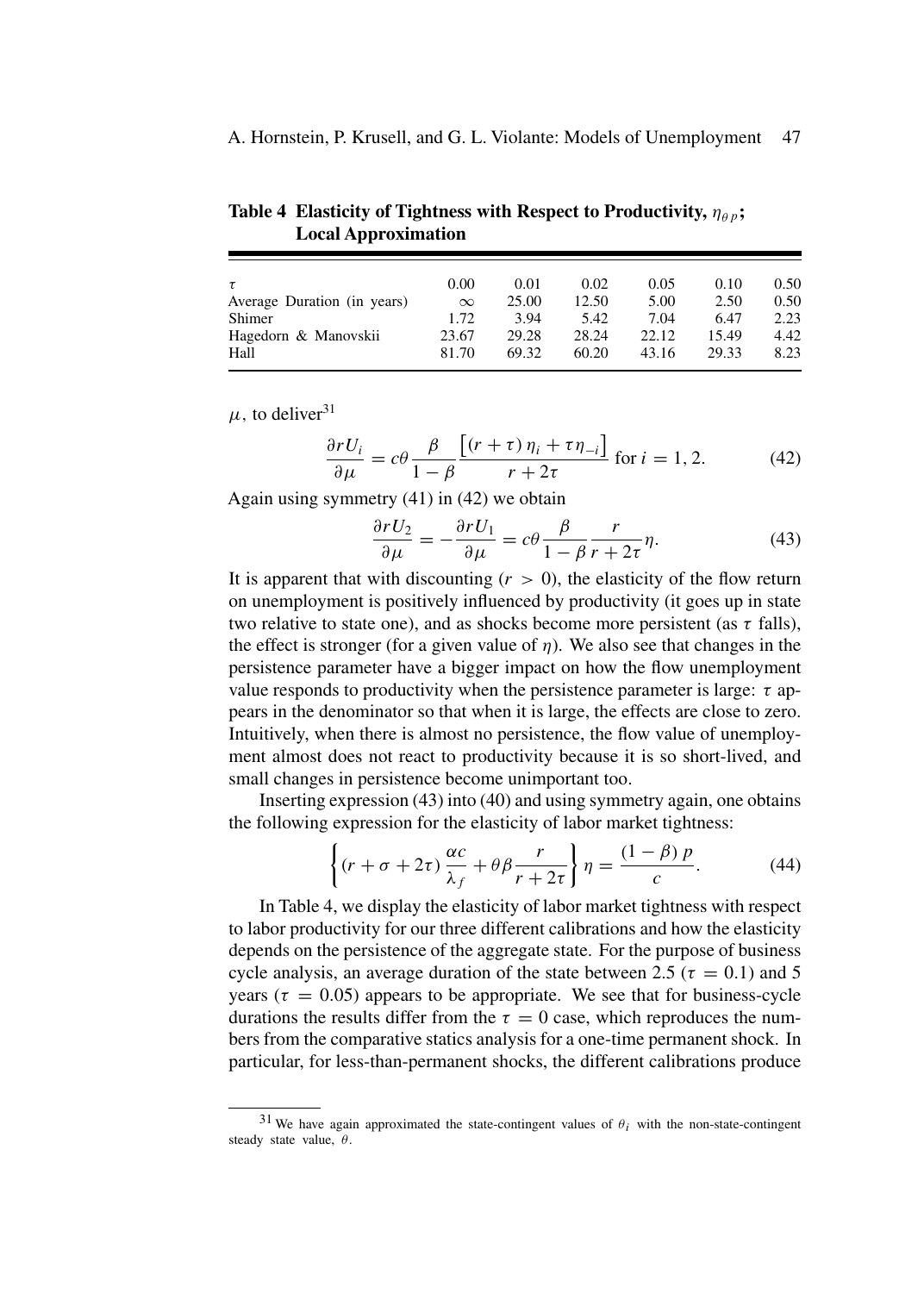| 1 to 2 | $2$ to 1 |
|--------|----------|
| 7.30   | $-6.80$  |
| 24.98  | $-19.93$ |
| 54.52  | $-35.28$ |
|        |          |

**Table 5 Elasticity of Tightness with Respect to Productivity; Exact Solution for**  $\mu = 0.005$  **and**  $\tau = 0.05$ 

results that are more similar. The amplification under Shimer's calibration increases relative to the amplification under the alternative calibrations/models. It remains true that with the Shimer calibration labor productivity fluctuations cannot account for the volatility of labor market tightness, whereas the Hagedorn and Manovskii and Hall calibrations come close. Recall that in the U.S. economy labor market, tightness is about 20 times as volatile as labor productivity (see Table 1). For an arrival rate consistent with the persistence of business cycles,  $\tau \in [0.05, 0.1]$ , labor market tightness for the Shimer calibration is only seven times more volatile than productivity, whereas for the Hagedorn and Manovskii calibrations, tightness is 20 times more volatile than productivity. It is 30 to 40 times as volatile for the Hall calibration.

We also confirm the theoretical analysis above regarding the effects of persistence. The table reveals that the elasticity of labor market tightness with respect to changes in productivity is not necessarily monotone with respect to the arrival rate of the aggregate state change. On the one hand, the more persistent shocks are, the more a productivity increase influences the present value revenue of the firm. As a consequence, more firms enter and labor market tightness goes up. However, as persistence increases, so do the costs of the firms—they are determined by the workers' outside options—and this effect works in the opposite direction. Moreover, as shown above, this latter effect is a particularly important one when persistence is large but a relatively unimportant one when shocks are very short-lived. Thus, as Table 4 shows, the response of labor market tightness to productivity first increases as persistence goes up and then decreases when shocks become close to permanent, and the effect on workers' outside options dominates.

# **Exact Solution**

In Table 5 we display exact results for a case in which a switch from the low productivity to the high productivity represents a 1 percent change in productivity. For Shimer's calibration, this results in a 7.3 percent increase or a 6.8 percent reduction of labor market tightness. The approximation in Table 4 for  $\tau = 0.05$  is roughly the average of the elasticities reported in Table 5; thus, the accuracy of the approximations is reasonable.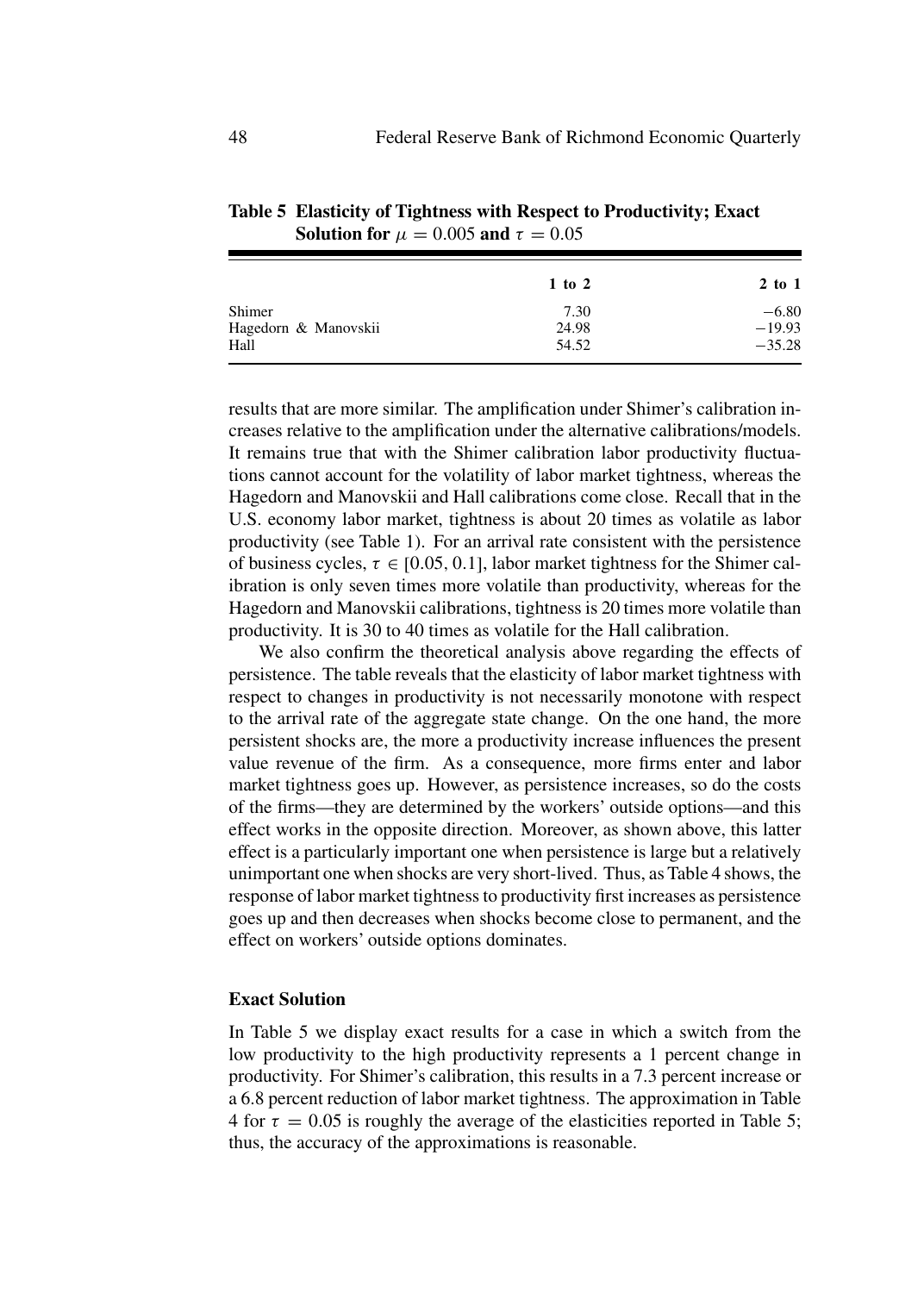A. Hornstein, P. Krusell, and G. L. Violante: Models of Unemployment 49

## **9. CONCLUSION: WHERE NEXT?**

We have reviewed recent literature that assesses the ability of the search/ matching model of the labor market to match some key characteristics of labor markets, namely, the large fluctuations in vacancies and in unemployment. We have, in particular, discussed what features of a calibration seem necessary for matching the data within the context of the standard model or of one augmented with an assumption that real wages are rigid. In this discussion, we have tentatively concluded that there is no wholly satisfactory calibration of the basic setup or a simple alteration thereof that allows the key characteristics of the data to be roughly reproduced. On the one hand, one can assume that the value of being at home is almost as large as that of having a job, but that seems somewhat implausible on a priori grounds, and it implies that there must also be strong sensitivity of unemployment to unemployment benefits, which arguably we do not observe. On the other hand, one can assume rigid wages, but we show that rigid wages necessitate a wage share close to one in order to be powerful in creating large fluctuations in labor market variables, and this route moreover produces an excessively volatile labor share.

It is an open question as to where one might go next. In our view, it seems important to first examine a model with capital, because the results we report above are very sensitive to the value of the labor share. In a model with capital, there is no ambiguity about how one should interpret the labor share. Moreover, a model with capital offers another natural source of fluctuations in vacancies and unemployment, namely, fluctuations in the price of investment goods. Such fluctuations will directly influence the incentives for firms to enter/open new vacancies, and, hence, seem a promising avenue for further inquiry.

# **REFERENCES**

- Andolfatto, David. 1996. "Business Cycles and Labor Market Search." *American Economic Review* 86 (1): 112–32.
- Atkinson, Anthony B., and John Micklewright. 1991. "Unemployment Compensation and Labor Market Transitions: A Critical Review." *Journal of Economic Literature* 29 (4): 1679–1727.
- Bover, Olympia, Manuel Arellano, and Samuel Bentolila. 2002. "Unemployment Duration, Benefit Duration and the Business Cycle." *Economic Journal*, Royal Economic Society 112 (127): 223–65.

Costain, James S. and Michael Reiter. 2003. "Business Cycles,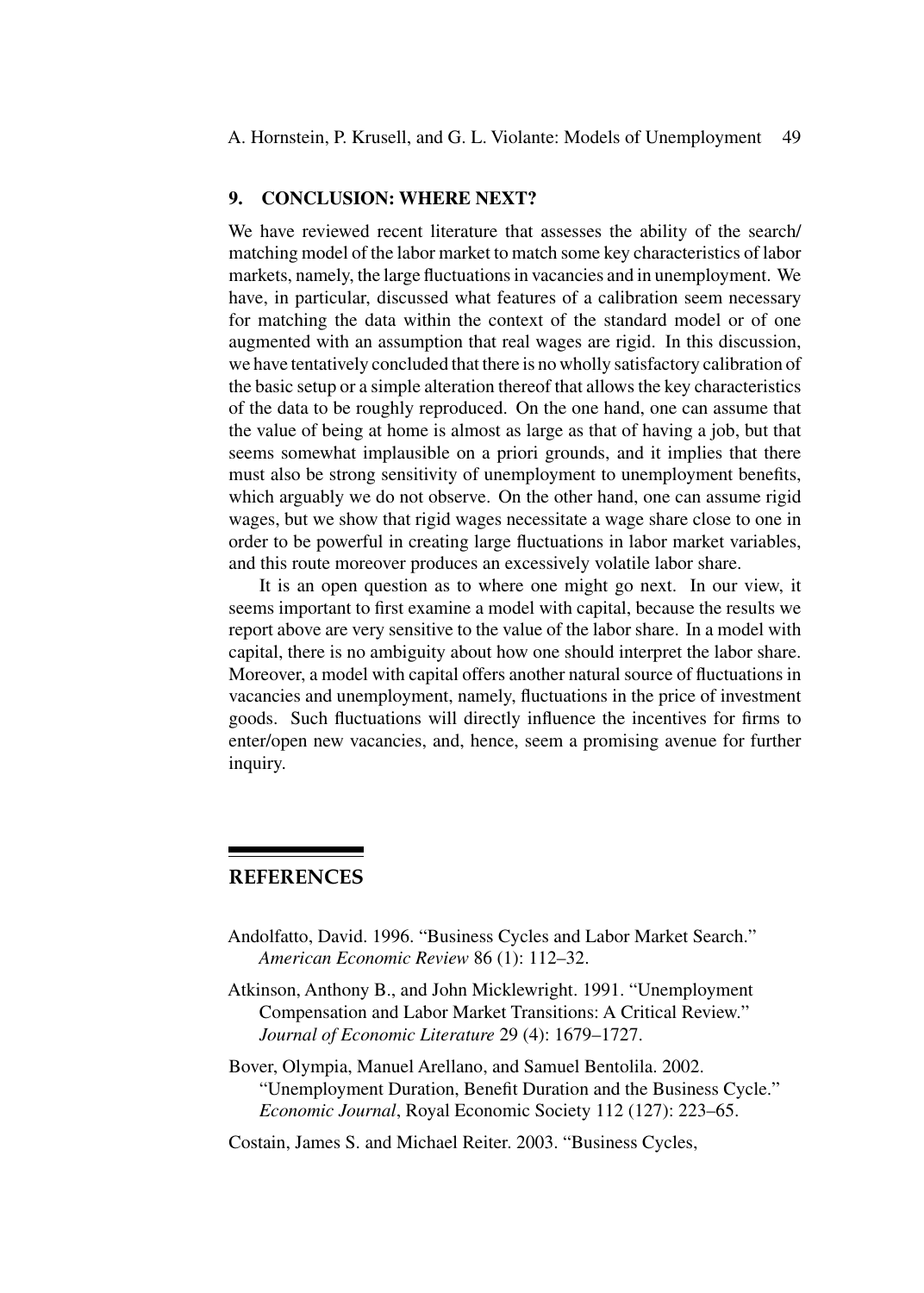Unemployment Insurance, and the Calibration of Matching Models." CESifo Working Paper 1008.

- Fisher, Jonas D.M. 2003. "Technology Shocks Matter." Federal Reserve Bank of Chicago Working Paper 2002-14, rev. 2003.
- Fortin, Bernard, Guy Lacroix, and Simon Drolet. 2004. "Welfare Benefits and the Duration of Welfare Spells: Evidence from a Natural Experiment in Canada." *Journal of Public Economics* 88 (7–8): 1495–1520.
- Greenwood, Jeremy, Zvi Hercowitz, and Per Krusell. 2000. "The Role of Investment-Specific Technological Change in the Business Cycle." *European Economic Review* 44 (1): 91–115.
- Hagedorn, Marcus, and Iourii Manovskii. 2005. "The Cyclical Behavior of Equilibrium Unemployment and Vacancies Revisited." Mimeo, University of Pennsylvania.
- Hall, Robert E. 2005. "Employment Fluctuations with Equilibrium Wage Stickiness." *American Economic Review* 95 (March): 50–65.
- Hornstein, Andreas, Giovanni L. Violante, and Per Krusell. Forthcoming. "The Replacement Problem in Frictional Economies: A Near Equivalence Result." *Journal of the European Economic Association*.
- Hosios, Arthur J. 1990. "On the Efficiency of Matching and Related Models of Search and Unemployment." *Review of Economic Studies* 57(2): 279–98.
- Lagos, Ricardo. 2000. "An Alternative Approach to Search Frictions." *Journal of Political Economy* 108 (October ): 851–73.
- Merz, Monika. 1995. "Search in the Labor Market and the Real Business Cycle." *Journal of Monetary Economics* 36 (2): 269–300.
- Mortensen, Dale T., and Christopher A. Pissarides. 1994. "Job Creation and Job Destruction in the Theory of Unemployment." *Review of Economic Studies* 61 (3): 397–416.
- Nash, John F. 1950. "The Bargaining Problem." *Econometrica* 18 (2): 155–62.
- Organisation for Economic Co-operation and Development. 1996. *OECD Employment Outlook*. OECD: Paris.
- Osborne, Martin J., and Ariel Rubinstein. 1990. *Bargaining and Markets*. San Diego: Academic Press.
- Petrongolo, Barbara, and Christopher A. Pissarides. 2001. "Looking into the Black Box: A Survey of the Matching Function." *Journal of Economic Literature* 39 (2): 390–431.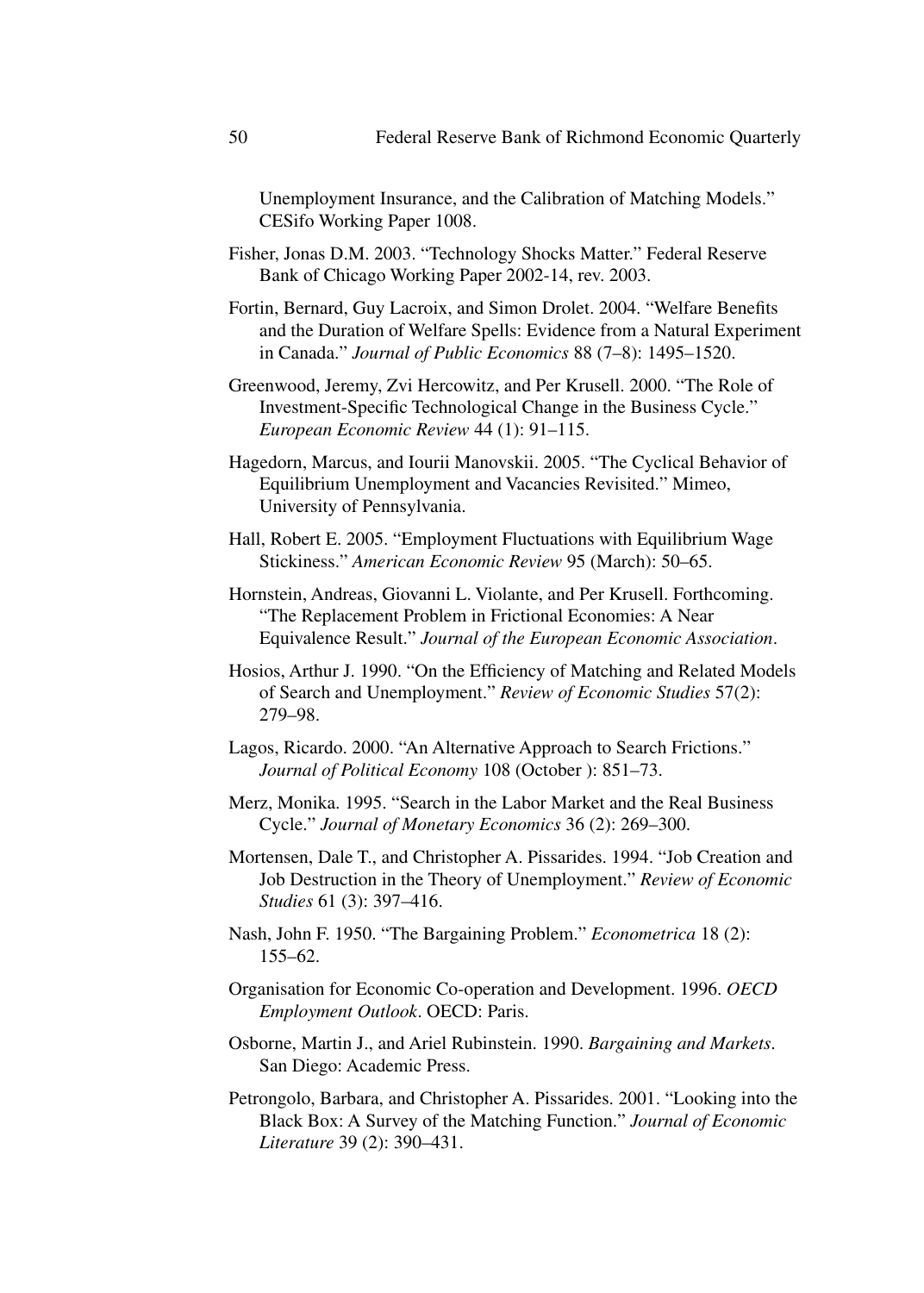- A. Hornstein, P. Krusell, and G. L. Violante: Models of Unemployment 51
- Pissarides, Christopher A. 1985. "Short Run Equilibrium Dynamics of Unemployment, Vacancies, and Real Wages." *American Economic Review* 75 (4): 676–90.

. 2000. *Equilibrium Unemployment Theory*, 2nd edition. Cambridge: MIT Press.

- Prescott, Edward C. 1986. "Theory Ahead of Business Cycle Measurement." Federal Reserve Bank of Minneapolis *Quarterly Review* 10 (Fall): 9–22.
- Rogerson, Richard, Robert Shimer, and Randall Wright. Forthcoming. "Search-Theoretic Models of the Labor Market." *Journal of Economic Literature*.
- Shimer, Robert (2004). "The Consequences of Rigid Wages in Search Models." *Journal of the European Economic Association (Papers and Proceedings)* 2 (May–April), 469–79.
	- . 2005. "The Cyclical Behavior of Equilibrium Unemployment and Vacancies." *American Economic Review* 95 (March): 24–49.
- van Ours, Jan C., and Milan Vodopivec. 2004. "How Changes in Benefits Entitlement Affect Job-Finding: Lessons from the Slovenian 'Experiment.'" Institute for the Study of Labor Discussion Paper 1181.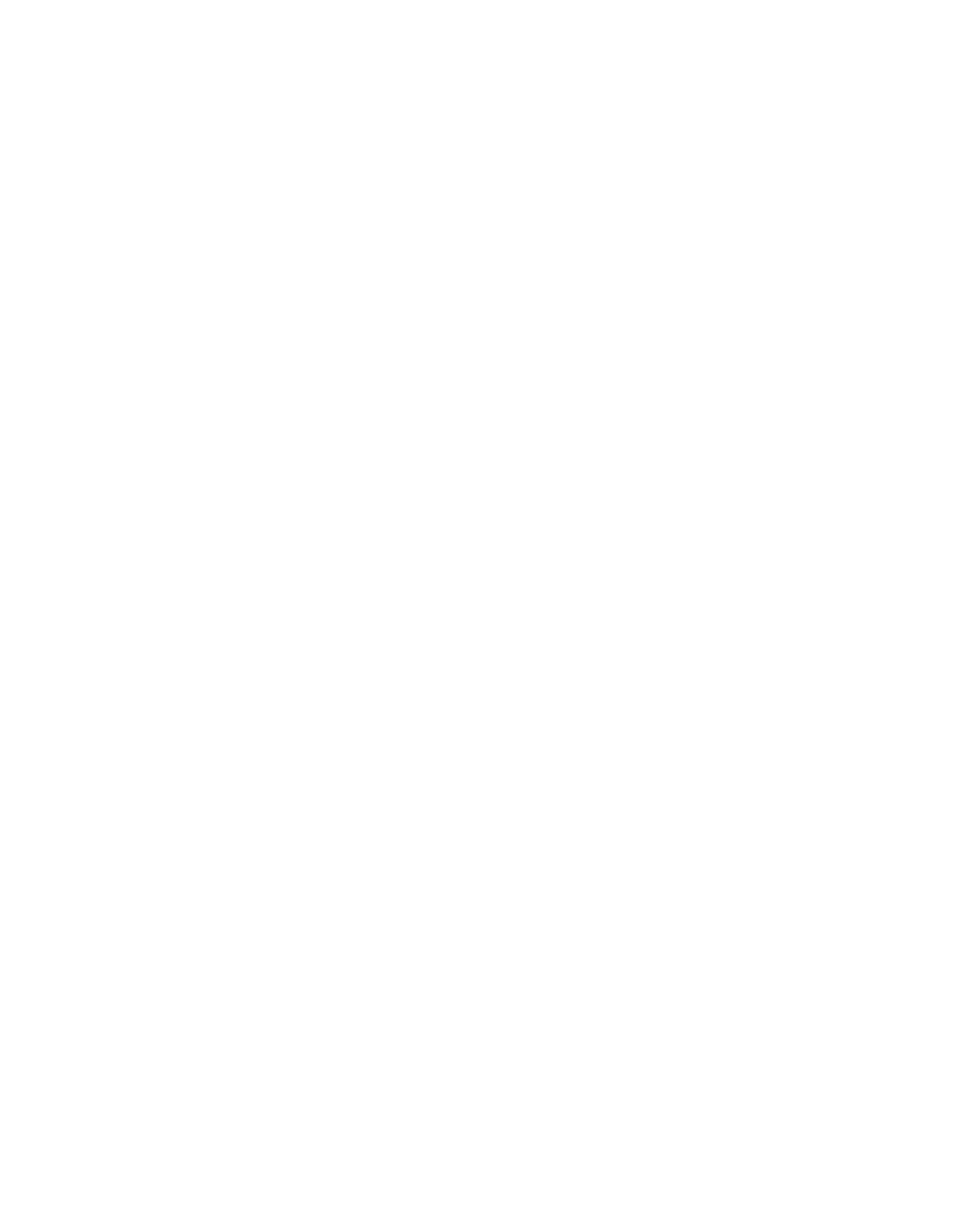# Oil Prices and Consumer Spending

Yash P. Mehra and Jon D. Petersen

Ithough a large body of empirical research indicates that oil price<br>increases have a significant negative effect on real GDP growth, con-<br>siderable debate exists about both the strength and stability of the<br>relation betwee increases have a significant negative effect on real GDP growth, considerable debate exists about both the strength and stability of the relation between oil prices and GDP. In particular, some analysts contend that the estimated linear relations between oil prices and several macroeconomic variables appear much weaker since the 1980s (Hooker 1996).<sup>1</sup>

The evidence of a weakening effect of an oil price change on the macroeconomy in data since the 1980s happens to coincide with another change in the nature of oil price movements: Before 1981, most big oil price movements were positive. Since then, however, oil prices have moved significantly in both directions, reflecting the influences of endogenous macrodevelopments on oil prices. The choppy nature of oil price movements since the 1980s has led some analysts to argue that evidence indicating that oil price changes do not have much of an effect on real GDP is spurious and that the evidence arises from the use of endogenous oil price series. Hamilton (2003), in fact, posits that the relation between oil price changes and real GDP growth is nonlinear, namely, that oil price increases matter but oil price declines do not. Furthermore, oil price increases that occur after a period of stable oil prices matter more than those increases that simply reverse earlier declines. He shows that if the true relation is nonlinear and asymmetric as described above, then the standard linear regression that relates real growth to oil price changes would

The authors thank Hubert Janicki, Bob Hetzel, Pierre Sarte, and John Weinberg for many helpful comments. The views expressed are those of the authors and do not necessarily represent the views of the Federal Reserve Bank of Richmond or the Federal Reserve System. All errors are our own.

<sup>&</sup>lt;sup>1</sup> Hooker (1996) reports evidence that oil price changes no longer predict many U.S. macroeconomic indicator variables in data after 1973 and that the estimated linear relations between oil price increases and real economic activity indicator variables do appear weaker since the 1980s. Hooker (2002) also reports evidence of weakening of the link between oil prices and inflation since the 1980s.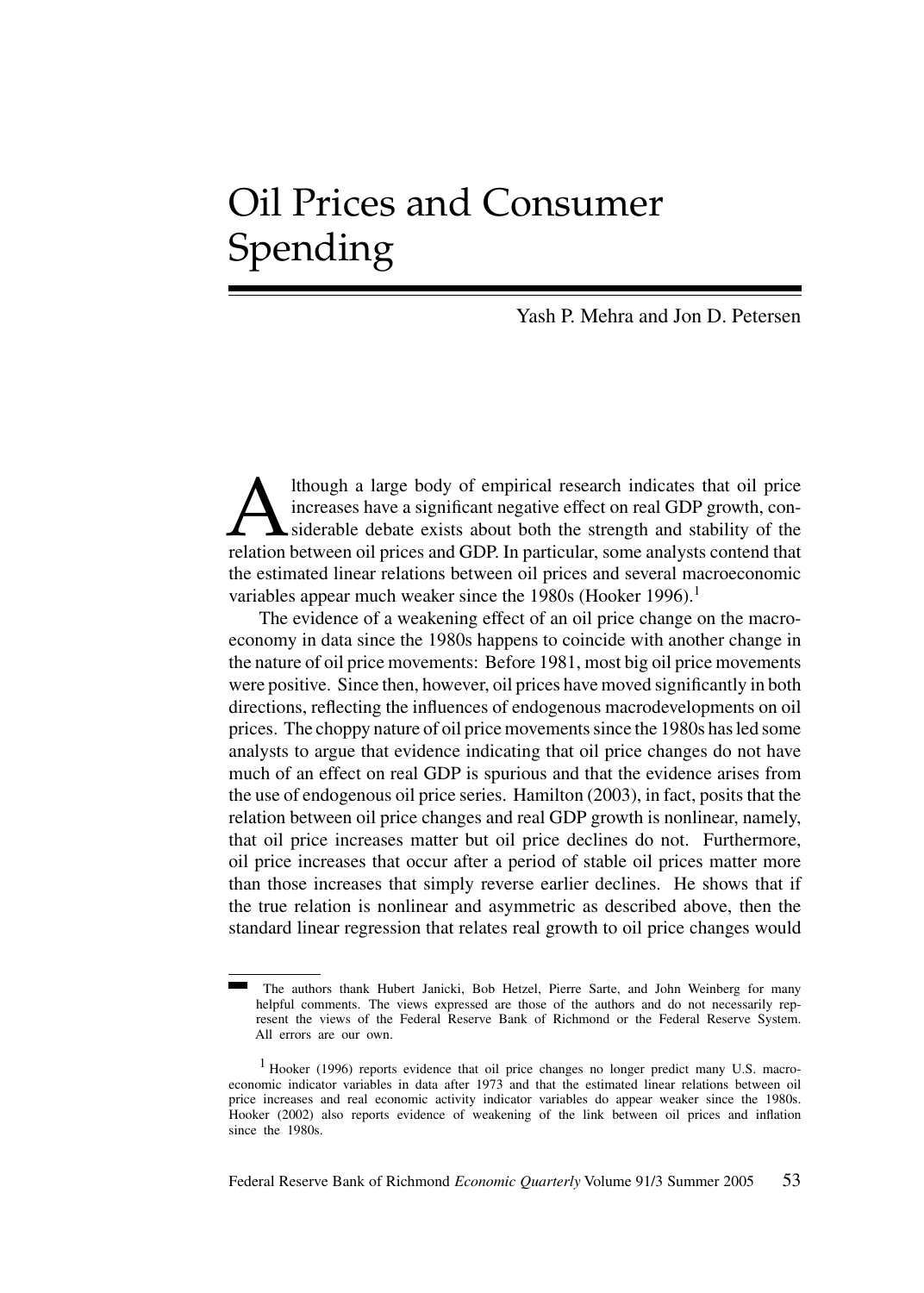spuriously appear unstable over a sample period spanning those two subperiods of different oil price movements.

In order to capture the above-noted hypothesized nonlinear response of GDP growth to oil price changes, Hamilton has proposed a nonlinear transformation of oil price changes. In particular, he uses a filter that weeds out oil price drops and measures increases relative to a reference level, yielding what he calls "net oil price increases."<sup>2</sup> This nonlinear filter, when applied to oil price changes, is supposed to weed out short-term endogenous fluctuations in oil prices, leaving big oil price increases that may reflect the effect of exogenous disruptions to oil supplies. He then shows that the estimated linear relation between net oil price increases and real growth is strong and depicts no evidence of parameter instability over the period 1949 to 2001.<sup>3</sup>

In discussing why oil price shocks have an asymmetric effect on real GDP growth, Hamilton, among others, has emphasized both the "demandside" and "allocative" channels of influence that oil price shocks have on the real economy. On the demand side, a big disruption in energy supplies has the potential to temporarily disrupt purchases of large-ticket consumption and investment goods that are energy-intensive because it raises uncertainty about both the future price and availability of energy, as in Bernanke  $(1983)$ .<sup>4</sup> Both households and firms may find it optimal to postpone purchases until they have a better idea of where energy prices are headed after an oil price shock, leading to potential changes in the mix of consumption and investment goods they demand. This postponement and/or shift in the mix of demand may have a nonlinear effect on the economy working through the so-called "allocative" channels that become operative when it is costly to reallocate capital and labor between sectors affected differently by oil price changes. In particular, both

<sup>&</sup>lt;sup>2</sup> Ouite simply, his series of net oil price increases is defined as the percentage change from the highest oil price change over the past four, eight, or twelve quarters, if positive, and zero otherwise. This procedure yields net oil price increases measured relative to past one-, two-, and three-year peaks.

 $3$  Worth noting is that Hamilton (1996, 2003) was not the first to provide evidence of an asymmetric response to oil price increases and oil price declines. Mork (1989) provided evidence indicating that oil price increases had a negative effect on real GNP growth whereas oil price declines did not. However, Hamilton's (2003) paper is the first "rigorous" statistical test of nonlinearity, using flexible functional forms.

<sup>4</sup> The basic argument is that oil price uncertainty may be as important of a determinant of economic activity as the level of oil prices. In case of investment, Bernanke (1983) shows it is optimal for firms to postpone irreversible investment expenditures when they face an increased uncertainty about the future price of oil. When the firm is faced with a choice between adding energy-efficient or energy-inefficient capital, increased uncertainty raises the option value associated with waiting to invest, leading to reduced investment. Hamilton (2003, 366) makes a similar argument for the postponement of purchases of consumer goods which are intensive in the use of energy.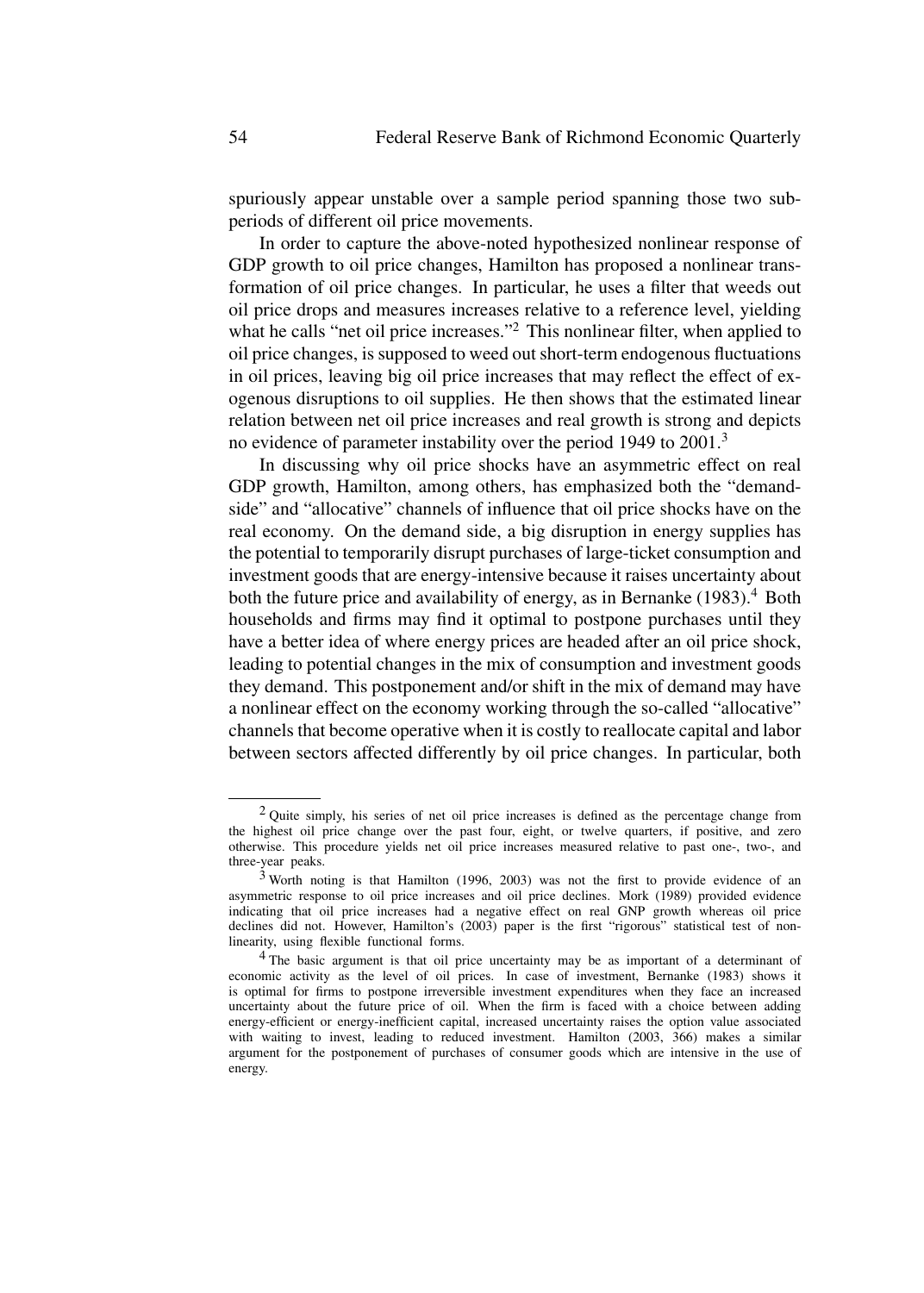oil price increases and decreases may have a negative effect on GDP growth if oil price effects work primarily through allocative channels.<sup>5</sup>

Of course, oil price increases may affect aggregate spending through other widely known channels. For instance, because oil price increases lead to income transfers from countries that are net importers of oil, such as the United States, to oil-exporting countries, it is plausible for the oil-importing countries to exhibit a reduction in spending. Since an increase in the price of oil would lead to an increase in the overall price level, real money balances held by firms and households would be reduced through familiar monetary channels including the Federal Reserve's counter-inflationary monetary policy response.<sup>6</sup> These income-transfer and real-balance channels, however, imply a symmetric relation between oil price changes and GDP growth.

The asymmetric effect of oil price changes on GDP growth may arise if we consider oil price effects generated through all three channels described above because oil price effects, working through allocative channels, are asymmetric with respect to oil price changes. However, that is not the case for oil price effects working through other channels. Thus, an oil price increase is likely to depress GDP because all three channels (income-transfer, real-balance, and allocative) work to depress aggregate demand in the short run. In contrast, an oil price decline may not stimulate GDP because the positive effect of lower oil prices on aggregate demand generated through the real-balance and income-transfer channels is offset by the negative effect on demand generated through the so-called allocative channels. Another potential contributory factor is the asymmetric response of monetary policy to oil prices—the Federal Reserve tightening policy in response to oil price increases but not pursuing expansionary policies in the face of oil price declines.

This article investigates how much of the negative effect of an oil price increase on real GDP growth works through the consumption channel. As noted above, many analysts have emphasized that big spikes in oil prices affect real growth because they may lead consumers to postpone purchases of largeticket, energy-guzzling consumption goods. Of course, oil price increases may affect consumer spending, working through other widely known incometransfer and real-balance channels. Another issue investigated here is whether the asymmetric relation between oil prices and real GDP growth found in data holds at the consumption level.

The empirical methodology used to identify the effect of an oil price increase on consumer spending is straightforward: We test for the direct effect of an oil price change on spending that is beyond what can be accounted for by

<sup>5</sup> Hamilton (1988) provides a theoretical model in which oil price increases and declines may adversely affect real economic activity because of the high cost of reallocating labor or capital among sectors affected differently by oil price changes.

 $<sup>6</sup>$ A good review of these channels appears in Mork (1994).</sup>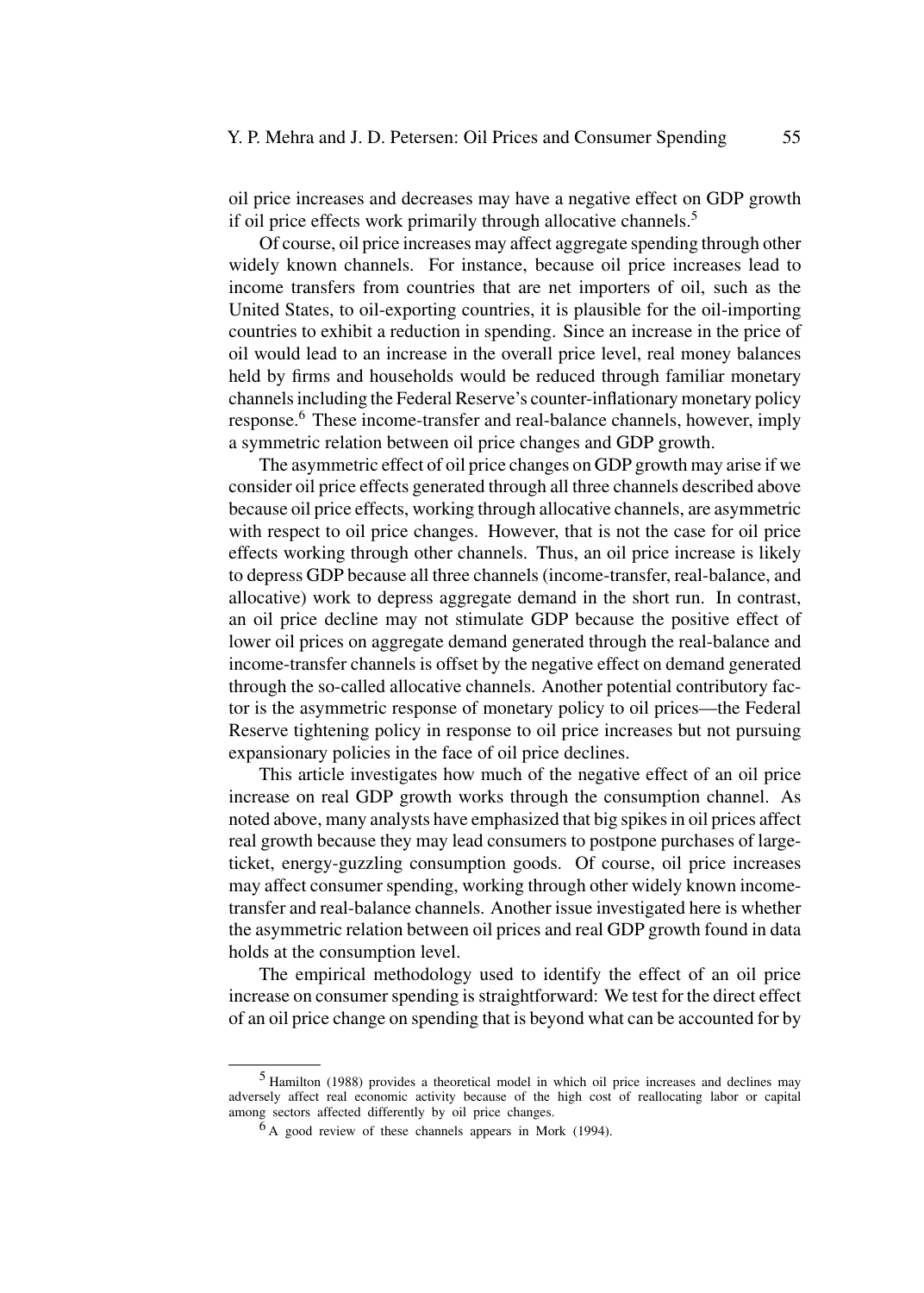

**Figure 1 Quarterly Changes in Oil Prices**

Notes: The BEA oil price series is an index of gas and oil, normalized to 100 in 1982, and deflated. The PPI oil price series is an index of crude oil, normalized to 100 in 1982, deflated, and not seasonally adjusted. The quarterly changes represent the first difference of the log of the prices, multiplied by 100.

other economic determinants of spending, such as households' labor income and net worth. We alternatively measure oil price shocks as "positive oil price increases" (Mork 1989) or "net oil price increases" (Hamilton 1996, 2003). The sample period studied is 1959:Q1 to 2004:Q2.

The empirical work presented here finds evidence of a nonlinear relation between oil price changes and growth in real consumer spending: Oil price increases have a negative effect on spending whereas oil price declines have no effect. The estimated negative effect of an oil price increase on consumer spending is large if oil price increases are measured as net increases, suggesting oil price increases that occur after a period of stable oil prices matter more than those increases that simply reverse earlier declines. Furthermore, the estimated negative effect on spending is also large if consumer spending is broadly defined to include spending on durable goods, suggesting the possible negative influence of oil price increases on the purchase of big-ticket consumption goods. Finally, the estimated oil price coefficients in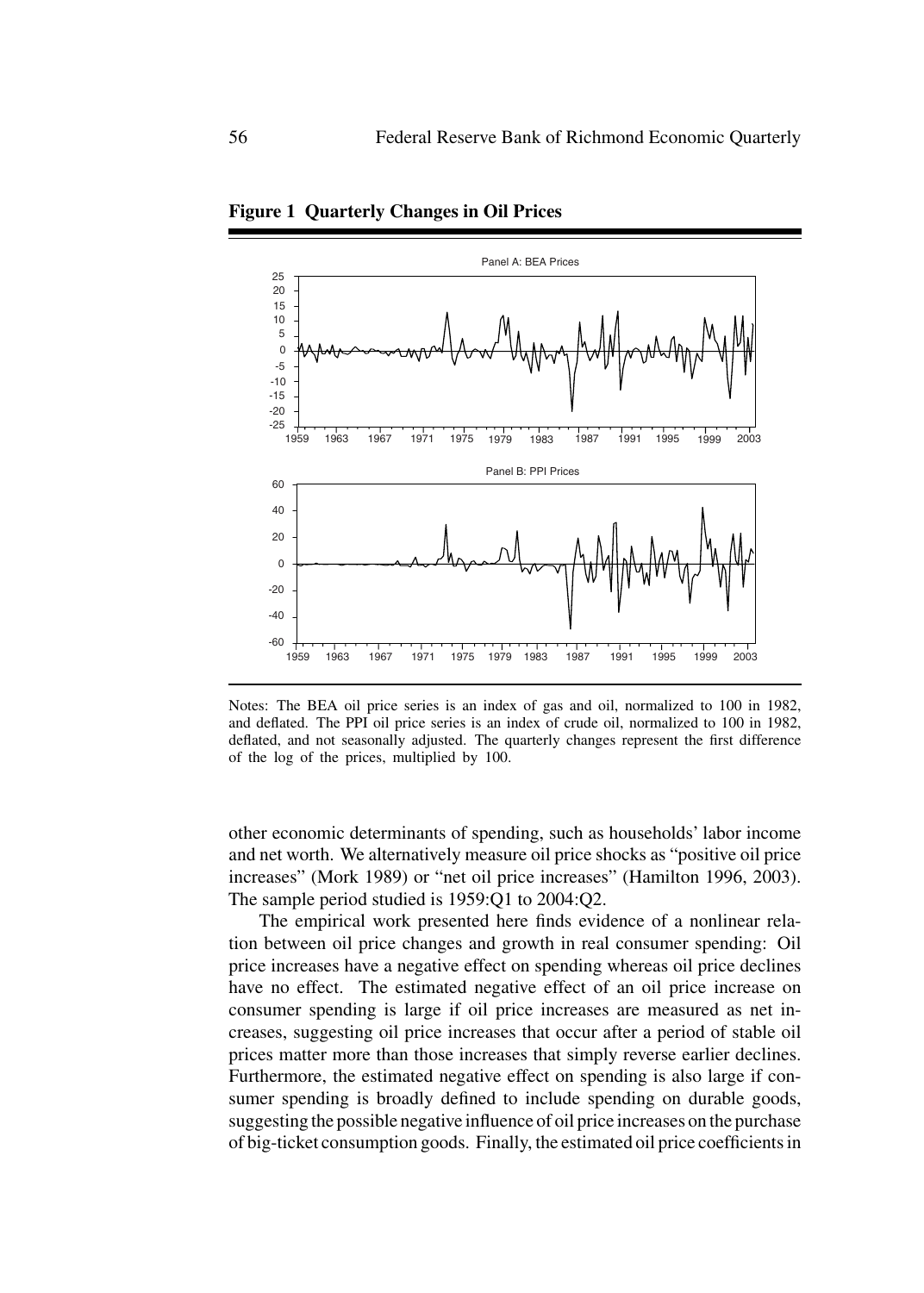the consumption equation do not show parameter instability during the 1980s, the period when oil prices moved widely for the first time in both directions.

This article is organized as follows. Section 1 examines the behavior of two oil price series to highlight the choppy nature of oil price changes since 1981 and to derive estimates of oil shocks as defined in Hamilton (1996, 2003). Section 2 presents the aggregate empirical consumer spending equation that underlies the empirical work here and reviews theory about how oil price shocks may affect the macroeconomy. Section 3 presents the empirical results, and Section 4 contains concluding observations.

## **1. A PRELIMINARY REVIEW OF OIL PRICE CHANGES AND NET OIL PRICE INCREASES**

In this section we first examine the behavior of two oil price series and then review the rationale behind the construction of net oil price increases as measures of oil price shocks, as in Hamilton (1996, 2003). The first series, prepared by the Bureau of Economic Analysis (BEA), measures gas and oil prices paid by consumers. The second series is the Producer Price Index (PPI) for crude petroleum prepared by the Bureau of Labor Statistics (BLS). In estimating the impact of oil price increases on real GDP growth, analysts have commonly focused on the oil price series for crude petroleum. We, however, focus on the consumer oil price series because changes in consumer spending are likely to be correlated with changes in oil prices actually faced by consumers rather than with changes in the producer price of crude petroleum.

Figure 1 plots the first differences of logs of these two oil price indexes. (The reported differences are multiplied by 100.) This figure highlights one key change in the time-series behavior of oil price changes over 1959 to 2004: Before 1981, big oil price movements were mostly positive. Since then, however, oil prices have moved widely in both directions. Hamilton argues that this change in the time-series behavior of oil price changes reflects the growing influence of endogenous macroeconomic developments on oil prices, namely that oil prices during the 1980s had been influenced dramatically by demand conditions. As a result of the increased endogenous nature of oil price movements, the estimated linear relation between oil price changes and real GDP growth appears unstable over the sample period that includes pre- and post-1980s oil price changes.

Hamilton proposes a nonlinear transformation of oil price changes in order to uncover the relation between the exogenous oil price movements and GDP growth. As indicated at the outset, he uses a filter that leaves out oil price declines and measures increases relative to a reference level, yielding what he calls net oil price increases. Briefly, a net oil price increase series is the percentage change from the highest oil price reached over the past four, eight, or twelve quarters, if positive, and zero otherwise.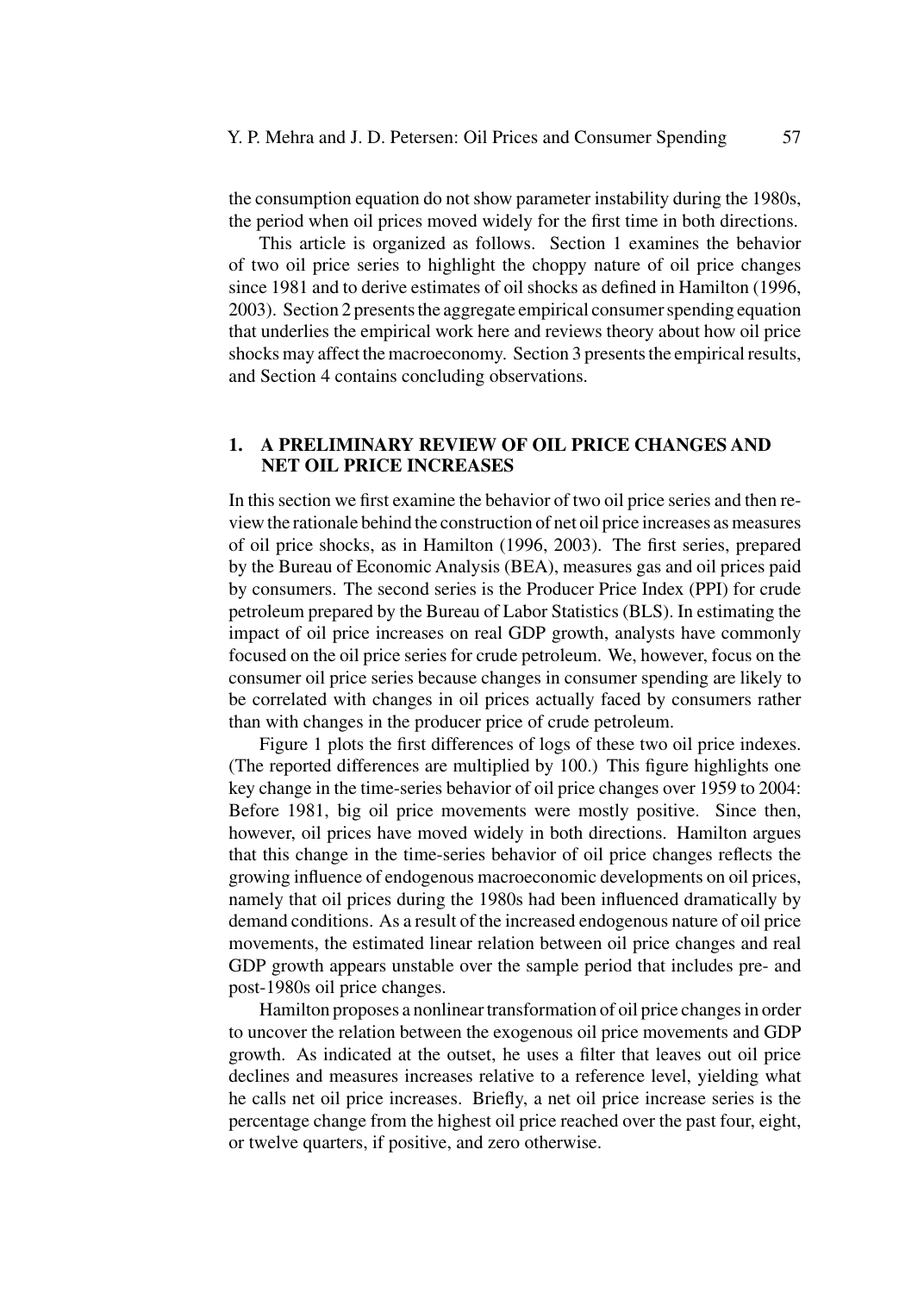

**Figure 2 Using BEA's Oil Price Index**

Notes: The oil price index is for the BEA's index of gas and oil, and it is deflated. The net oil price increase is the maximum of (a) zero and (b) the difference between the log level of the oil price index for quarter *t* and the maximum value for the level achieved during the previous four (Panel  $\hat{B}$ ) or eight (Panel C) quarters.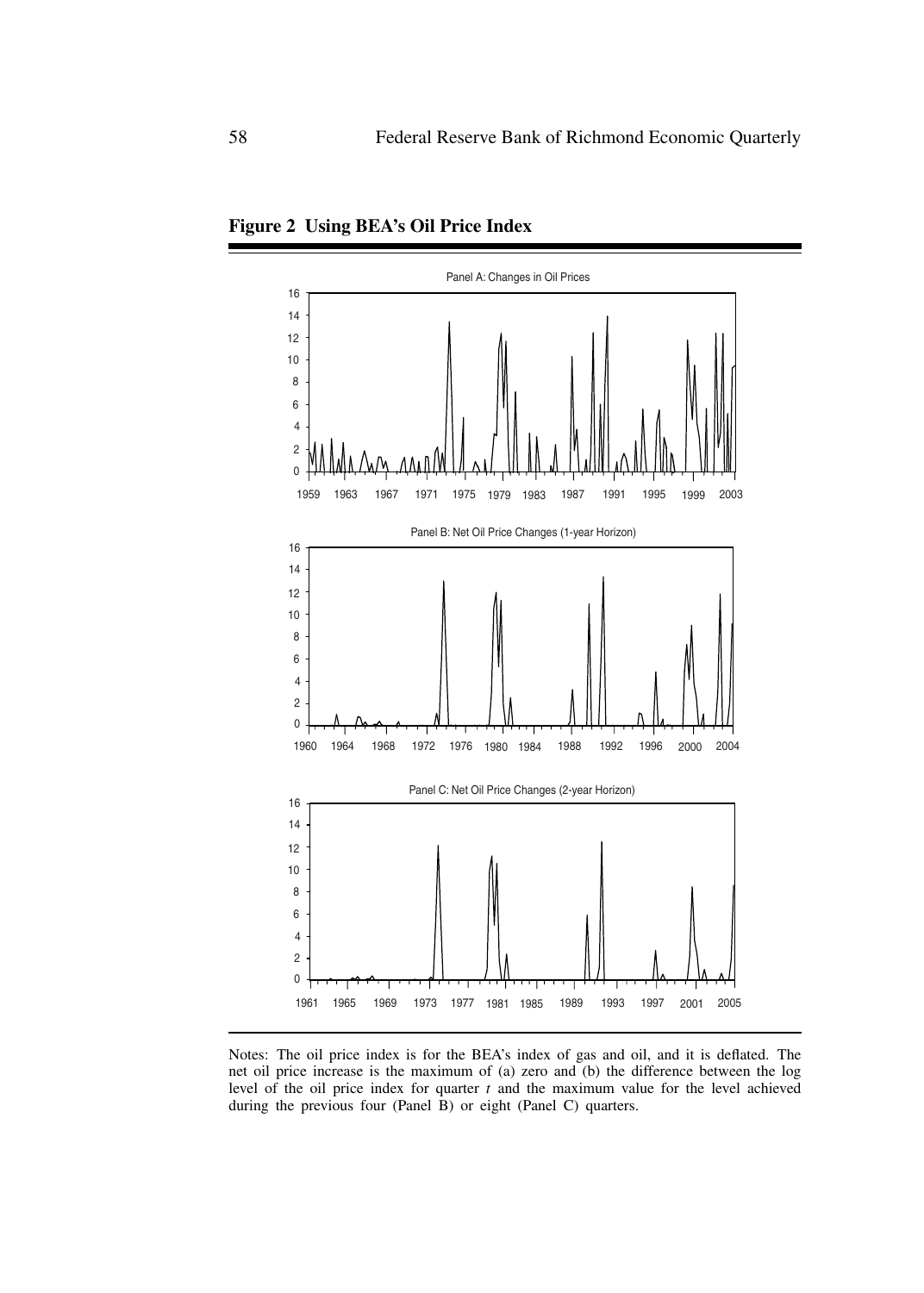Figure 2 plots oil price increases using the consumer oil price series. Panel A of Figure 2 plots only quarterly increases, whereas Panels B and C plot net oil price increases measured relative to past one- and two-year peaks, respectively. If we compare Panels A, B, and C, we may note that the use of a nonlinear filter results in weeding out certain increases in oil prices that were simply corrections to earlier declines. For example, the big spike in oil prices observed during the first quarter of 2003 does not show up in the net oil price increases measured relative to two-year peaks because it followed the big decline of oil prices in 2001. If we focus on net oil price increases measured over two-year peaks, we get relatively few episodes of oil price spikes, occurring in 1973–1974, 1979–1980, 1990, 1999–2000, and 2004. Hamilton argues that these oil price spikes can be attributed to disruptions in oil supplies associated with military conflicts and, hence, exogenous to the U.S. economy, with one exception.<sup>7</sup> The most recent spike in oil prices may be attributed mainly to the surge in world oil demand (Hamilton 2004).

Figure 3 plots net oil price increases using both oil price series. Two observations stand out. The first is that the net oil price increase series for crude petroleum gives qualitatively similar inferences about the nature of oil price movements as does the consumer price series for gas and oil. However, net oil price increases measured using the consumer oil price series are significantly smaller than those derived using the producer price of crude petroleum. The empirical work presented below uses the net oil price increases created using the consumer oil price series.

# **2. EMPIRICAL AGGREGATE CONSUMER SPENDING EQUATIONS**

The empirical strategy used to identify the consumption effect on an oil price increase is to look for the direct impact of a "net oil price increase" on consumer spending beyond that which can be accounted for by other economic determinants of consumption. We use as control variables economic determinants suggested by the empirical "life-cycle" aggregate consumption equations estimated in Mehra (2001). The empirical work in Mehra (2001) identifies income and wealth as the major economic determinants of consumer spending, and the "life-cycle" aggregate consumption equations provide sensible estimates of income and wealth elasticities, besides predicting reasonably well the short-term behavior of consumer spending. In particular, the empirical short-term consumption equation used here is based on the following consumption equations:

<sup>7</sup> The dates of military conflicts that led to declines in world production of oil are November 1973 (Arab-Israel War), November 1978 (Iranian Revolution), October 1980 (Iran-Iraq War), and August 1990 (Persian Gulf War). See Hamilton (2003, 390).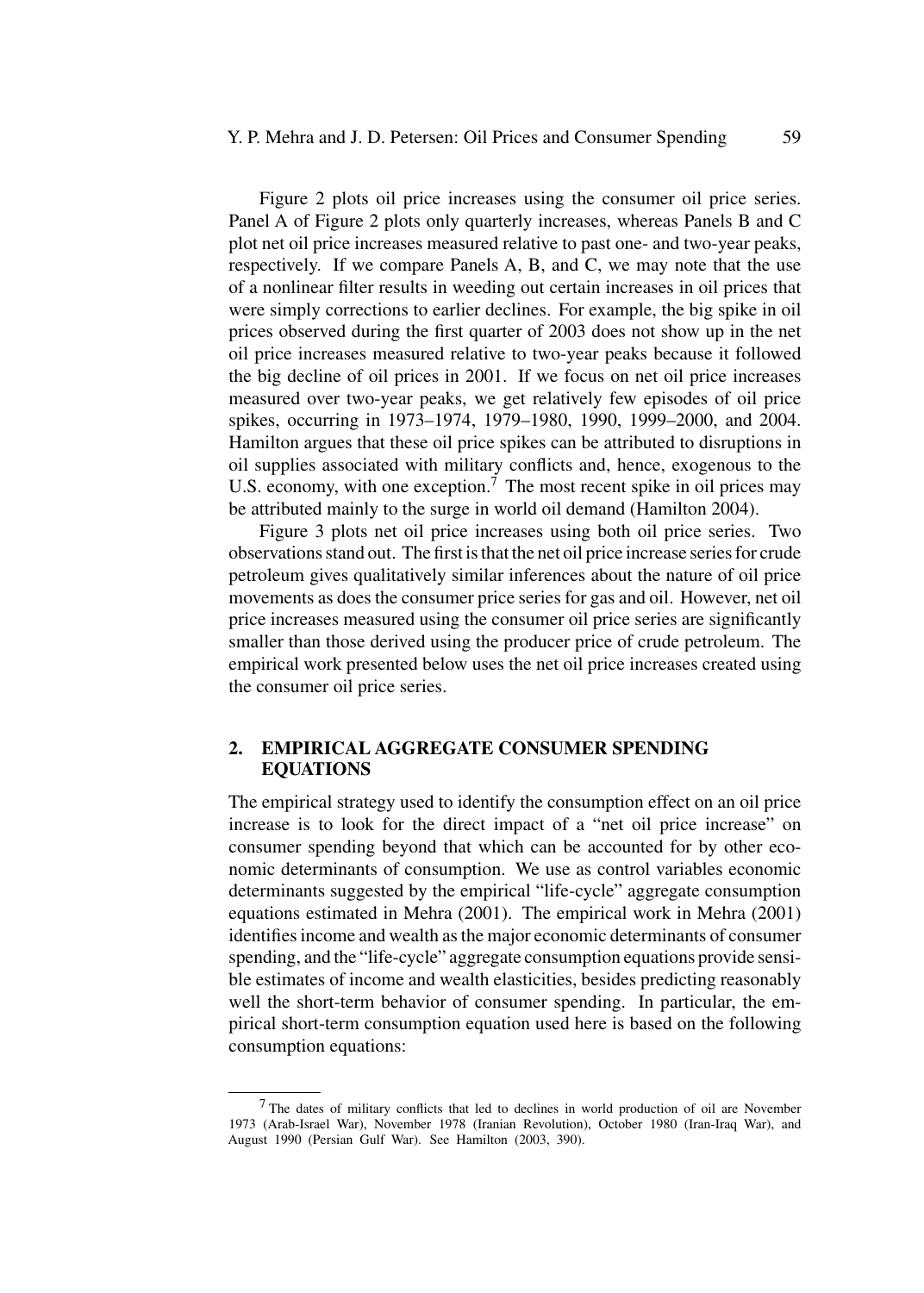

**Figure 3 Comparison of Oil Price Increases**

Notes: The oil price series are identical to those of Figures 1 and 2.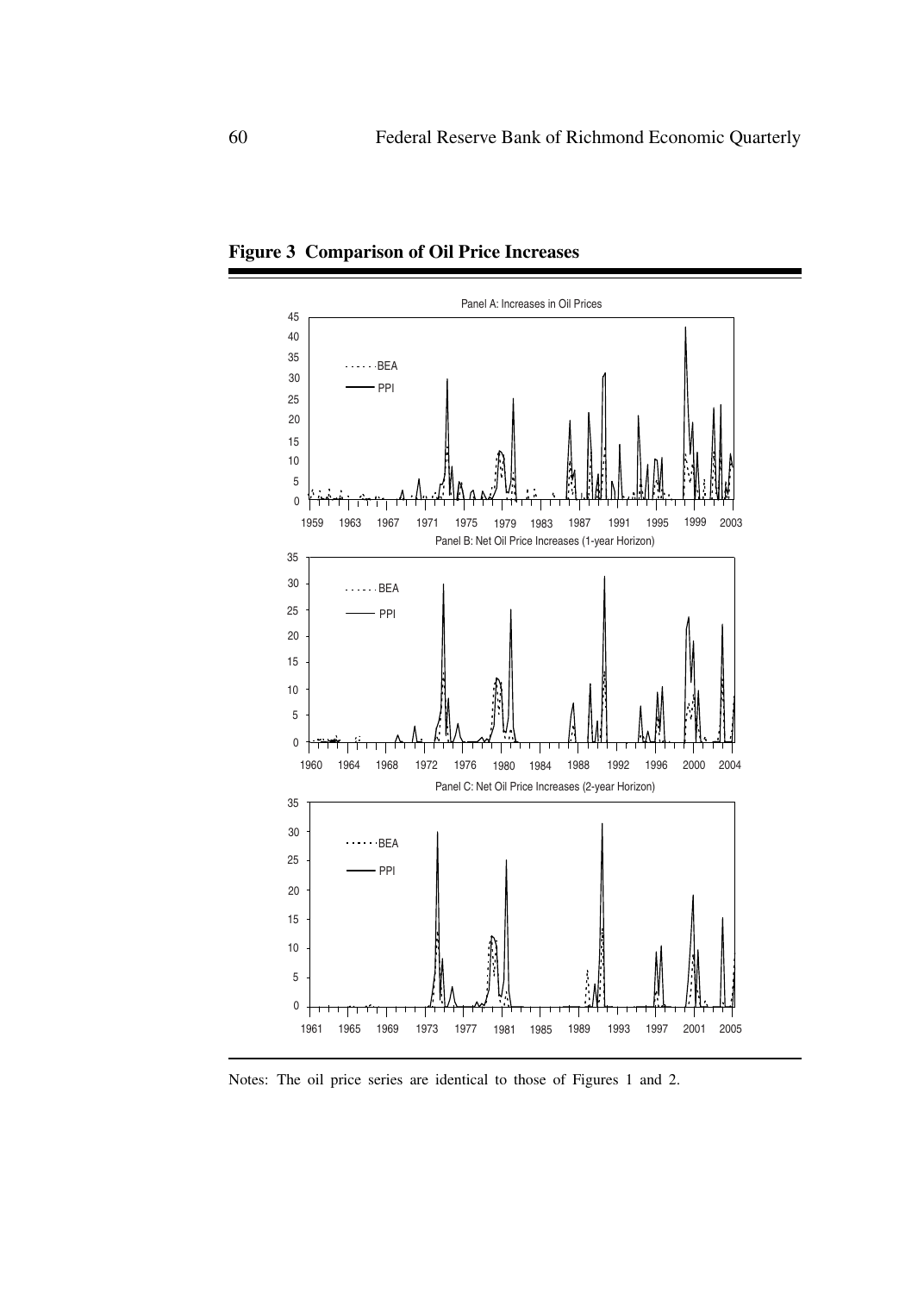$$
C_t^p = a_0 + a_1 Y_t + a_2 Y_{t+k}^e + a_3 W_t, \text{ and } (1)
$$

$$
\Delta C_t = b_0 + b_1 \left( C_{t-1}^p - C_{t-1} \right) + b_2 \Delta C_t^p + \sum_{s=1}^k b_{3s} \Delta C_{t-s} + \mu_t, \qquad (2)
$$

where  $C_t^p$  is planned current consumption,  $C_t$  is actual current consumption,  $Y_t$  is actual current-period labor income,  $W_t$  is actual current-period wealth, and  $Y_{t+k}^e$  is average anticipated future labor income over the earning span (*k*) of the working-age population.

Equation 1 simply states that aggregate planned consumption depends upon the anticipated value of lifetime resources, which equals current and anticipated future labor income and current value of financial assets. This equation identifies income and wealth as the main economic determinants of aggregate planned consumption.

Equation 2 allows for the possibility that actual consumption in a given period may not equal planned consumption, reflecting the presence of adjustment lags and/or habit persistence. In this specification, changes in current-period consumption depend upon changes in current-period planned consumption, the gap between last period's planned and actual consumption, and lagged actual consumption. The disturbance term  $\mu$  in (2) captures the short-run influences of unanticipated shocks to actual consumer spending. If we substitute (1) into (2), we get the short-run dynamic consumption equation (3):

$$
\Delta C_t = b_0 + b_1 (C_{t-1}^p - C_{t-1}) + b_2 (a_1 \Delta Y_t + a_2 \Delta Y_{t+k}^e + a_3 \Delta W_t) + \sum_{s=1}^k b_{3s} \Delta C_{t-s} + \mu_t.
$$
 (3)

The key feature of equation (3) is that changes in current-period consumption depend upon changes in income and wealth variables, besides depending upon the last period's gap between the level of actual and planned consumption.

We estimate the "direct" influence of oil price changes on consumer spending by including lagged values of net oil price increases in the short-term consumption equation (3). As another control variable, we also include lagged values of changes in the nominal federal funds rate in order to capture the possible additional influence of changes in short-term interest rates on consumer spending. The inclusion of a short-term nominal interest rate in the consumption equation also controls for the potential influence of oil price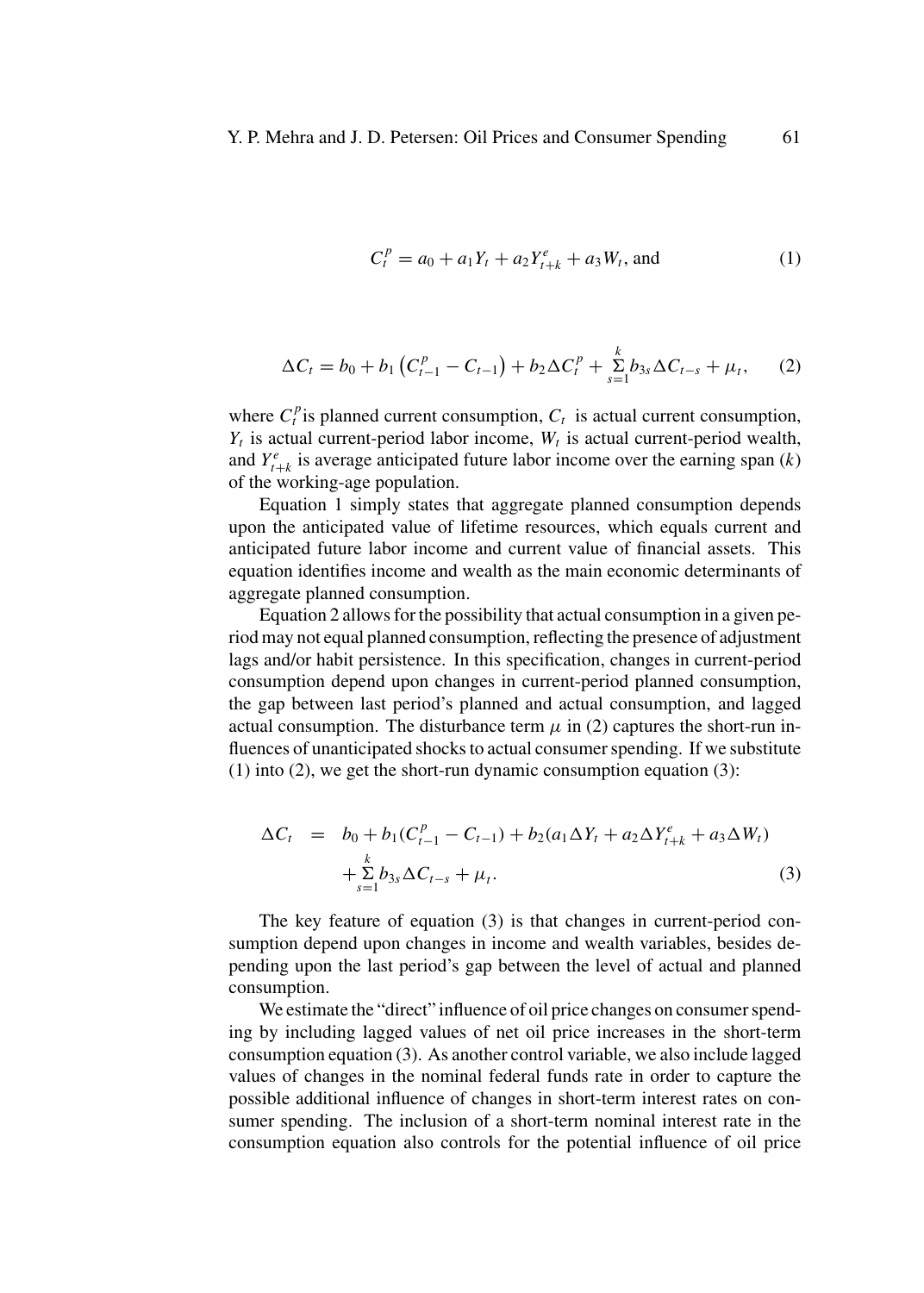increases on spending that work through the monetary policy channel, arising as a result of the Federal Reserve's monetary policy response to oil shocks.<sup>8</sup>

The empirical work below makes two additional assumptions. The first is that expected future labor income is simply proportional to expected current labor income. The second assumption is that current-period values of income and wealth variables are not observed, and, hence, planned consumption depends upon their known past values. Under these assumptions, the estimated short-consumption equation is

$$
\Delta C_t = \beta_0 + \beta_1 (C_{t-1}^p - C_{t-1}) + \beta_2 \Delta Y_{t-1} + \beta_3 \Delta W_{t-1}
$$
\n
$$
+ \sum_{s=1}^6 \beta_{4s} \Delta C_{t-s} + \sum_{s=1}^3 \beta_{5s} \Delta Oil \, \text{Pr} \, \text{ices}_{t-s} + \sum_{s=1}^3 \beta_{6s} \Delta FR_{t-s},
$$
\n(4)

where

$$
C_t^p = \alpha_0 + \alpha_1 Y_t + \alpha_2 W_t.
$$

In the empirical, short-term consumption equation (4), changes in current consumer spending depend on lagged values of changes in income, net worth, the short-term nominal interest rate, and oil prices, besides depending on lagged changes in consumption and the gap between the level of actual and planned consumption.

# **3. OIL PRICE EFFECT CHANNELS AND THE REDUCED-FORM EMPIRICAL EVIDENCE**

In this section, we review theory on how oil price increases may affect the real economy and discuss its implications for interpreting the evidence of a relation between oil price changes and consumer spending found using the aggregate consumer spending equation (4).

How do oil prices, in theory, affect the macroeconomy? A simple answer is that previous research does not offer any dominant theoretical mechanism.<sup>9</sup> Researchers have emphasized several different theoretical mechanisms through which oil may affect the macroeconomy. One of those mechanisms focuses on the inflation effect of oil price increases and its associated consequences that work through the so-called real-balance and monetary policy

<sup>8</sup> A debate exists about whether the contractionary consequences of oil price shocks are due to oil price shocks themselves or to the monetary policy that responds to them. The evidence so far is not very conclusive. See, for example, Leduc and Sill (2004) who investigate this question in a calibrated general equilibrium model in which oil use is tied to capital utilization. Their findings suggest that while the monetary policy rule in place can contribute to the magnitude of the negative output response to an oil-price shock, the "direct" effect of the oil-price increase is the more important factor.

<sup>&</sup>lt;sup>9</sup> See Hooker (2002), Hamilton (2003), and references cited in both.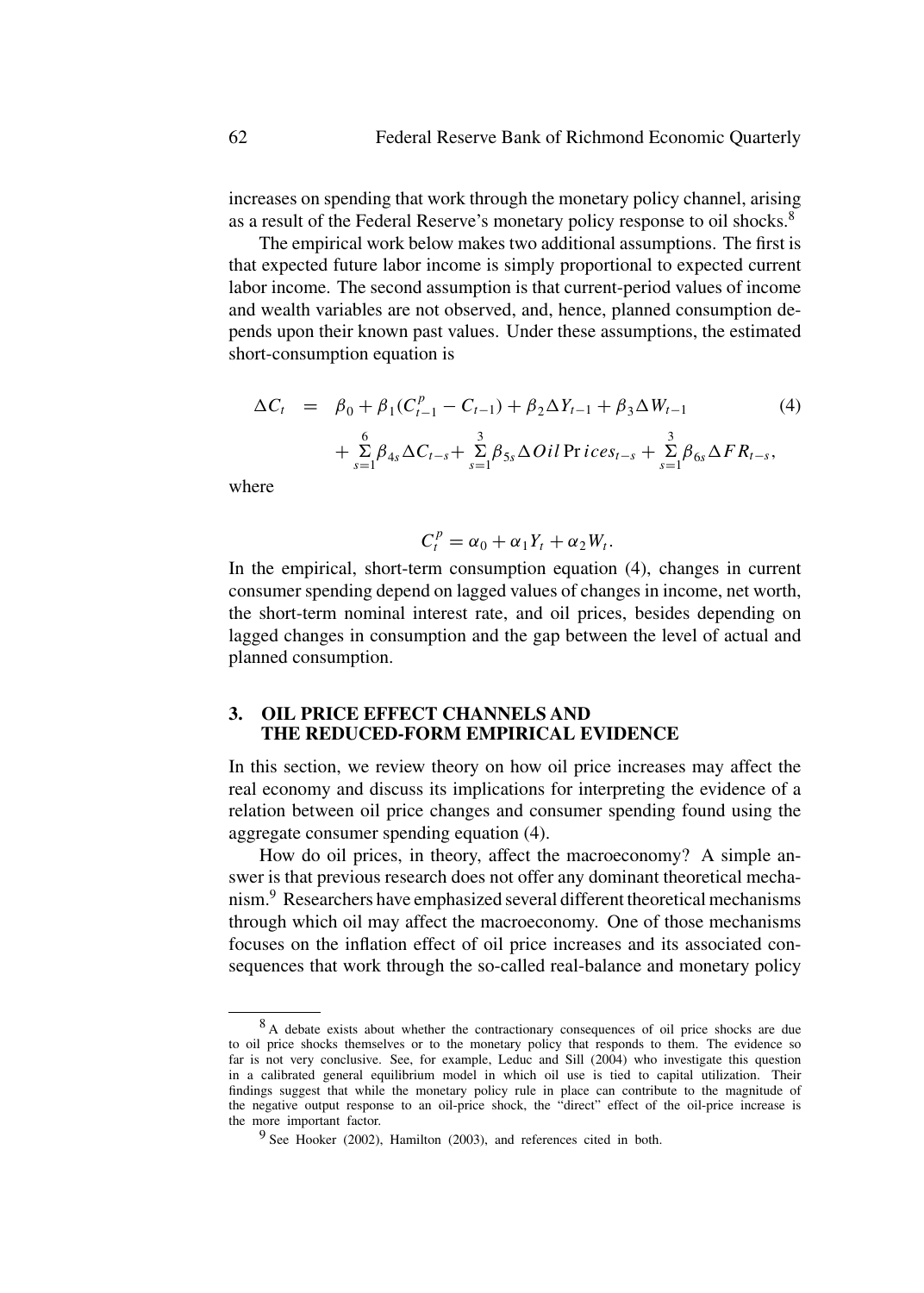channels. The real-balance channel posits that oil price increases lead to inflation, lowering real money balances held by the households and firms in the economy and thereby depressing aggregate demand through familiar monetary channels. The monetary policy channel becomes operative if the Federal Reserve tightens policy in response to inflation induced by oil prices, which may exacerbate further the negative output effect associated with oil shocks.

Another theory of how oil may affect the macroeconomy arises out of viewing an oil price as an import price. In particular, oil price increases lead to income transfers from countries that are net importers of oil, such as the United States, to oil-exporting countries. The first-round effect of this reduction in income is to cause economic agents in oil-importing countries to reduce their spending, leading to reduced aggregate demand. <sup>10</sup>

Some other channels through which oil may affect the macroeconomy arise when oil is modeled as another input in the production function. If oil and capital are complements in the production process, then oil price increases lead to a decline in the economy's productive capacity as agents respond to higher oil prices by reducing their utilization of both oil and capital. In this case, oil price increases lead to negative transitional output growth as the economy moves to a new steady-state equilibrium growth path. To the extent oil price increases raise uncertainty about both its future price and availability, oil price increases may also lead to the postponement of purchases of largeticket consumption and investment goods, as in Bernanke  $(1983)$ .<sup>11</sup> Hence, oil price increases have the potential to affect real growth by reducing both potential output and aggregate demand.

Another theoretical mechanism that links oil to the macroeconomy has emphasized the allocative effects of oil price shocks (Hamilton 1988, 2003). An oil price increase is likely to reduce demand for some goods but possibly raise demand for some others. For example, demand for inputs is likely to fall in sectors that use energy but likely to increase in sectors that produce energy. If it is costly to reallocate capital or labor between sectors affected differently by an oil price increase, then aggregate employment and output will decline in the short run. In this framework, an oil price decrease may also lower demand for some goods (demand for inputs used in energy-producing sector) and, hence, may be contractionary if labor or capital could not be moved to favorably affected sectors.

<sup>&</sup>lt;sup>10</sup> The second-round effects arise from, among others, the recycling of income transfers, which is increased income of oil-exporting countries that leads to increased demand for products of the oil-importing countries, thereby offsetting the initial fall in aggregate demand. A recent empirical study, however, finds that among most oil importing countries, including the United States, oil price increases have a negative effect on economic activity (Jimenez-Rodriguez and Sanchez 2004).

<sup>11</sup> See footnote 4.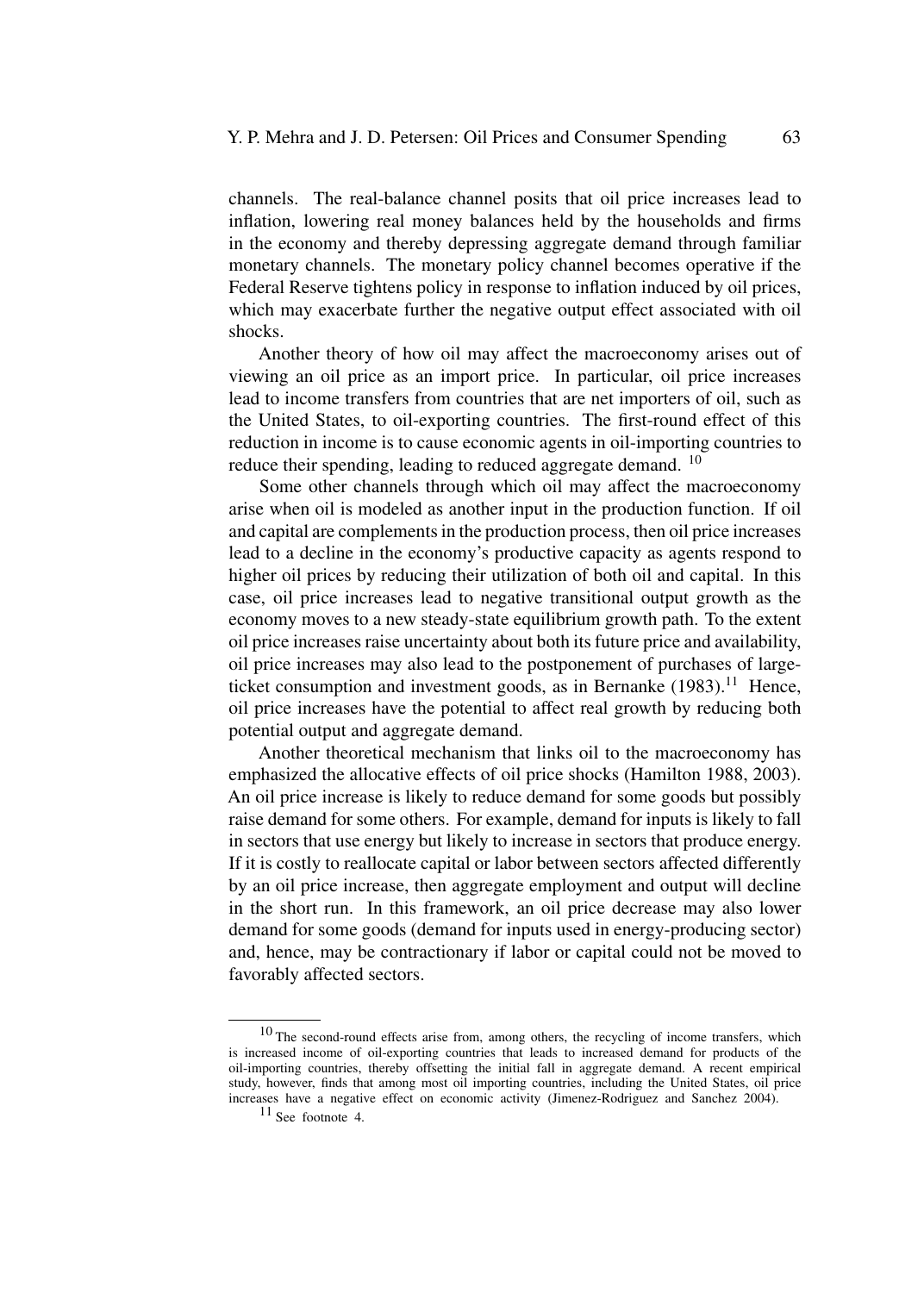The discussion above implies that oil price increases may, in theory, affect real growth through several different channels, as emphasized by different researchers. This review then raises another question: Does the empirical evidence reported in previous research support any dominant theoretical mechanism? The answer to this question again appears to be "no" because most of the empirical evidence is based on estimated reduced-form regressions that relate changes in GDP growth to changes in oil prices, controlling for the influences of some other variables on real growth such as lagged real GDP growth, short-term interest rate, import price inflation, etc. As is well known, the evidence based on reduced-form regressions indicating that oil price increases have a significant effect on the macroeconomy may be consistent with several different theoretical mechanisms.

However, analysts who have reported the empirical evidence of the nonlinear and asymmetric relation between oil prices changes and real GDP growth assert that such evidence does appear to favor mechanisms in which oil shocks affect real GDP through the so-called uncertainty and allocative channels, as in Hamilton (2003). The main reason for the emphasis on allocative channels is that other channels, such as income-transfer and real-balance, imply a symmetric relationship between oil price changes and GDP growth. The asymmetry may arise because oil price effects that work through allocative channels differ from those that work through other channels already mentioned. Thus, an oil price increase is likely to depress GDP because all three channels described above (income-transfer, real-balance, and allocative) work to depress aggregate demand. In contrast, an oil price decline may not stimulate GDP because the positive effect of lower oil prices on aggregate demand generated through the real-balance and income-transfer channels is offset by the negative effect on demand generated through the so-called allocative channels. Another factor that may augment the asymmetric response of oil prices to GDP is the asymmetric response of monetary policy to oil prices—the Federal Reserve tightening policy in response to oil price increases but not pursuing expansionary policies in face of oil price declines.<sup>12</sup>

Given the considerations noted above, we investigate whether oil price increases directly affect consumer spending and whether the nonlinear and asymmetric relation between oil prices and real GDP found in previous research hold at the consumption level.

<sup>12</sup> Some analysts have argued that during the 1980s and 1990s the Federal Reserve followed an "opportunistic" disinflation policy in the sense that if actual inflation declined due to some shocks, the Federal Reserve lowered its inflation target and adjusted policy to maintain the lower inflation rate. Since oil price shocks have been an important source of movements in inflation, the Federal Reserve following an opportunistic disinflation policy may not follow an expansionary policy if actual inflation falls below its short-term target in response to an oil price decrease. In that regime, a relatively tight policy offsets the expansionary effect of an oil price decrease on the real economy. The quantitative importance of this oil-price policy interaction channel remains a subject of future research.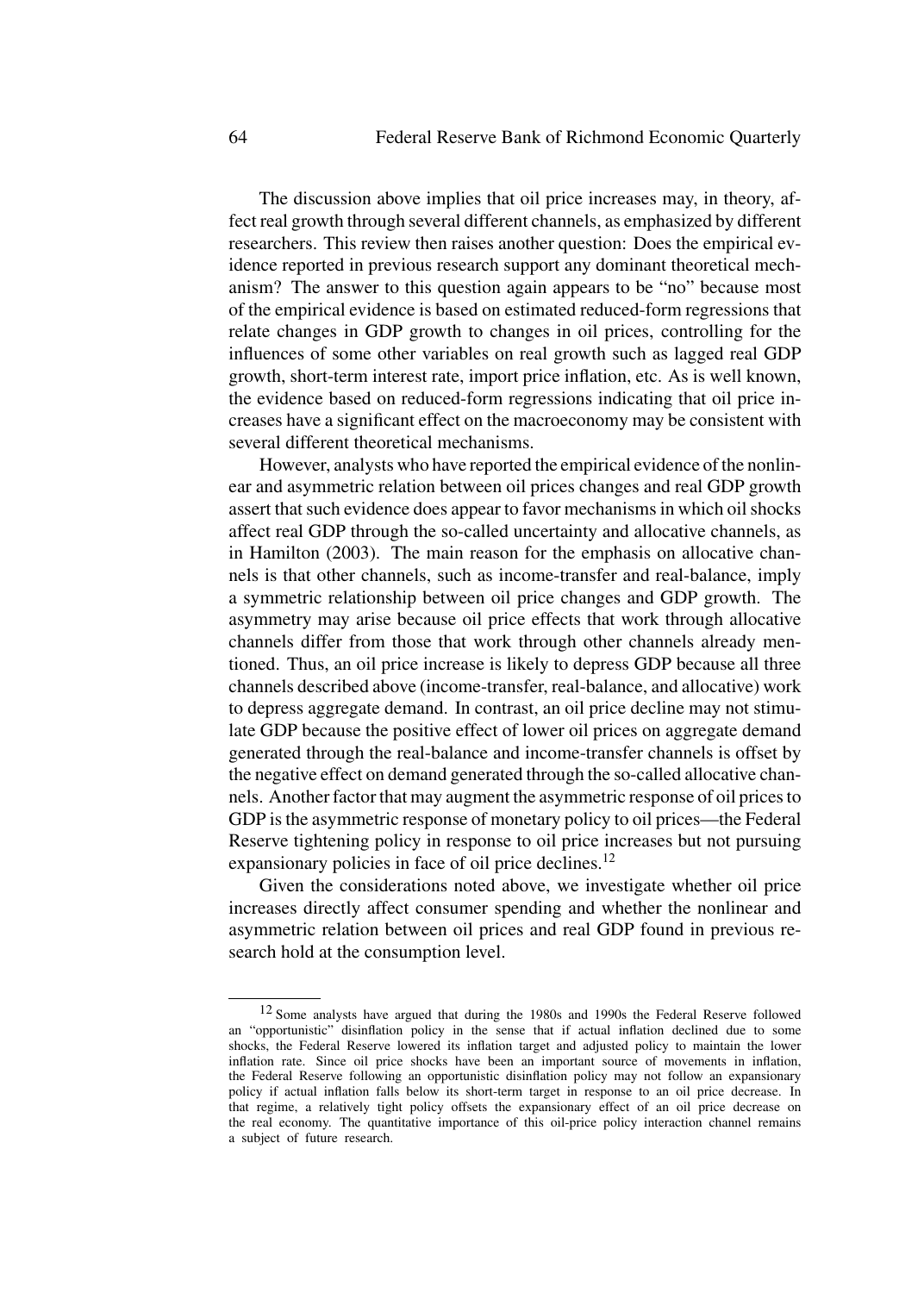## **4. EMPIRICAL RESULTS**

In this section, we present and discuss the evidence regarding the effect of oil price changes on consumer spending, using estimated reduced-form consumer spending equations as shown in (4). The consumption equations are estimated using quarterly data over 1962:Q1 to 2004:Q2 and measurement of variables as in Mehra  $(2001).<sup>13</sup>$ 

#### **Estimates of Oil Price Effects**

Table 1 reports coefficients from the short-term consumption equation (4) estimated using total consumer spending and three different measures of oil price changes: quarterly oil price changes, positive increases in oil price, and net oil price increases. We report the sum of coefficients that appear on the oil price variable and the t-value for a test of the null hypothesis that the sum of oil price coefficients is zero. Since the consumption equation is estimated including lagged consumption, the cumulative response of spending to an oil price increase is likely to differ from its short-term response. Hence, we also report the cumulative size of the coefficient that appears on the oil price variable, which is just the short-term oil price coefficient divided by one minus the sum of estimated coefficients on lagged consumption. We also report estimated coefficients on other control variables that appear in the short-term consumption equation, including lagged consumption, labor income, household net worth, and the short-term interest rate.

The columns labeled (1) through (5) in Table 1 contain coefficients from the short-term consumption equation estimated using different measures of oil price changes. The estimates with quarterly oil price changes are in column (1), those with positive oil price changes are in column (2), and those with net oil price increases measured relative to one-, two-, and three-year peaks are in columns (3), (4), and (5), respectively. If we focus on the oil price coefficient, the estimated coefficient on the oil price variable has a negative sign and is statistically different from zero only when oil price changes are measured either as oil price increases or net oil price increases (compare t-values on the oil price change variable in different columns of Table 1). The estimated coefficient on the quarterly oil price change variable is small and not statistically different from zero. The small t-value of the null hypothesis that the estimated coefficient on oil price declines when added into the short-term consumption equation containing oil price increases, given in column (2), suggests that oil

<sup>&</sup>lt;sup>13</sup> Consumption is measured as per capita consumption of durables, nondurables, and services in 2000 dollars (*C*). Labor income is measured as per capita disposable labor income, in 2000 dollars (*Y*). Household wealth is measured as per capita household net worth in 2000 dollars. The short-term interest rate is the nominal federal funds rate. The oil price series measures gas and oil prices paid by consumers, prepared by the BEA.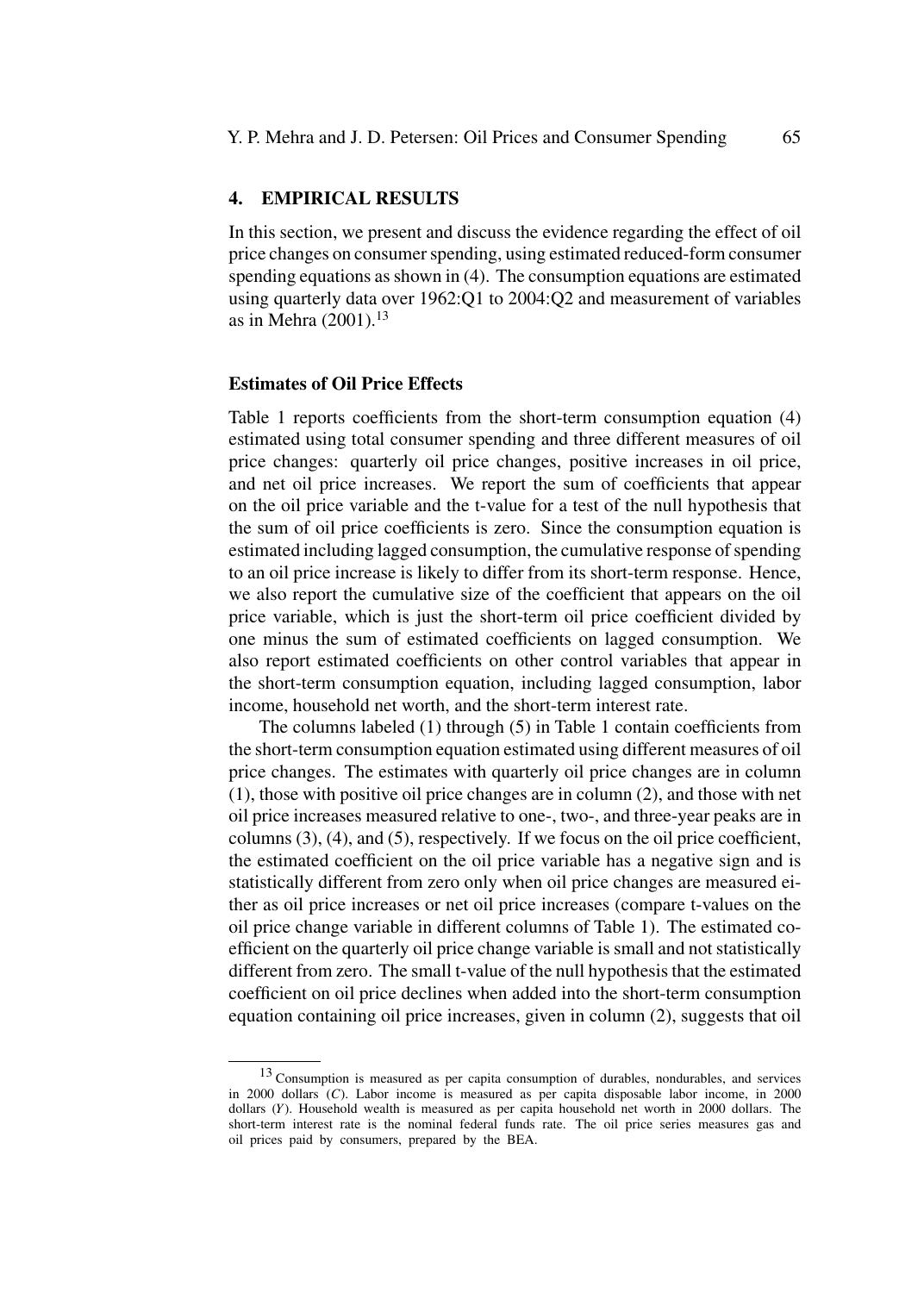## **Table 1 Empirical Aggregate Consumer Spending Equations**

$$
c_{t} = \beta_{0} + \beta_{1} (c_{t-1} - c_{t-1}^{p}) + \beta_{2} \Delta y_{t-1} + \beta_{3} \Delta w_{t-1} + \sum_{s=1}^{6} \beta_{4s} \Delta c_{t-s} + \sum_{s=1}^{3} \beta_{5s} \Delta oil prices_{t-s} + \sum_{s=1}^{3} \beta_{6s} \Delta FR_{t-s}
$$

where 
$$
c_t^p = f_0 + f_1 y_t + f_2 w_t + f_3 T R_t
$$

| Independent<br><b>Variables</b>     | (1)           | (2)           | (3)                                                                        | (4)           | (5)           |
|-------------------------------------|---------------|---------------|----------------------------------------------------------------------------|---------------|---------------|
| $\Delta c_{t-s}$                    | 0.660(4.6)    | 0.560(4.2)    | 0.580(4.5)                                                                 | 0.540(4.2)    | 0.530(4.0)    |
| $\Delta y_{t-1}$                    | 0.110(2.4)    | 0.120(2.5)    | 0.100(2.1)                                                                 | 0.100(2.0)    | 0.100(2.1)    |
| $\Delta w1$                         | 0.050(2.5)    | 0.050(2.9)    | 0.040(2.6)                                                                 | 0.040(2.6)    | 0.040(2.3)    |
| $\Delta FR_{t-s}$                   |               |               | $-0.003$ (4.5) $-0.003$ (4.3) $-0.003$ (4.3) $-0.003$ (4.1) $-0.003$ (4.1) |               |               |
| $c_{t-1} - c_{t-1}^p$               |               |               | $-0.130$ (3.3) $-0.120$ (3.0) $-0.120$ (3.1) $-0.130$ (3.3) $-0.130$ (3.2) |               |               |
| $\Delta$ <i>oi</i> $l_{t-s}$        | $-0.100(0.4)$ |               |                                                                            |               |               |
| $P\Delta oil_{t-s}$                 |               | $-0.030(1.6)$ |                                                                            |               |               |
| $NP\Delta oil_{t-s}$                |               |               |                                                                            |               |               |
| 1-year                              |               |               | $-0.050(1.8)$                                                              |               |               |
| 2-year                              |               |               |                                                                            | $-0.070(2.1)$ |               |
| 3-year                              |               |               |                                                                            |               | $-0.070(2.1)$ |
| Adj. $R^2$                          | 0.3600        | 0.3800        | 0.3700                                                                     | 0.3800        | 0.3800        |
| <b>SER</b>                          | 0.0055        | 0.0054        | 0.0054                                                                     | 0.0053        | 0.0053        |
| Cumulative oil<br>price coefficient | $-0.0200$     | $-0.0800$     | $-0.1200$                                                                  | $-0.1600$     | $-0.1600$     |

Notes: The coefficients (t-values in parentheses) reported above are ordinary least squares estimates of the short-term consumption equation.  $\Delta c$  is change in real consumer spending,  $\Delta y$  is change in labor income,  $\Delta w$  is change in net worth,  $\Delta FR$  is change in the nominal federal funds rate,  $c^p$  is planned consumption,  $\Delta oil$  is change in oil prices,  $P \Delta oil$  is positive changes in oil prices,  $NP \Delta oil$  is net oil price increases measured relative to one-, two-, and three-year peaks, Adj. $R^2$  is the adjusted R-squared, and SER is the standard error of regression.

The coefficient reported on  $\Delta c_{t-s}$  is the sum of coefficients that appear on six lagged values of consumer spending and the coefficient on the oil price variable is the sum of coefficients that appear on three lagged values of the oil price variable. The cumulative oil price coefficient is the coefficient on lagged oil divided by one minus the coefficient on lagged consumption. The effective sample period is 1961:Q1 to 2004:Q2.

price declines have no effect on consumer spending. Together these estimates suggest only oil price increases have a negative effect on consumer spending, implying the presence of an asymmetric relation between oil price changes and consumer spending.

The estimated size of the cumulative oil price response coefficient is−0.08 when oil price changes are measured as oil price increases and ranges between −0.12 to −0.16 when oil price changes are measured as net oil price increases.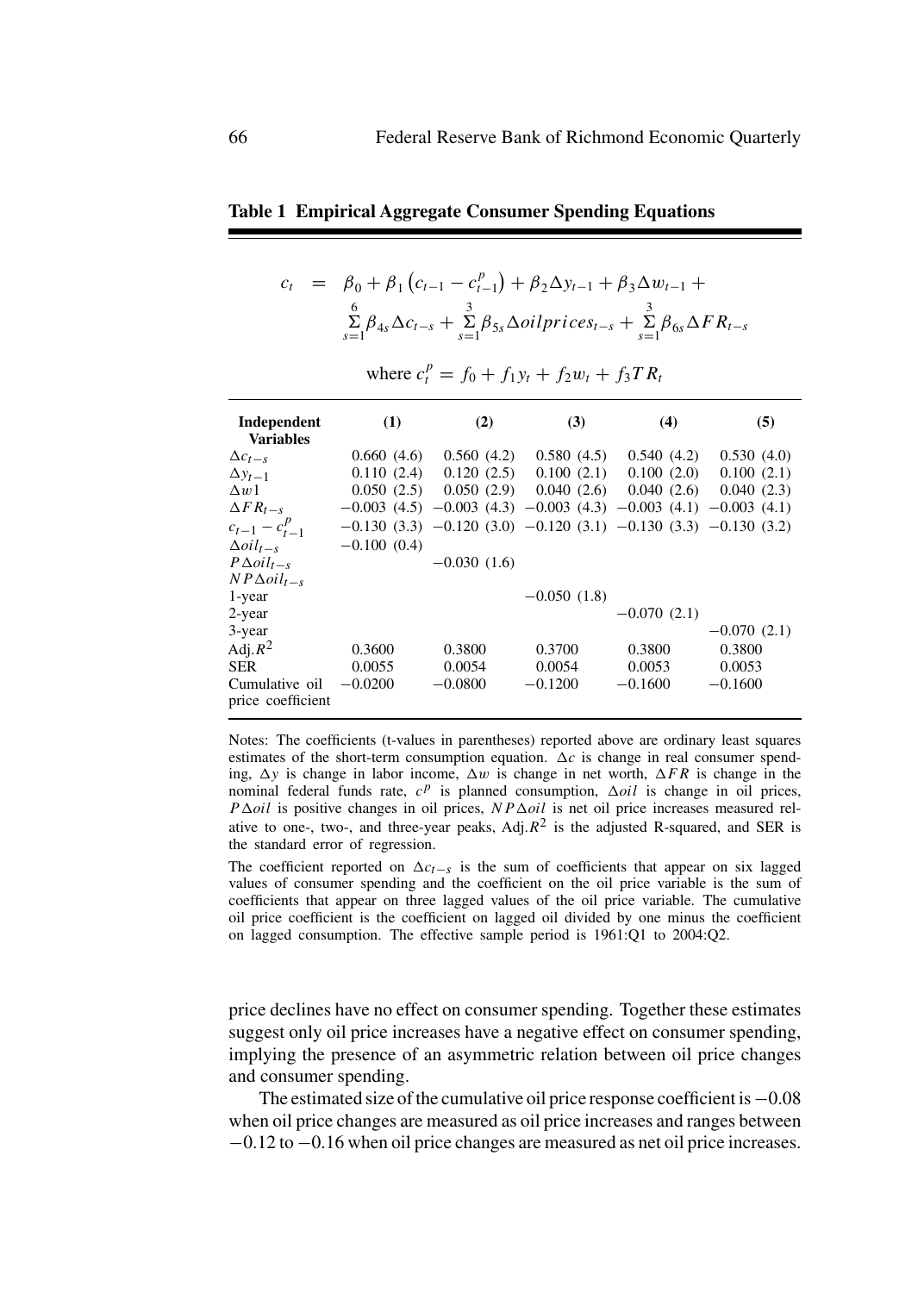Those estimates imply that a 10 percent increase in oil prices is associated with the level of consumer spending at the end of six quarters being anywhere between 0.80 percent to 1.60 percent lower than what it otherwise would be. This effect includes the direct effect of the net oil price increase and the indirect effect that comes through lagged consumption. Given that consumer spending is two-thirds of GDP, the above estimates imply that a 10 percent increase in the price of oil working through the consumption channel will be associated with the level of GDP that is anywhere between one-half to one percentage point lower than what it otherwise would be. In Hamilton (2003), a 10 percent increase in the price of oil is associated with the level of GDP that is 1.4 percent lower than what it otherwise would be, which is above the estimated range, suggesting oil price increases may also affect real GDP working through investment and other components of aggregate demand.

It is worth pointing out that estimated coefficients on other variables such as household labor income, net wealth, and changes in the short-term nominal interest rate have theoretically correct signs and are statistically different from zero (see t-values for those variables in different columns in Table 1). Furthermore, the estimated coefficient on the so-called error-correction variable, which measures the effect on current spending of last period's gap between actual and planned spending, as in (4), is correctly negatively signed and statistically different from zero.

Table 2 presents some robustness analysis of oil price effects with respect to few changes in the specification of the aggregate consumer spending equation. The estimates of oil price effects discussed above are derived using consumer spending that includes spending on durable goods because oil price shocks are hypothesized to affect spending on big-ticket consumer goods that are intensive in the use of energy. But since oil price increases may affect consumer spending by working through other channels, we also estimate the short-term consumption equations that include spending only on nondurable goods and services. Furthermore, we also estimate the aggregate consumer spending equation without controlling for the direct effect of changes in the short-term nominal interest rate on spending. Many analysts have argued that the negative effect of oil price shocks observed on real GDP growth may be due not to oil price shocks themselves but to the monetary policy response to them. Although this issue can not be examined in a rigorous manner using reduced-form spending equations, we offer some preliminary evidence by examining whether the magnitude of oil price effects on consumer spending is sensitive to the exclusion of the interest rate variable.

Table 2 reports estimates of the cumulative oil price coefficient found using consumer spending on nondurable goods and services with and without the interest rate. It also includes results of total consumer spending. Three observations stand out: The first is that the estimated negative effect of an oil price increase on consumer spending is large if spending is broadly defined to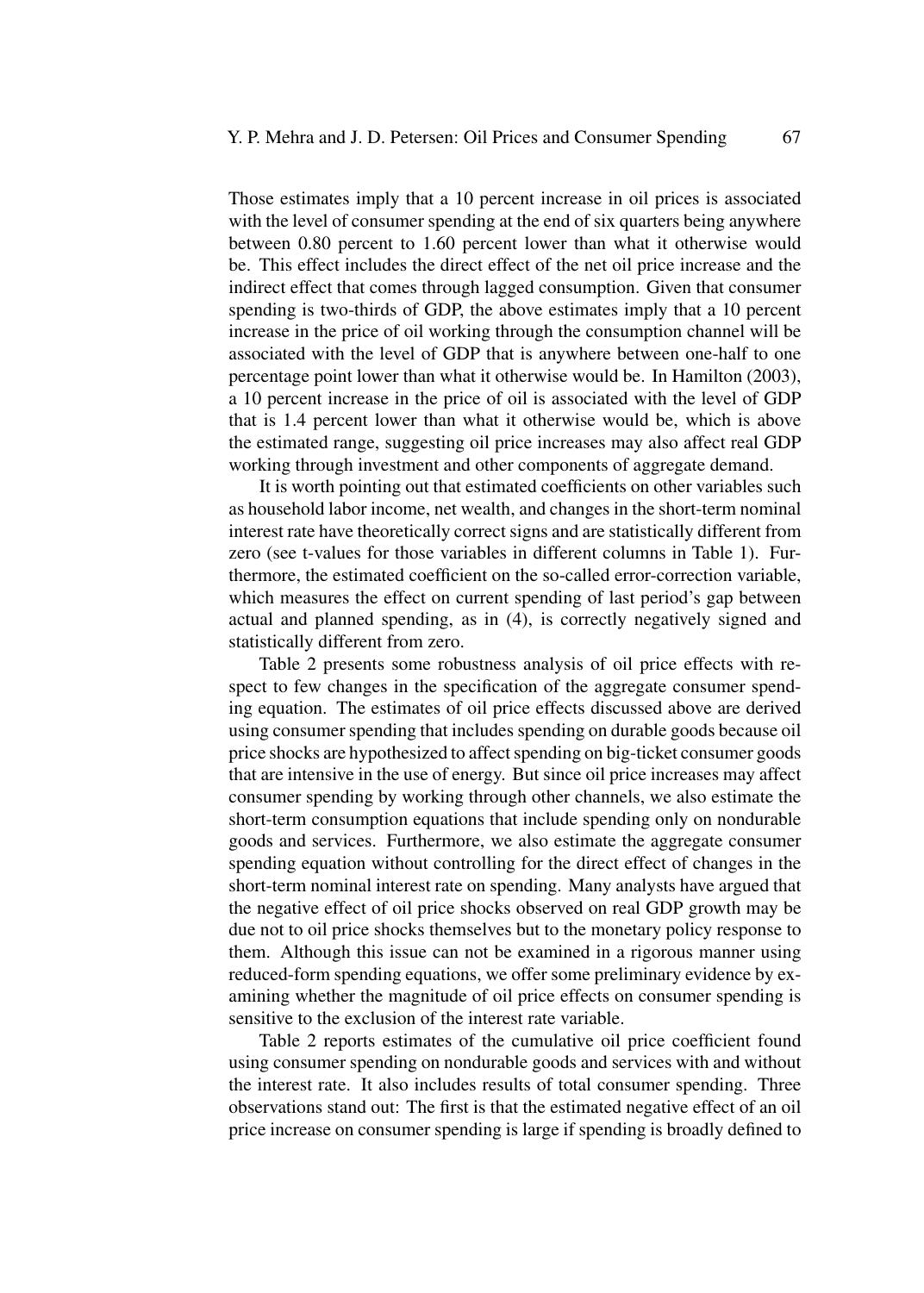|                                      | <b>Cumulative Oil Price Coefficient</b> |          |                          |          |  |  |
|--------------------------------------|-----------------------------------------|----------|--------------------------|----------|--|--|
| <b>Measures of Consumer Spending</b> | $P\Delta oil$                           | 1-year   | $NP\Delta oil$<br>2-year | 3-year   |  |  |
| Consumer spending including durables |                                         |          |                          |          |  |  |
| with $\Delta FR_{t-s}$               | $-0.08*$                                | $-0.12*$ | $-0.16*$                 | $-0.16*$ |  |  |
| without $\Delta FR_{t-s}$            | $-0.09*$                                | $-0.13*$ | $-0.18*$                 | $-0.17*$ |  |  |
| Consumer spending without durables   |                                         |          |                          |          |  |  |
| with $\Delta FR_{t-s}$               | $-0.03$                                 | $-0.05$  | $-0.09*$                 | $-0.08*$ |  |  |
| without $\Delta FR_{t-s}$            | $-0.04$                                 | $-0.06$  | $-0.09*$                 | $-0.09*$ |  |  |

| <b>Table 2 Sensitivity Analysis</b> |  |  |  |  |
|-------------------------------------|--|--|--|--|
|-------------------------------------|--|--|--|--|

Notes: See notes in Table 1.

\* significant at the 0.05 level

include spending on durable goods (compare the size of the oil price coefficient estimated using alternative measures of spending with and without spending on durables, as shown in Table 2). The second observation is that the magnitude of the oil price effect on spending estimated here is not overly sensitive to the exclusion of the interest rate variable from the short-term consumption equation. The third point to note is that the estimated negative effect on spending of net oil price increases is larger than that of positive increases in oil prices, suggesting those increases that occur after a period of stable oil prices affect spending more than oil price increases that simply reverse earlier declines (compare the relative magnitude of the oil price coefficient on oil price increases and net oil price increases, as shown in Table 2). Together these results are consistent with the view that oil price increases affect spending by influencing spending on durable goods and that oil price increases have a direct effect on spending that is beyond what could occur through the monetary policy response to oil prices.

### **Stability of Oil Price Coefficients**

Hamilton (2003) has argued that if we focus on exogenous oil price increases, then the estimated linear relation between exogenous oil price shocks and real GDP growth remains stable. We follow Hamilton in measuring exogenous oil price shocks as net oil price increases believed to be associated with major disruptions to world oil supplies. We now examine whether such a result holds at the consumption level. As indicated before, oil prices have swung widely in both directions since 1981. Hence, we investigate whether oil price coefficients in the aggregate consumer spending equation (4) have changed since 1981.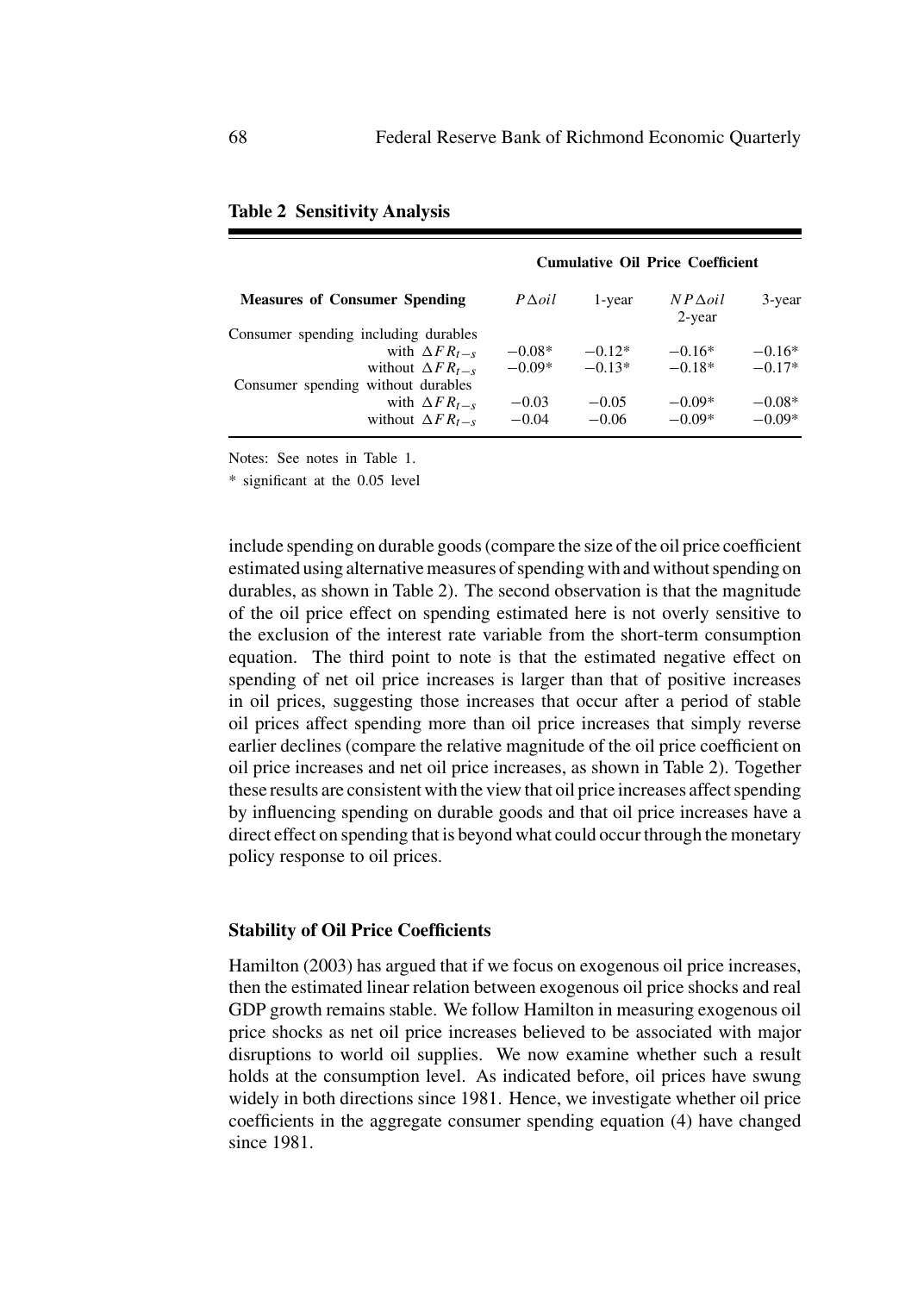We implement the test of stability of oil price coefficients using a dummy variable approach with the break date around 1981. We also implement the stability test treating the break date unknown in the 1980s. In particular, consider the following aggregate consumption equation:

$$
\Delta C_t = \beta_0 + \sum_{s=1}^3 \beta_{1s} \Delta OilPrices_{t-s} + \sum_{s=1}^3 d_{1s} (\Delta OilPrices^*DU)_{t-s}
$$
  
 
$$
+\beta_{2s} X_{t-s} + \varepsilon_t,
$$
 (5)

where *DU* is a dummy variable, defined as unity over the period since the break date and zero otherwise; *X* is the set of other control variables including lagged values of consumer spending, labor income, household net worth, and changes in the nominal interest rate, as in (4). In (5), the test of the null hypothesis of stable oil price coefficients against the alternative that they have changed at date  $t_1$  is that all slope dummy coefficients are zero, i.e.,  $d_{1s} = 0$ ,  $s = 1, 2, 3$ . Under this null hypothesis, the standard  $F$  statistic  $F_{t1}$  would have a chi-squared distribution with three degrees of freedom,  $\chi^2(3)$ , asymptotically.<sup>14</sup>

We calculate the value of the statistic for every possible value of the break date between 1981:Q1 to 1990:Q4, using oil price increases and net oil price increases as alternative measures of oil price changes. Panel A in Figure 4 plots the p-value from this test as a function of the break date  $t_1$  using oil price increases, whereas panels B through D do so using net oil price increases. As can be seen, the p-value from this test is above the 0.05 p-value for all the break dates and for all measures of oil price increases. These test results suggest that the nonlinear relations between oil price changes and growth in consumer spending do not depict any parameter instability during the 1980s.<sup>15</sup>

## **5. CONCLUDING OBSERVATIONS**

This article reports empirical evidence indicating that oil price increases have a negative effect on consumer spending whereas oil price declines do not. Furthermore, oil price increases that occur after a period of stable oil prices matter more than oil price increases that reverse earlier declines. This finding of a

<sup>&</sup>lt;sup>14</sup> The aggregate consumption equations have been estimated allowing for the presence of a heteroscedastic disturbance term, and, hence, the standard F statistic has a chi-squared, not F, distribution.

<sup>15</sup> The inference regarding stability of oil price coefficients does not change if we were to treat the break date from 1981:Q1 to 1990:Q4 as unknown and compare the largest value of the F statistic over possible break dates with the 5 percent critical value, as in Andrews (1993). The largest value of the F statistic is 4.7 when oil price changes are measured as oil price increases, which is below the 5 percent critical value of 9.29 given in Andrews (1993, Table 1, using  $\pi =$ 0.48,  $p = 3$  restrictions). The largest F takes values 6.1, 5.2, and 4.9 for net oil price increases measured relative to one-, two-, and three-year peaks, respectively. For these alternative measures of oil price changes, the largest F remains below the 5 percent critical value, suggesting that oil price coefficients do not depict any parameter instability during the 1980s.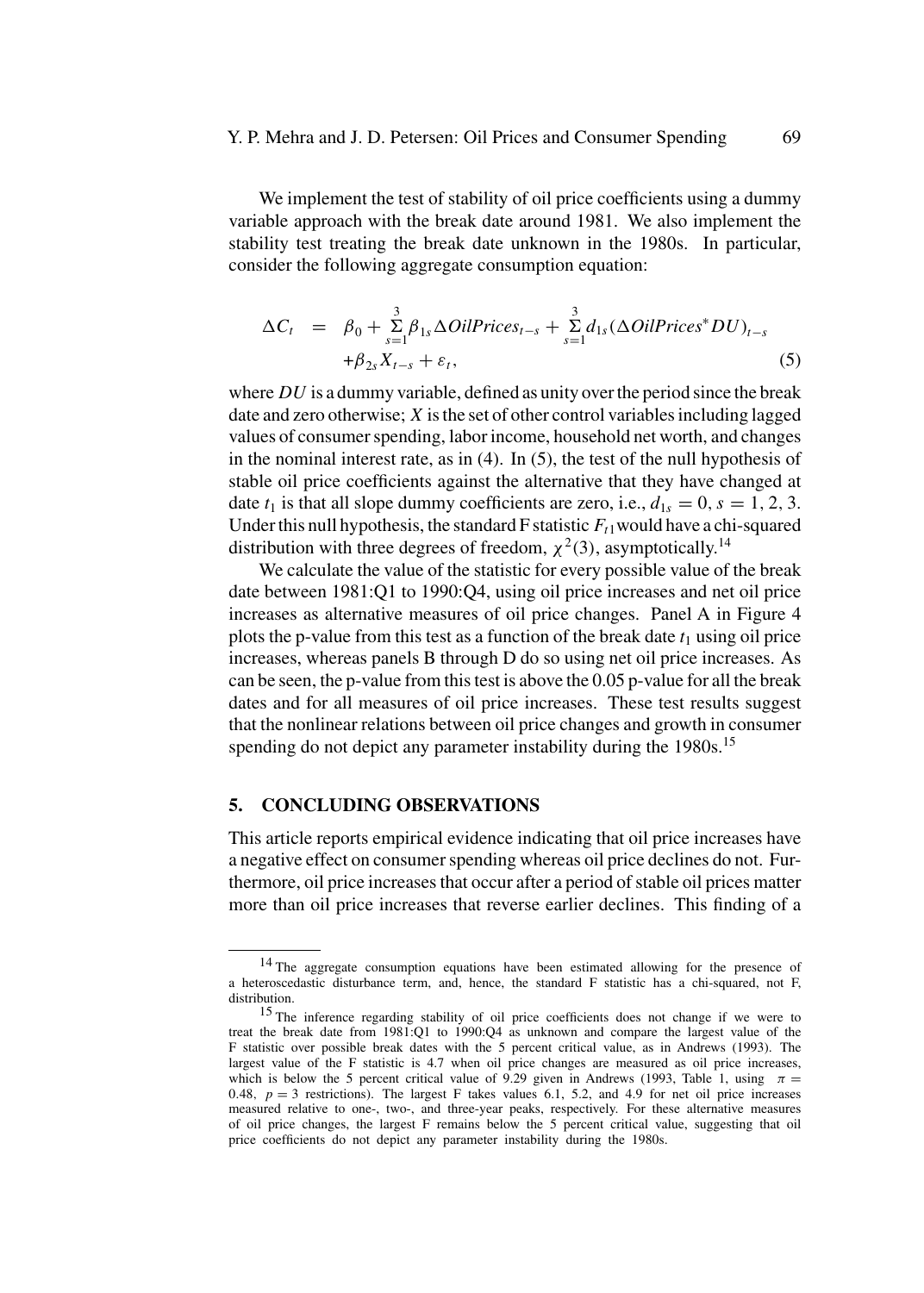

**Figure 4 Chow Test for Stability of Oil Price Coefficients**

Notes: Each figure plots the p-value of a Chow test where the null hypothesis is that oil price coefficients are stable against an alternative that they have changed at the given date. The dashed lines indicate a p-value of 0.05.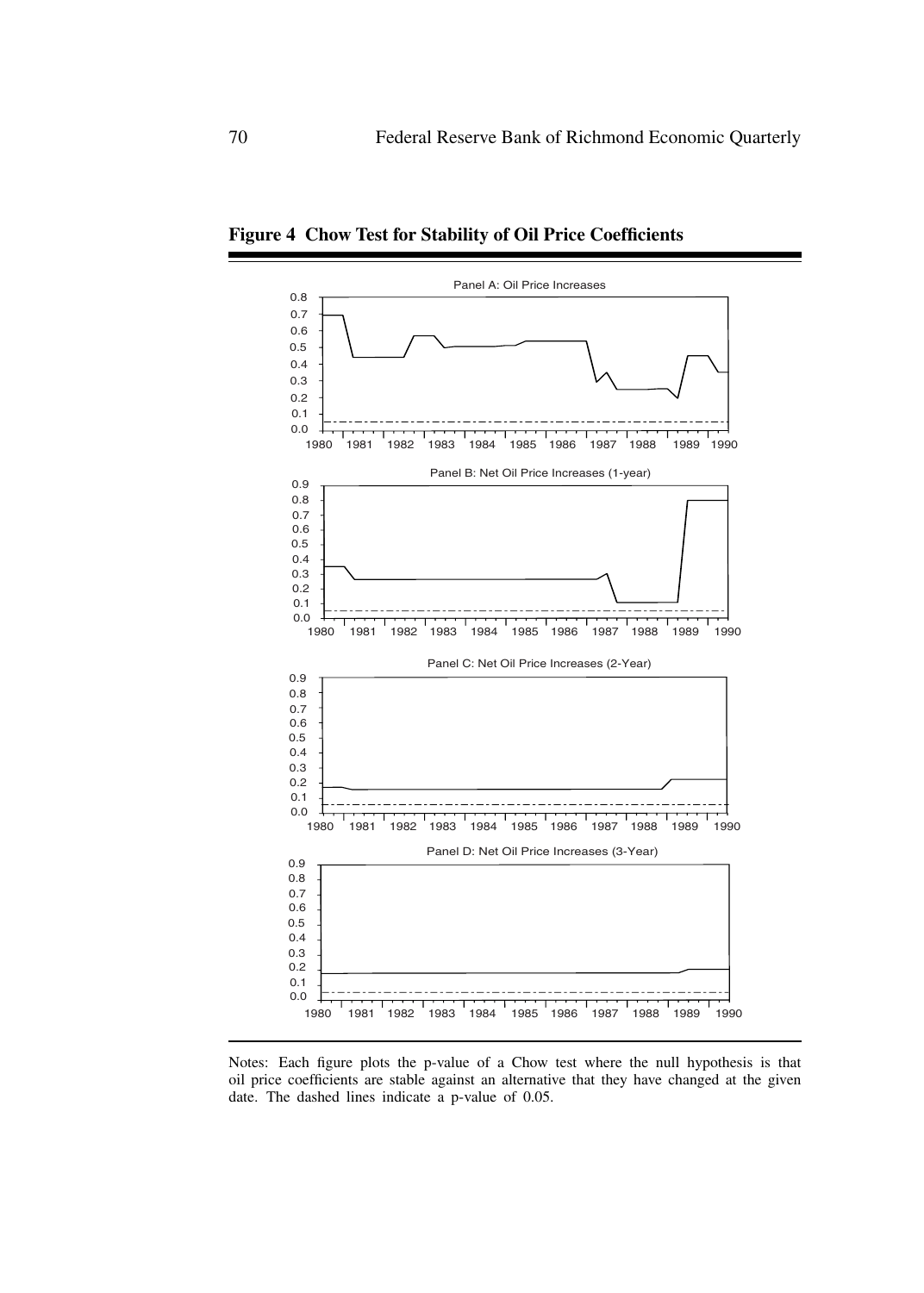nonlinear and asymmetric relation between oil price changes and consumer spending is in line with what other analysts have found existing between oil price changes and aggregate real economic activity such as real GDP growth.

The results reported here also indicate that oil price increases have a stronger effect on consumer spending if spending is broadly defined to include spending on durables, suggesting oil price increases may be affecting consumer spending by affecting demand for consumer durable goods. However, oil price increases may be affecting consumer spending by working through other channels as well because oil price increases continue to have a significant effect if spending includes only nondurables and services.

The evidence indicating that oil price decreases have no effect on consumer spending is derived using reduced-form consumer spending equations and, hence, may be consistent with several different theoretical mechanisms. One explanation of why an oil price decrease does not have a significant effect on spending is that the positive effect of an oil price decrease generated through the real-balance and income-transfer channels offsets the negative effect on spending generated through allocative channels. Furthermore, if the Federal Reserve does not lower the funds rate in response to oil price declines but raises it in response to oil price increases, we may also find that oil price decreases have no significant effect on spending whereas oil price increases do. Without help from a structural model, we cannot determine which of these two mechanisms is dominant in generating the asymmetry found in data.

The empirical work here focuses on the effect of "exogenous" oil price increases (measured by net oil price increases) on consumer spending, namely, oil price increases caused by exogenous events such as those resulting from disruptions to oil supplies caused by military conflicts. However, increases in oil prices that are due to a rising world demand for oil may not necessarily raise uncertainty about future energy supplies and prices and thus may not adversely affect demand for durable consumption goods, as emphasized in this literature. To the extent that oil price increases affect spending by working through other channels, however, oil price increases, even if due to rising world oil demand, could still adversely affect consumer spending in the short run.

## **REFERENCES**

- Andrews, Donald W. K. 1993. "Tests for Parameter Instability and Structural Change with Unknown Change Point." *Econometrica* 16 (4): 821–56.
- Bernanke, B.S. 1983. "Irreversibility, Uncertainty and Cyclical Investment." *Quarterly Journal of Economics* 97 (1): 86–106.